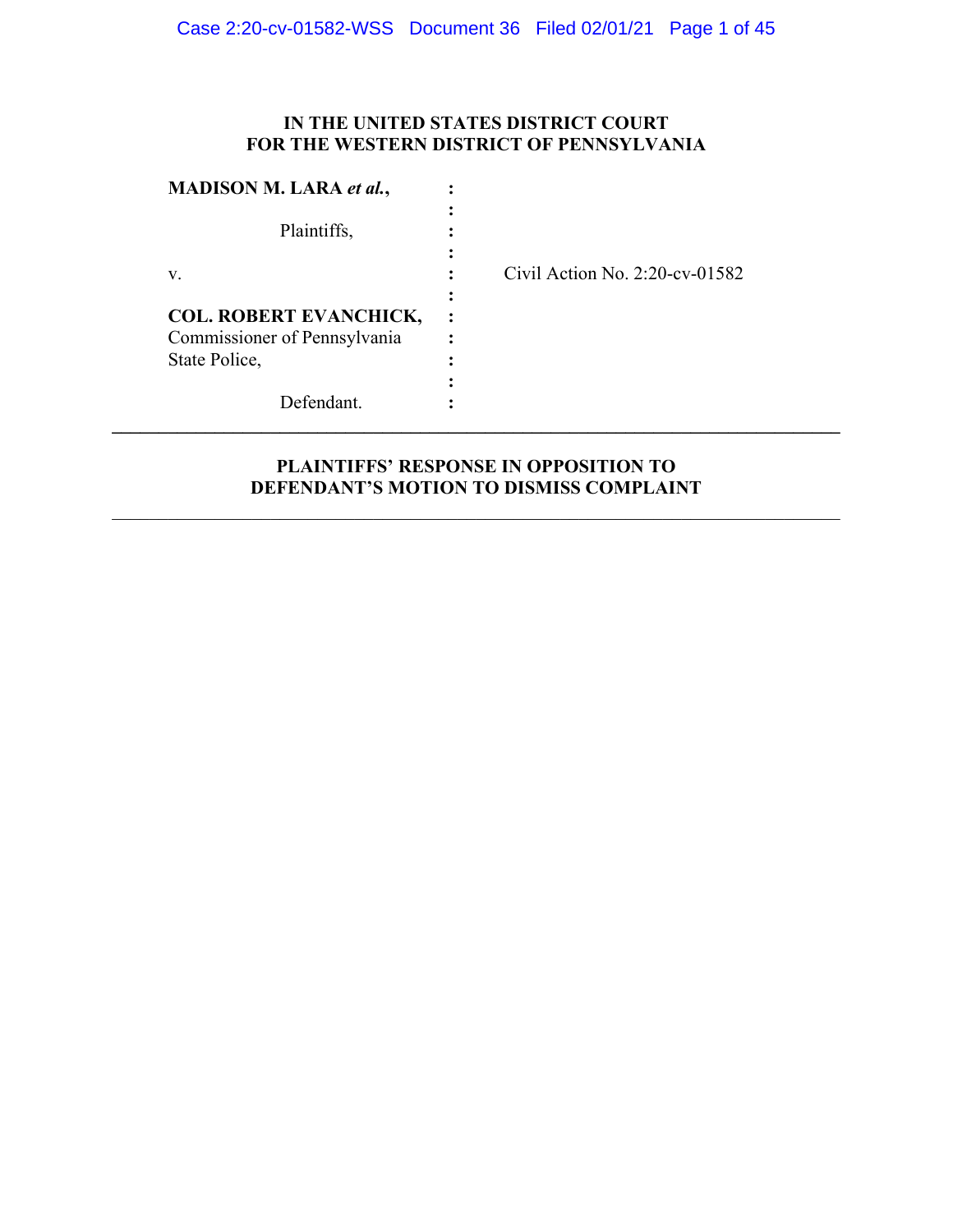## **TABLE OF CONTENTS**

### **Page**

| Ι.   |           | Plaintiffs Have a Second Amendment Right to Carry Firearms Outside the Home4 |
|------|-----------|------------------------------------------------------------------------------|
|      | A.        | The Second Amendment Protects the Right to Carry Firearms Outside            |
|      | <b>B.</b> | The Right to Carry Firearms Outside the Home Extends                         |
| II.  |           | Pennsylvania's Regulatory Scheme Violates the Second Amendment. 17           |
|      | A.        |                                                                              |
|      | <b>B.</b> | Alternatively, Pennsylvania's Ban Also Fails Under Heightened Scrutiny. 20   |
| III. |           | Defendant Also Violates Plaintiffs' Right To Transport a Loaded Firearm36    |
|      |           |                                                                              |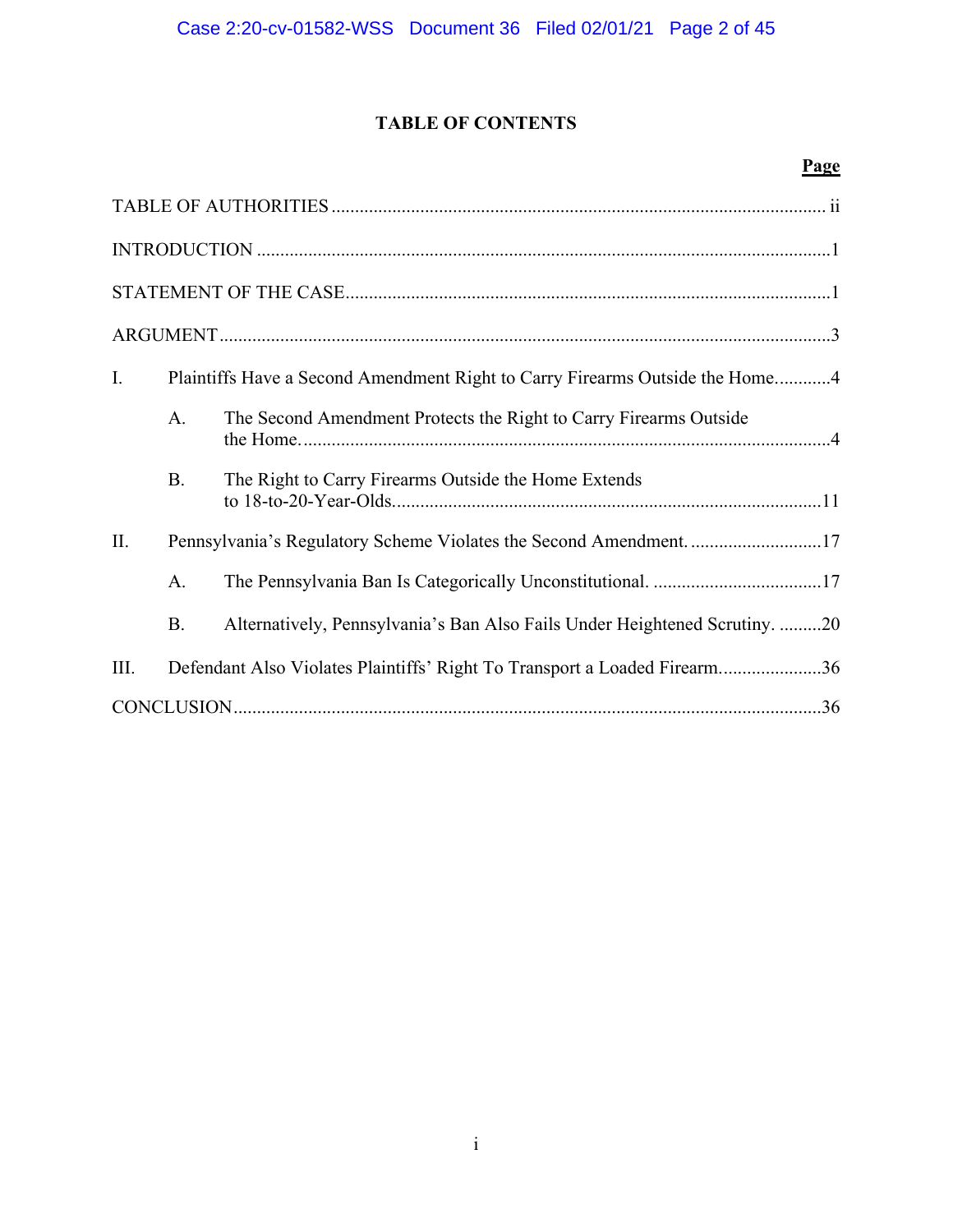#### **TABLE OF AUTHORITIES**

# **Cases Page**  *Atwater v. City of Lago Vista*, 532 U.S. 318 (2001) ........................................................................5 *Billups v. City of Charleston*, 961 F.3d 673 (4th Cir. 2020) ....................................................22, 23 *Bliss v. Commonwealth*, 12 Ky. (2 Litt.) 90 (1822) .....................................................................7 *Bruni v. City of Pittsburgh*, 824 F.3d 353 (3d Cir. 2016) ........................................................22, 23 *Caetano v. Massachusetts*, 136 S. Ct. 1027 (2016) .........................................................................9 *City of Los Angeles v. Alameda Books, Inc.*, 535 U.S. 425 (2002) ................................................21 *City of Renton v. Playtime Theatres, Inc.*, 475 U.S. 41 (1986) ......................................................21 *Connelly v. Lane Constr. Corp.*, 809 F.3d 780 (3d Cir. 2016) ........................................................3 *Craig v. Boren*, 429 U.S. 190 (1976) .................................................................................24, 26, 27 *District of Columbia v. Heller*, 554 U.S. 570 (2008) ..............................................1, 4, 5, 6, 9, 10, 11,12, 13, 16, 17, 18, 19, 20 *Drake v. Filko*, 724 F.3d 426 (3d Cir. 2013) ...............................................................10, 11, 20, 21 *Dred Scott v. Sandford*, 60 U.S. (19 How.) 393 (1857) ...................................................................8 *Flynt v. Shimazu*, 940 F.3d 457 (9th Cir. 2019) ...............................................................................3 *Folajtar v. Att'y Gen.*, 980 F.3d 897 (3d Cir. 2020) ......................................................................16 *Gamble v. United States*, 139 S. Ct. 1960 (2019) ......................................................................8, 10 *Grace v. District of Columbia*, 187 F. Supp. 3d 124 (D.D.C. 2016) .............................................21 *Guidotti v. Legal Helpers Debt Resol., L.L.C.*, 716 F.3d 764 (3d Cir. 2013) ..................................4 *Hanover Shoe, Inc. v. United Shoe Mach. Corp.*, 392 U.S. 481 (1968) ..........................................3 *Heller v. District of Columbia*, 801 F.3d 264 (D.C. Cir. 2015) .....................................................21 *Hodgson v. Minnesota*, 497 U.S. 417 (1990) .................................................................................27 *Horsley v. Trame*, 808 F.3d 1126 (7th Cir. 2015) ..........................................................................23 *Howell v. Wolf*, 2020 WL 2187764 (Pa. Commw. Ct. May 6, 2020) ..............................................3 *Korematsu v. United States,* 323 U.S. 214 (1944) .........................................................................19 *Kuhnle Bros., Inc. v. County of Geauga*, 103 F.3d 516 (6th Cir. 1997) ..........................................3 *McCullen v. Coakley*, 573 U.S. 464 (2014) .............................................................................22, 23 *McDonald v. City of Chicago*, 561 U.S. 742 (2010)..............................................5, 8, 9, 16, 18, 27 *Moore v. Madigan*, 702 F.3d 933 (7th Cir. 2012)............................................................4, 9, 11, 20 *Muscarello v. United States*, 524 U.S. 125 (1998) ..............................................................9, 11, 19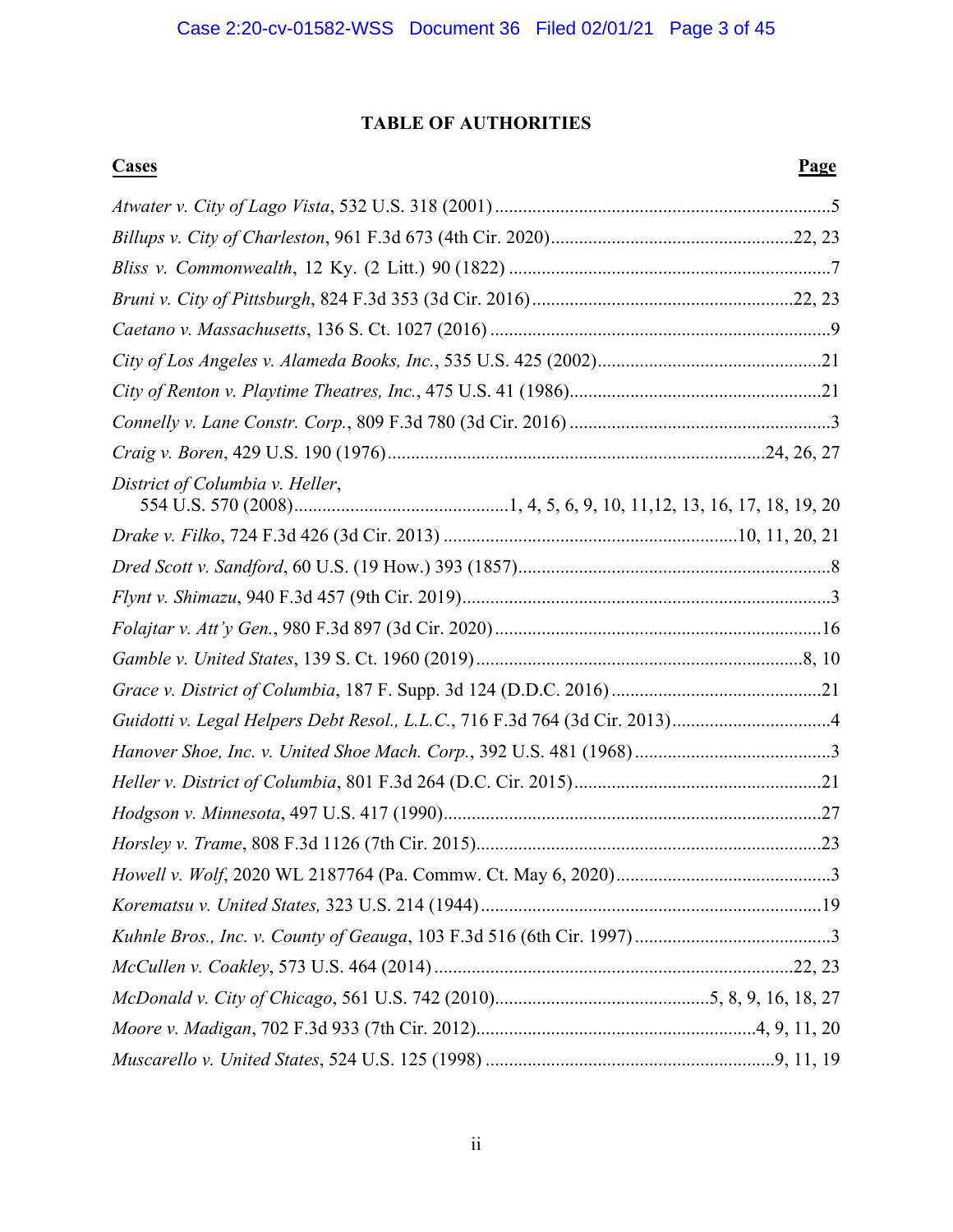## Case 2:20-cv-01582-WSS Document 36 Filed 02/01/21 Page 4 of 45

| Nat'l Rifle Ass'n Inc. v. Bureau of Alcohol, Tobacco, Firearms, & Explosives,  |  |
|--------------------------------------------------------------------------------|--|
| Nat'l Rifle Ass'n, Inc. v. Bureau of Alcohol, Tobacco, Firearms, & Explosives, |  |
|                                                                                |  |
|                                                                                |  |
|                                                                                |  |
|                                                                                |  |
|                                                                                |  |
|                                                                                |  |
|                                                                                |  |
|                                                                                |  |
|                                                                                |  |
|                                                                                |  |
|                                                                                |  |
|                                                                                |  |
|                                                                                |  |
|                                                                                |  |
|                                                                                |  |
|                                                                                |  |
|                                                                                |  |
|                                                                                |  |
|                                                                                |  |
|                                                                                |  |
|                                                                                |  |
|                                                                                |  |

## **Constitutions and Statutes**

| 18 PA. C.S. |  |
|-------------|--|
|             |  |
|             |  |
|             |  |
|             |  |
|             |  |
|             |  |
|             |  |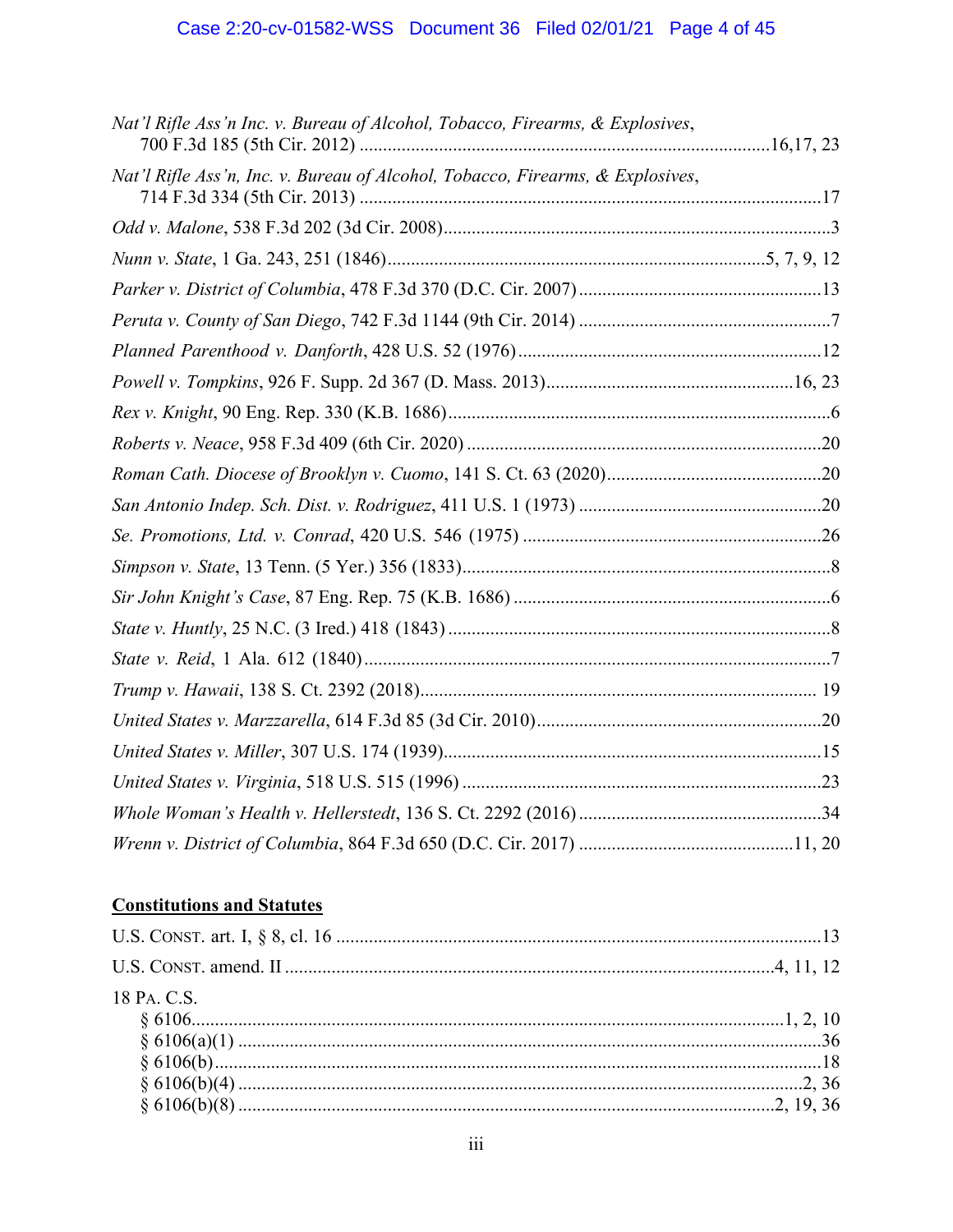## **Legislative Authorities**

| An Act to Prevent the Use of Fire Arms by Free Negroes and Free Mulattoes, and for Other<br>Purposes § 1 (Feb. 10, 1832), in VIII LAWS OF THE STATE OF DELAWARE, |  |
|------------------------------------------------------------------------------------------------------------------------------------------------------------------|--|
| An Act To Punish Certain Offences Therein Named, and for Other Purposes,                                                                                         |  |
|                                                                                                                                                                  |  |
| Criminal Law–Simple Assault, Children's Welfare, Firearms, Sexual Abuse of Children,                                                                             |  |
|                                                                                                                                                                  |  |

## **Other Authorities**

| 1 THE WORKS OF THOMAS JEFFERSON (letter of Aug. 19, 1785)                                                                                                                      |  |
|--------------------------------------------------------------------------------------------------------------------------------------------------------------------------------|--|
|                                                                                                                                                                                |  |
|                                                                                                                                                                                |  |
|                                                                                                                                                                                |  |
| A Pennsylvanian, THE PENNSYLVANIA GAZETTE (Philadelphia, Feb. 20, 1788),<br>reprinted in LES ADAMS, THE SECOND AMENDMENT PRIMER (1996) 12                                      |  |
| Active Shooter Incidents in the United States in 2016 and 2017, FBI,                                                                                                           |  |
| John Adams, First Day's Speech in Defence of the British Soldiers Accused of Murdering<br>Attucks, Gray and Others, in the Boston Riot of 1770, in 6 MASTERPIECES OF ELOQUENCE |  |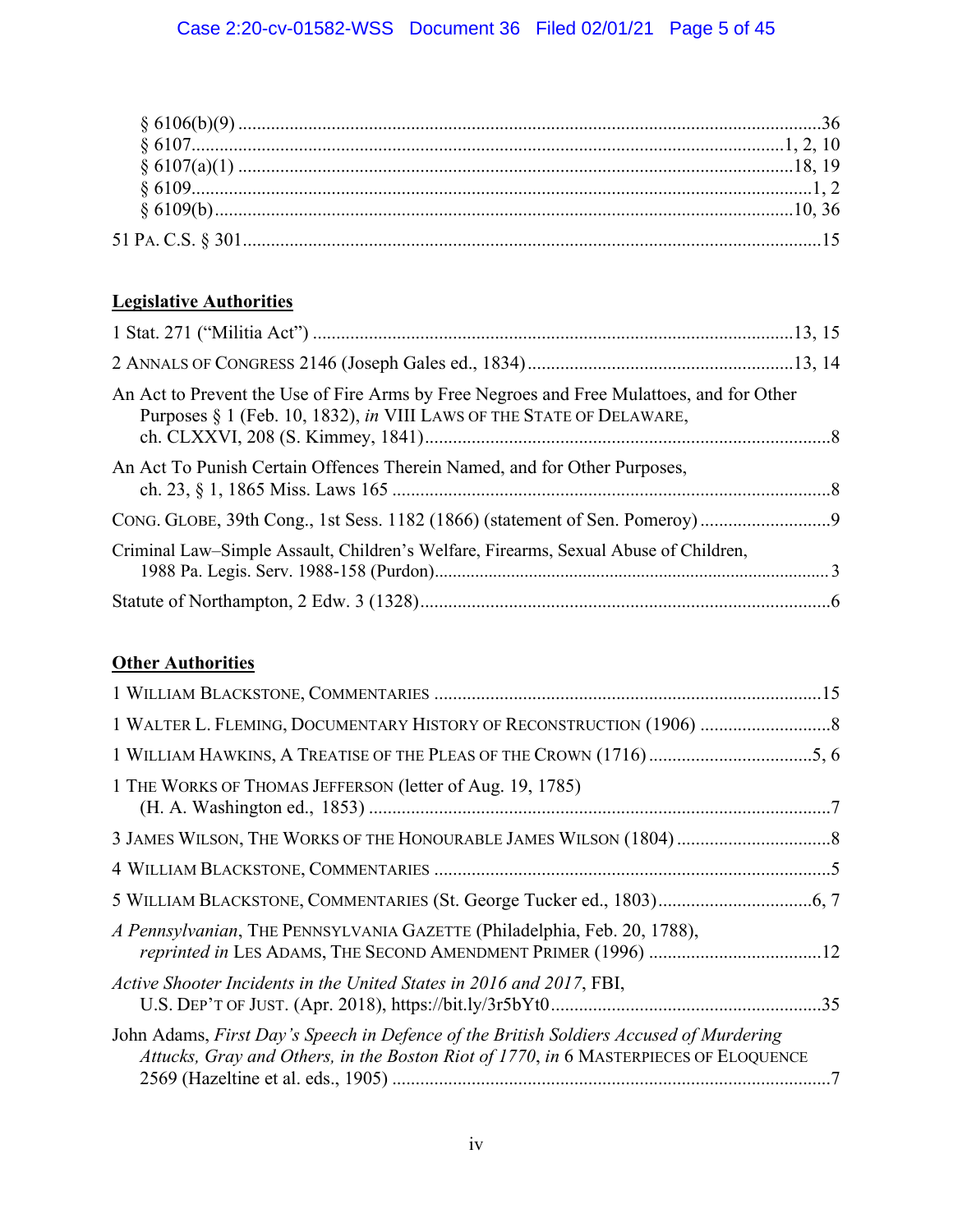## Case 2:20-cv-01582-WSS Document 36 Filed 02/01/21 Page 6 of 45

| Annual Estimates of the Resident Population by Single Year of Age and Sex for the United<br>States: April 1, 2010 to July 1, 2019, U.S. CENSUS BUREAU, https://bit.ly/3krgpL7 26          |
|-------------------------------------------------------------------------------------------------------------------------------------------------------------------------------------------|
| Mariam Arain et al., Maturation of the Adolescent Brain,                                                                                                                                  |
| Arlin Benjamin Jr. et al., <i>Effects of Weapons on Aggressive Thoughts, Angry Feelings, Hostile</i><br>Appraisals, and Aggressive Behavior: A Meta-Analytic Review of the Weapons Effect |
| Robert J. Cottrol & Raymond T. Diamond, The Second Amendment: Toward an Afro-                                                                                                             |
| Cassandra Crifasi et al., Association Between Firearm Laws and Homicide in Urban Counties,                                                                                                |
| Crime in the United States: 2015, FBI, U.S. DEP'T OF JUST., https://goo.gl/8pVWnb27                                                                                                       |
| Crime in the United States: 2019, FBI, U.S. DEP'T OF JUST., https://bit.ly/3logBfv26                                                                                                      |
|                                                                                                                                                                                           |
| John J. Donohue et al., Right-to-Carry Laws and Violent Crime: A Comprehensive Assessment<br>Using Panel Data and a State-Level Synthetic Control Analysis,<br>.29, 30                    |
| Mitchell Doucette et al., Right-to-Carry Laws and Firearm Workplace Homicides: A<br>Longitudinal Analysis (1992-2017), 109 AM. J. PUB. HEALTH 1747 (2019)32                               |
| Michael Dreyfuss et al., Teens Impulsively React Rather Than Retreat from Threat, 36                                                                                                      |
|                                                                                                                                                                                           |
| Mark Gius, The Impact of Minimum Age and Child Access Prevention Laws on Firearm-<br>Related Youth Suicides and Unintentional Deaths, 52 THE SOC. SCI. J. 168 (2015) 33                   |
| Mark Gius, Using the 3 Control Method to Determine the Effects of Concealed Carry Laws on                                                                                                 |
| Robert Hahn et al., Firearms Laws and the Reduction of Violence: A Systematic Review,                                                                                                     |
| Stephen P. Halbrook, What the Framers Intended: A Linguistic Analysis of the Right to                                                                                                     |
| Mark E. Hamill et al., State Level Firearm Concealed-Carry Legislation & Rates of<br>Homicide & Other Violent Crime, 228 J. AM. COLL. SURGEONS 1 (2019) 34                                |
| David Hemenway et al., Whose Guns are Stolen? The Epidemiology of Gun Theft Victims,                                                                                                      |
| CHARLES HUMPHREYS, A COMPENDIUM OF THE COMMON LAW IN FORCE                                                                                                                                |
| NICHOLAS J. JOHNSON & DAVID B. KOPEL ET AL., FIREARMS LAW &                                                                                                                               |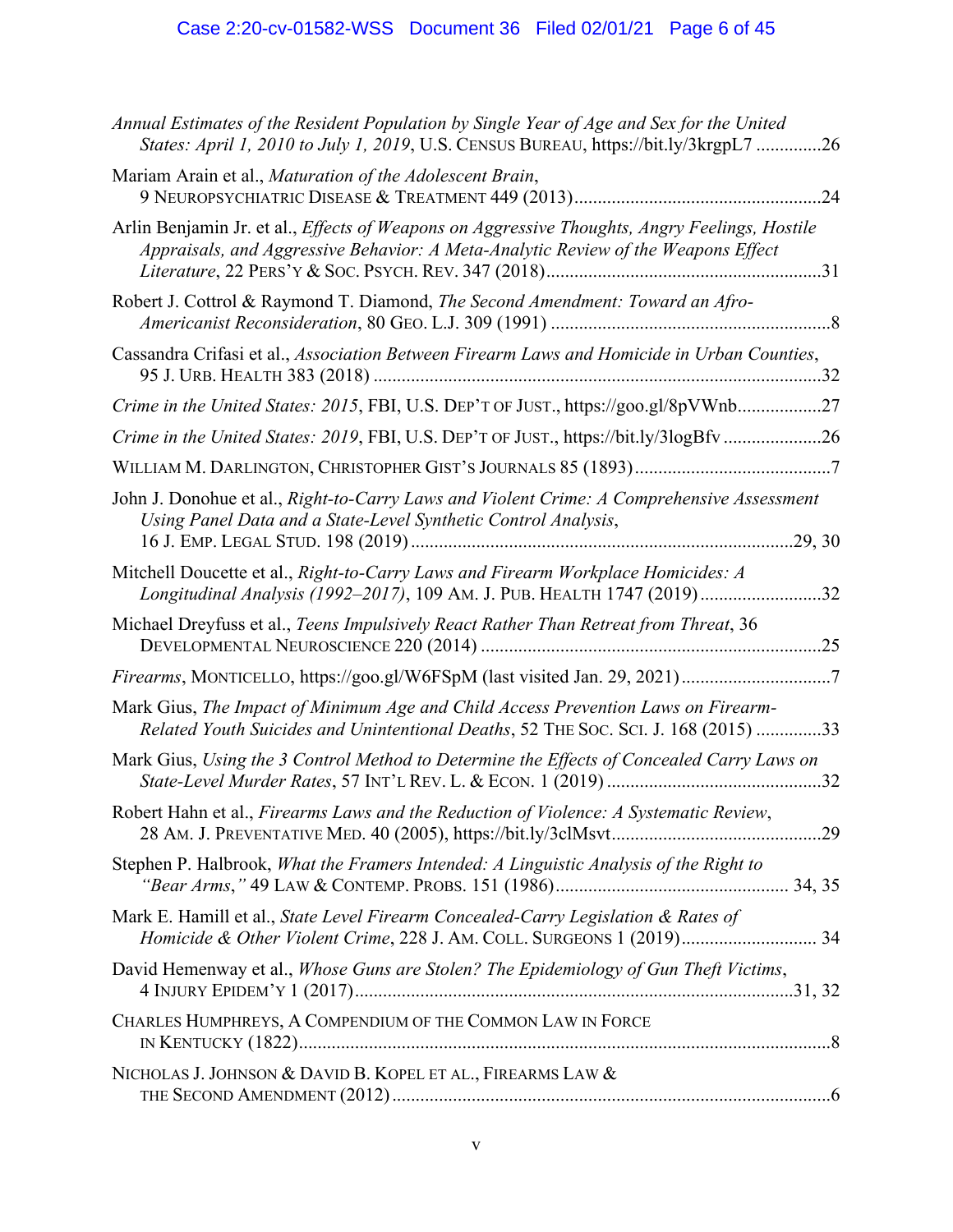## Case 2:20-cv-01582-WSS Document 36 Filed 02/01/21 Page 7 of 45

| Don B. Kates Jr., Handgun Prohibition and the Original Meaning of the Second Amendment,<br>in GUN CONTROL AND THE CONSTITUTION 66 (Robert J. Cottrol ed., 1994) 14                    |
|---------------------------------------------------------------------------------------------------------------------------------------------------------------------------------------|
| Gary Kleck, The Effect of Right-to-Carry Laws on Crime Rates: A Critique of the<br>Donohue et al. (2018) Analysis 19 (Sept. 8, 2018) (unpublished manuscript),                        |
| Gary Kleck & Marc Gertz, Armed Resistance to Crime: The Prevalence and Nature of                                                                                                      |
| Gary Kleck & Marc Gertz, Carrying Guns for Protection: Results from the National Self-                                                                                                |
| Anita Knopov et al., The Impact of State Firearm Laws on Homicide Rates among<br>Black and White Populations in the United States, 1991–2016,                                         |
| David B. Kopel & Joseph G.S. Greenlee, History and Tradition in Modern Circuit Cases on<br>the Second Amendment Rights of Young People, 43 S. ILL. U. L.J. 119 (2018) 17              |
| David B. Kopel & Joseph G.S. Greenlee, The Second Amendment Rights of Young Adults,                                                                                                   |
|                                                                                                                                                                                       |
| Marjorie McElroy & Peichun Wang, Seemingly Inextricable Dynamic Differences: The Case of<br>Concealed Gun Permit, Violent Crime and State Panel Data (June 24, 2017)32                |
| THOMAS MCINTYRE COOLEY, GENERAL PRINCIPLES OF CONSTITUTIONAL LAW IN THE                                                                                                               |
| Tara McKay et al., Effects of Statewide Coronavirus Public Health Measures and State Gun<br>Laws on American Gun Violence, SSRN Working Paper No. 3680050,                            |
| Matthew Miller et al., Guns and Gun Threats at College,                                                                                                                               |
| Rachel E. Morgan, Ph.D. & Barbara A. Oudekerk, Ph.D., Criminal Victimization, 2018,<br>BUREAU OF JUST. STATISTICS, OFF. OF JUST. PROGRAMS, U.S. DEP'T OF JUST.,                       |
| NATIONAL RESEARCH COUNCIL, FIREARMS AND VIOLENCE: A CRITICAL REVIEW<br>(Charles F. Wellford et al. eds., 2005), http://goo.gl/WO1ZNZ18, 29, 35                                        |
| Percent of violent victimizations by location of incident, 1993-2019, BUREAU OF JUST.<br>STATISTICS, OFF. OF JUST. PROGRAMS, U.S. DEP'T OF JUST. (Nov. 11, 2020),                     |
| Julia P. Schleimer et al., Firearm Purchasing and Firearm Violence in the First Months of the<br>Coronavirus Pandemic in the United States (July 11, 2020), https://bit.ly/36qkJ99 28 |
| Sentiments on a Peace Establishment (May 2, 1783), reprinted in 26 THE WRITINGS OF                                                                                                    |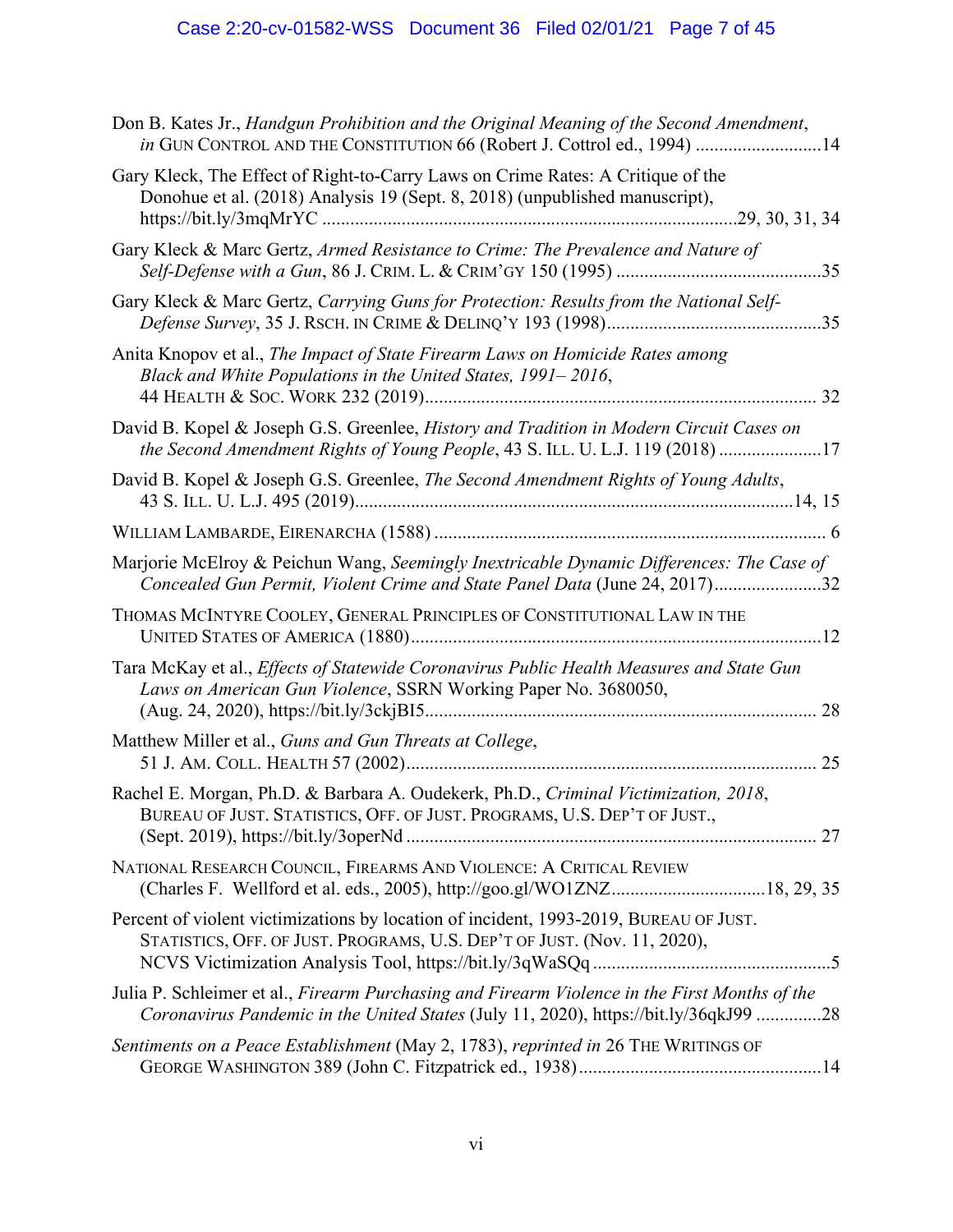# Case 2:20-cv-01582-WSS Document 36 Filed 02/01/21 Page 8 of 45

| Michael Siegel et al., Easiness of Legal Access to Concealed Firearm Permits and Homicide                                                                                     |     |
|-------------------------------------------------------------------------------------------------------------------------------------------------------------------------------|-----|
| Leah H. Somerville et al., A Time of Change: Behavioral and Neural Correlates of Adolescent<br>Sensitivity to Appetitive and Aversive Environmental Cues,                     |     |
| Michael D. Stein et al., <i>Loaded: Gun Involvement Among Opioid Users</i> ,                                                                                                  |     |
| The Effects of Minimum Age Requirements, RAND CORP. (updated Apr. 22, 2020),                                                                                                  | .33 |
|                                                                                                                                                                               |     |
| Katherine A. Vittes et al., Legal Status and Source of Offenders' Firearms in States with the<br>Least Stringent Criteria for Gun Ownership, 19 INJURY PREVENTION 26 (2013)33 |     |
| Daniel W. Webster et al., Association Between Youth-Focused Firearm Laws and Youth                                                                                            |     |
| Paul Zimmerman, The Deterrence of Crime through Private Security Efforts: Theory and                                                                                          |     |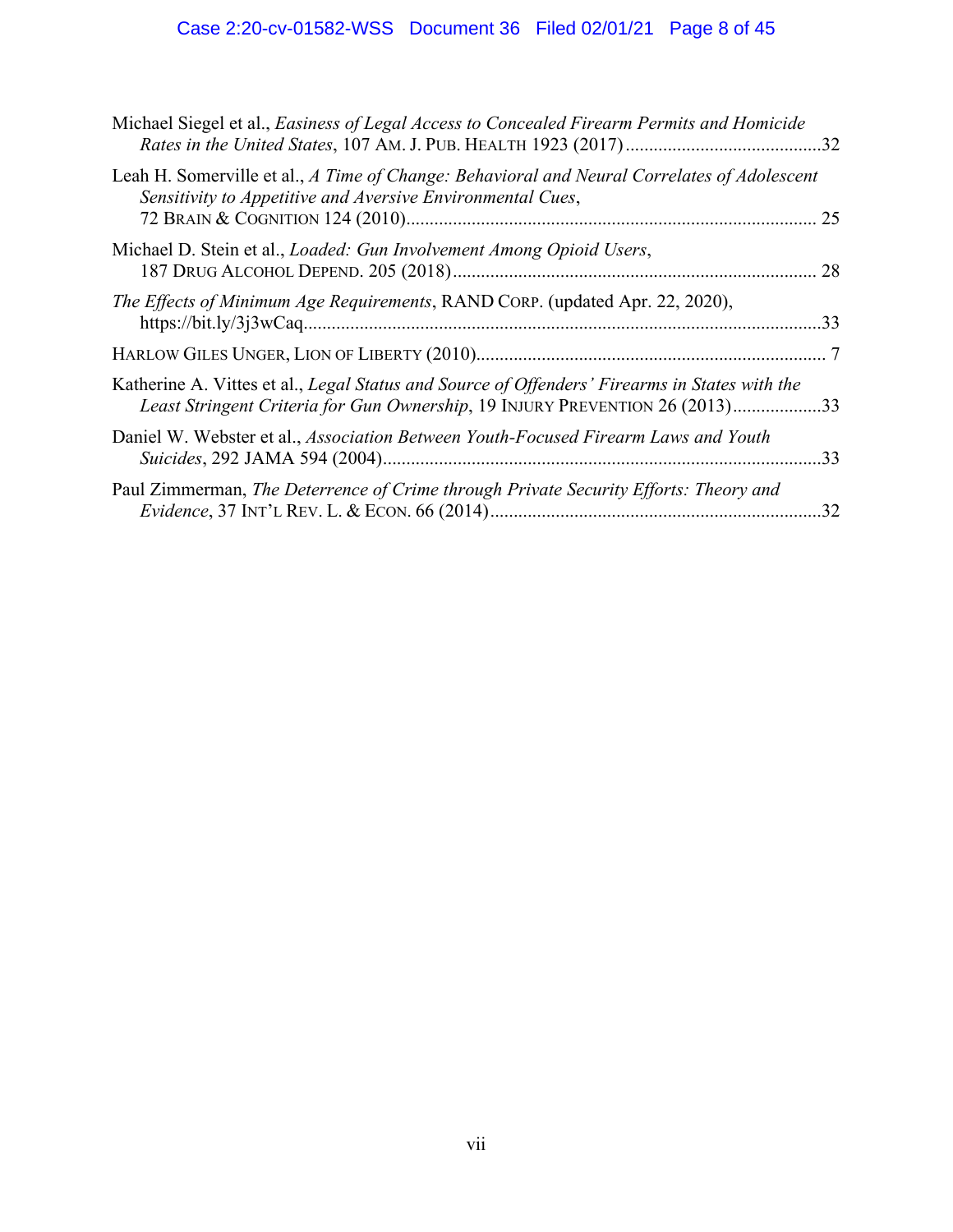#### **INTRODUCTION**

The Second Amendment "right to possess and carry weapons in case of confrontation" presumptively "belongs to all Americans," not "an unspecified subset." *District of Columbia v. Heller*, 554 U.S. 570, 580–581, 592 (2008). Upon reaching the age of 18, the Plaintiffs in this case were deemed adults for almost all purposes and certainly for the purpose of exercising constitutional rights. They are entitled by law to vote, enter into contracts, and get married. Indeed, at age 18 they became eligible to serve or be conscripted into the military—to fight and die by arms for the country. Yet the Pennsylvania regulatory scheme challenged in this case—18 PA.C.S. §§ 6106, 6107, and 6109, together with Governor Tom Wolf's Proclamations of Disaster Emergency initially issued on January 10, 2018 and March 6, 2020—categorically bars Plaintiffs from carrying firearms outside the home for self-defense or any other lawful purpose. Moreover, this regulatory scheme flatly prohibits Plaintiffs from transporting loaded arms, as well as severely restricts their ability to transport unloaded firearms. Defendant's enforcement of these regulations must be enjoined, for, in times of emergency at least as much as in ordinary times, the Second Amendment takes total deprivation of a citizen's right to bear or transport arms "off the table." *Heller*, 554 U.S. at 636.

Defendant moves for dismissal of the complaint for failure to state a claim. But accepting as true all well-pleaded factual allegations in the complaint and viewing them in a light most favorable to Plaintiffs, those allegations state a claim for relief that is not just plausible but compelling. Accordingly, this Court should deny Defendant's motion.

#### **STATEMENT OF THE CASE**

This case primarily is about Pennsylvania's complete ban on the carrying of firearms in public by 18-to-20-year-olds. Yet, throughout his Brief in Support of Defendant's Motion To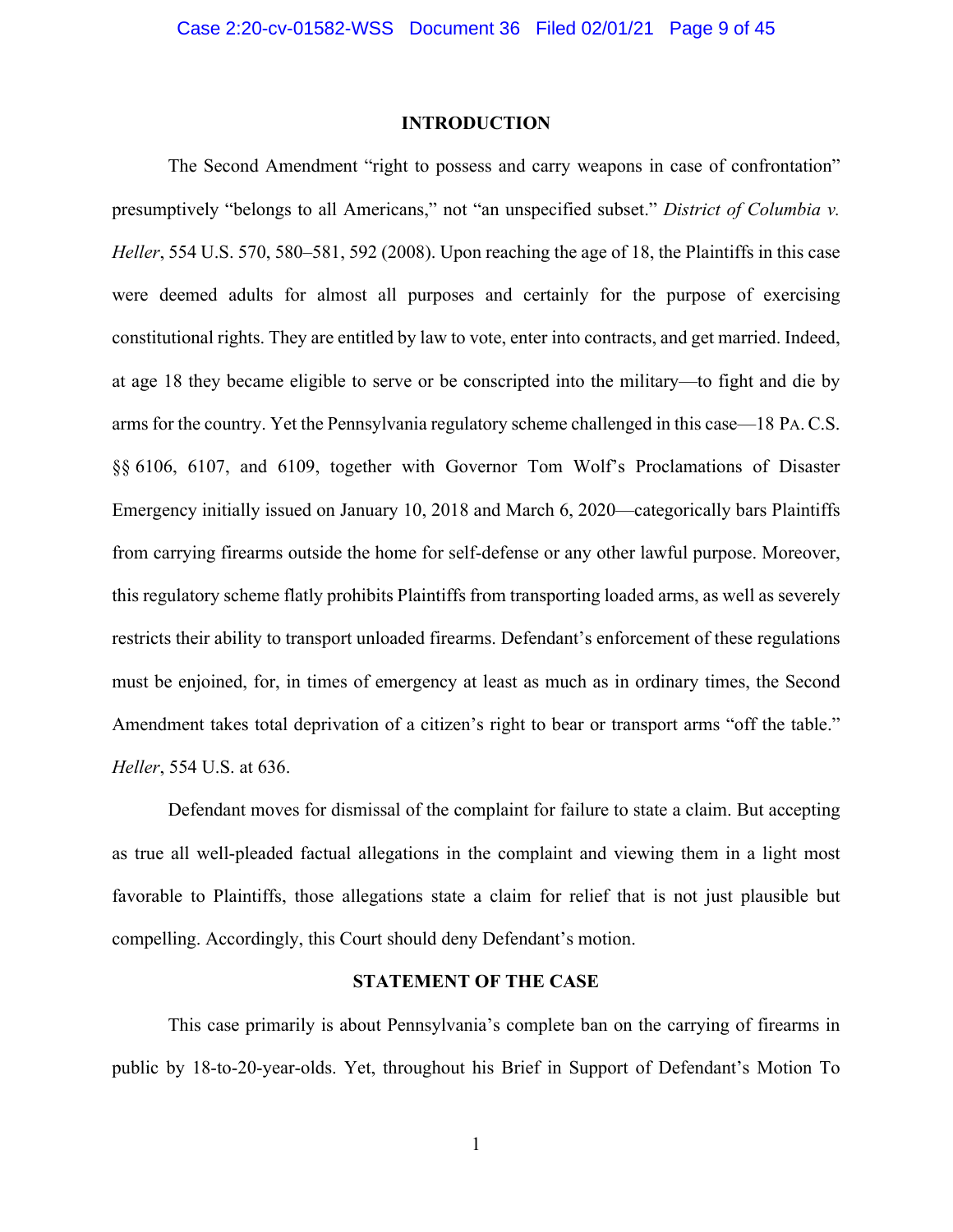#### Case 2:20-cv-01582-WSS Document 36 Filed 02/01/21 Page 10 of 45

Dismiss Complaint, Doc. 24 (Jan. 8, 2021) ("Br."), Defendant fundamentally misconstrues this case as separately challenging Pennsylvania's ban on open and concealed carry. *See, e.g.*, Br. 1– 2, 15, 21, 34. But Plaintiffs do not challenge the carry restrictions under 18 PA. C.S. §§ 6106, 6109 or those under 18 PA. C.S. § 6107 standing alone, but instead the enforcement of the three provisions together, which combine to deprive 18-to-20-year-old Pennsylvanians of the right to bear arms in public *in any manner*.

Section 6106 prohibits 18-to-20-year-olds from concealed carry or transport<sup>1</sup> of a firearm without a license; Section 6107 bans them from open carry without a license during a declared emergency; and Section 6109 renders them ineligible to obtain a license. Taken together, Sections 6106, 6107, and 6109—in conjunction with the Governor's ongoing, statewide emergency declarations—bar virtually all 18-to-20-year-old adult Pennsylvanians from carrying loaded, operable firearms for lawful purposes, including the purpose of being prepared to defend themselves and their families from violent assault. This comprehensive prohibition is the scheme ("Carry Ban") that Plaintiffs challenge.

To be clear, this scheme neither "predate[s] the signing of the Declaration of Independence," nor was in place by the 1860s, late 1930s, or 1970s. *Cf.* Br. 2–5. Until 1968, Pennsylvania regulated only concealed carry. *See id*. at 9–10.<sup>2</sup> Until 1988, 18-to-20-year-old adults

<sup>&</sup>lt;sup>1</sup> No license to transport a firearm is necessary for "persons engaged in target shooting with a firearm, if such persons are at or are going to or from their places of assembly or target practice and if, while going to or from their places of assembly or target practice, the firearm is not loaded." 18 PA. C.S. § 6106(b)(4). Nor is a transport license needed to "carry[ ] a firearm which is not loaded and is in a secure wrapper" directly to and from a limited number of other specified locations, without stops along the way. *Id.* § 6106(b)(8).

<sup>&</sup>lt;sup>2</sup> Defendant tentatively suggests that our Second Amendment claims are somehow timebarred because Section 6107 was enacted in 1968. Br. 35 n.7. But Plaintiffs do not challenge the enactment of the law; they challenge its continued and current enforcement. *See* Compl. ¶¶ 10–24. It is well settled that a constitutional challenge in such circumstances is timely, since the continuing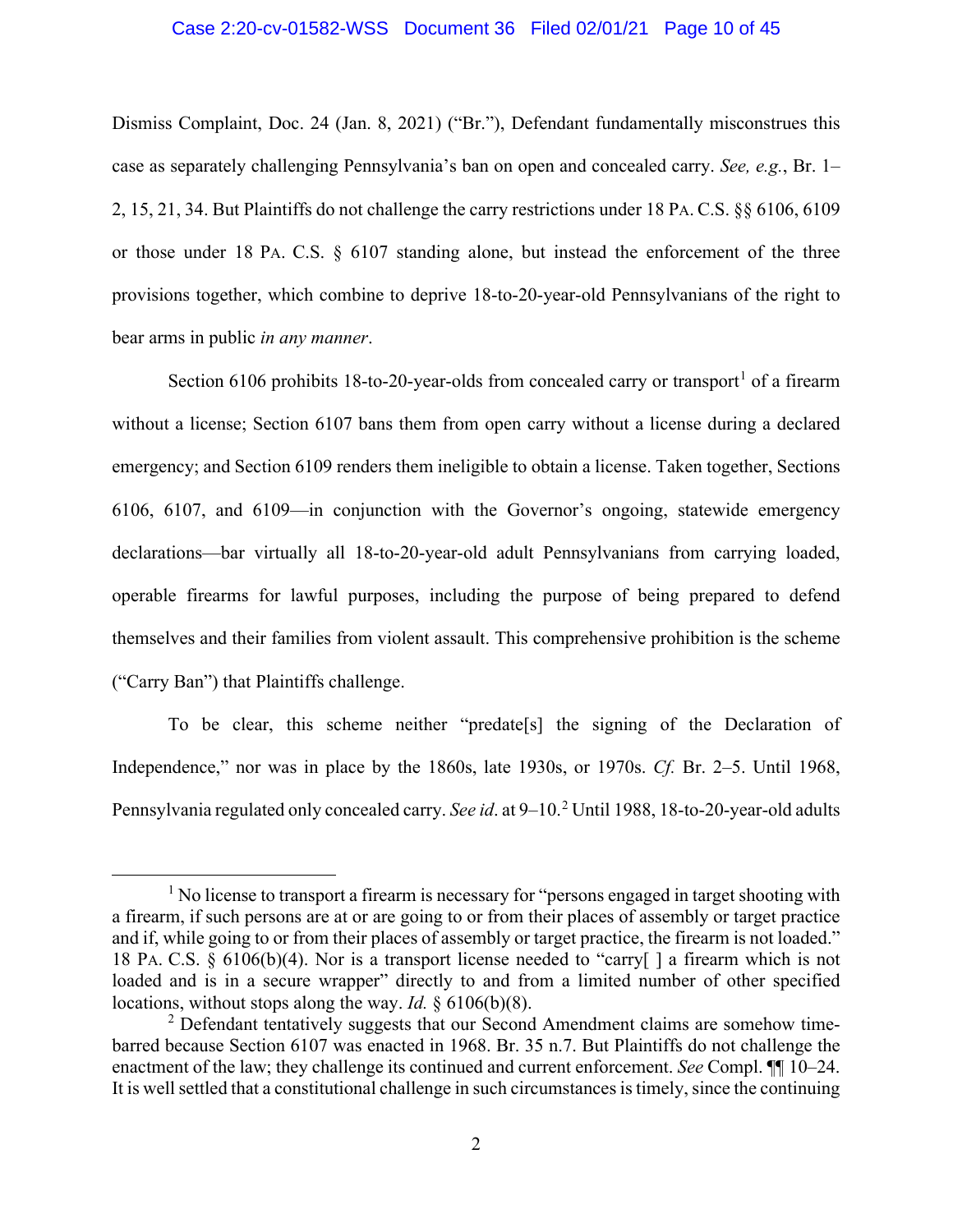#### Case 2:20-cv-01582-WSS Document 36 Filed 02/01/21 Page 11 of 45

could obtain a license to carry concealed or during an emergency. *See* Criminal Law–Simple Assault, Children's Welfare, Firearms, Sexual Abuse of Children, 1988 Pa. Legis. Serv. 1988-158 (Purdon). And for most of the period since 1988, 18-to-20-year-old, law-abiding adults generally have been free to carry firearms openly in public because there was no declared emergency. But these adults have been wholly deprived of the right to bear arms in public since January 10, 2018, when Governor Wolf issued the emergency order relating to the opioid crisis. Compl. ¶ 16.

Plaintiffs are adults under the age of 21 and membership organizations whose members include adults under the age of 21. *Id.* ¶¶ 30, 43, 56, 75, 84. But for their age, Plaintiffs or their members are eligible to carry firearms in public for self-defense, *see id*., and would do so, *id.* ¶¶ 32–33, 45–46, 58–59, 75, 84. They have brought this action for violations of their rights under the Second and Fourteenth Amendments, seeking a declaratory judgment that the Carry Ban is unconstitutional and seeking an injunction against its enforcement. *Id.* ¶¶ 99, 112, 126; *id.* at 40– 43. Defendant has now moved to dismiss their complaint under Rule 12(b)(6). *See* Def.'s Mot. To Dismiss Compl., Doc. 23 ¶ 7; Br. 2, 10.

#### **ARGUMENT**

"To survive a motion to dismiss, a complaint must contain sufficient factual matter, accepted as true, to state a claim to relief that is plausible on its face." *Connelly v. Lane Constr. Corp.*, 809 F.3d 780, 786 (3d Cir. 2016). In applying this standard, "all reasonable inferences" must be made "in Plaintiffs' favor," *Odd v. Malone*, 538 F.3d 202, 205 (3d Cir. 2008), and it is the defendant's

enforcement of an unconstitutional law inflicts a continuing harm. *See, e.g.*, *Flynt v. Shimazu*, 940 F.3d 457, 462 (9th Cir. 2019); *Kuhnle Bros., Inc. v. County of Geauga*, 103 F.3d 516, 522 (6th Cir. 1997); *see also Hanover Shoe, Inc. v. United Shoe Mach. Corp.*, 392 U.S. 481, 502 n.15 (1968). The only case Defendant cites proves the point; that case found the action untimely because it belatedly challenged "the constitutionality of the statute's enactment process," *Howell v. Wolf*, 2020 WL 2187764, at \*2 (Pa. Commw. Ct. May 6, 2020), not its continuing enforcement.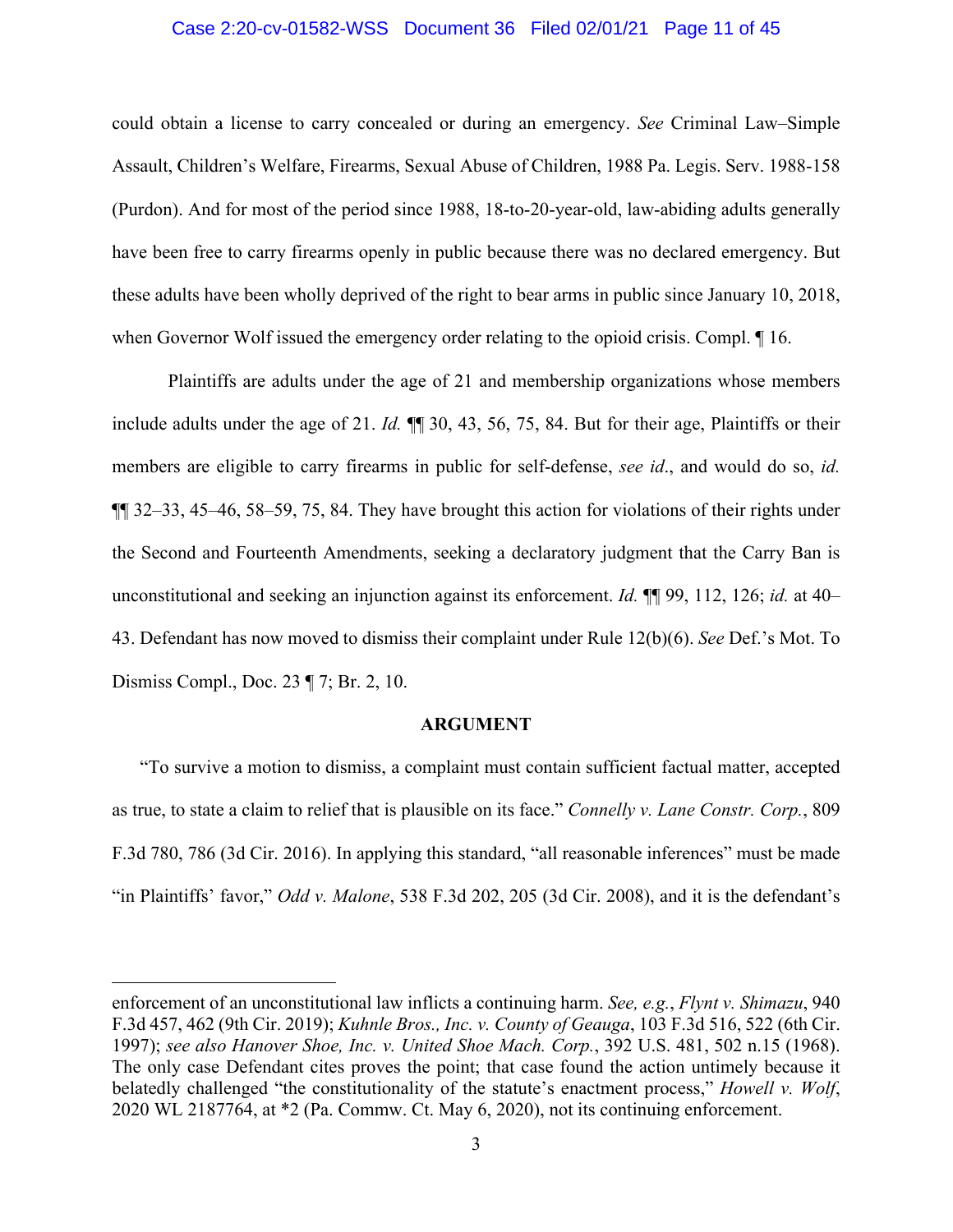#### Case 2:20-cv-01582-WSS Document 36 Filed 02/01/21 Page 12 of 45

burden "to show that the complaint fails to state a claim," *Guidotti v. Legal Helpers Debt Resol., L.L.C.*, 716 F.3d 764, 772 (3d Cir. 2013). Defendant cannot meet that burden here, and his motion to dismiss must be denied.

#### **I. Plaintiffs Have a Second Amendment Right to Carry Firearms Outside the Home.**

The Second Amendment protects Plaintiffs' right to carry firearms outside the home. This conclusion follows from the text, purpose, and history of the Second Amendment—as well as from the Supreme Court's decision in *Heller*.

# **A. The Second Amendment Protects the Right to Carry Firearms Outside the Home.**

1. The text of the Second Amendment leaves no doubt that it applies outside the home. The substance of the Second Amendment right reposes in the twin verbs of the operative clause: "the right of the people to keep *and bear* Arms, shall not be infringed." U.S. CONST. amend. II (emphasis added). Because "[t]o speak of 'bearing' arms within one's home would at all times have been an awkward usage," the Constitution's explicit inclusion of the "right to bear arms thus implies a right to carry a loaded gun outside the home." *Moore v. Madigan*, 702 F.3d 933, 936 (7th Cir. 2012). Restricting the Second Amendment to the home would read the second of these guarantees—the right to bear arms—out of the Constitution's text altogether, for the right to keep arms alone would protect the right to have arms in the home.

2. The purposes behind the Second Amendment's codification require that it protect carrying of arms outside the home, as well. Self-defense—"the *central component*" of the Second Amendment, *Heller*, 554 U.S. at 599, obviously "is as important outside the home as inside," *Moore*, 702 F.3d at 942. Indeed, 2019 nationwide data from the Bureau of Justice Statistics show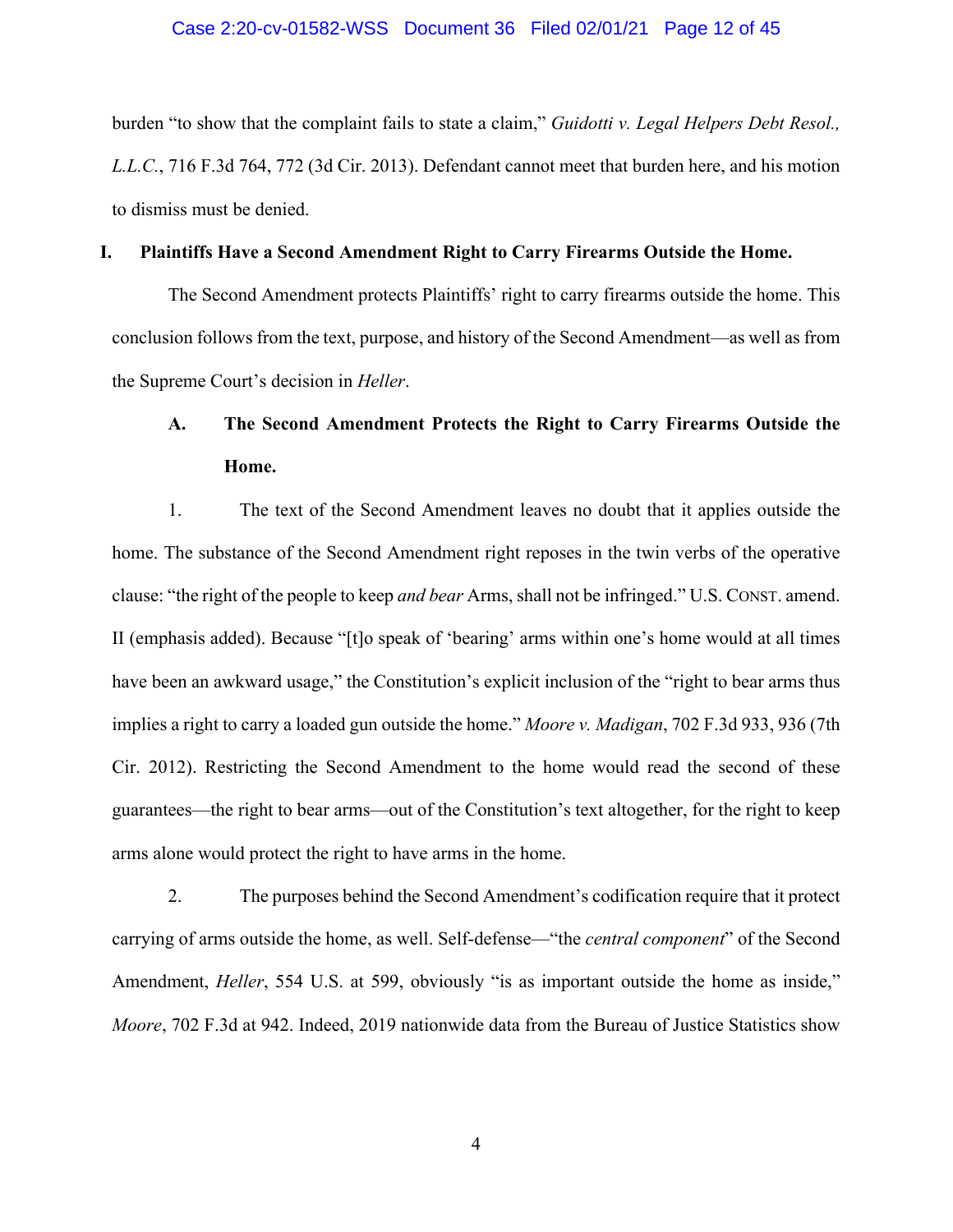#### Case 2:20-cv-01582-WSS Document 36 Filed 02/01/21 Page 13 of 45

less than a third of violent crimes occurring at home or near it.<sup>3</sup> Hunting just as obviously does not occur in the home, and when the Second Amendment affirmed the "ancient right" to bear arms, "most undoubtedly thought it . . . important for . . . hunting" in addition to self-defense. *Heller*, 554 U.S. at 599. Lastly, as announced by the Amendment's "prefatory" clause, and discussed below, the constitutional right was designed in part "to prevent elimination of the militia." *Id.* And a right to bear arms only at home would not aid "rearing up and qualifying a well-regulated militia," *id.* at 612 (quoting *Nunn v. State*, 1 Ga. 243, 251 (1846)), as citizens who cannot bear arms in public cannot act as a militia.

3. Finally, the historical understanding of the right to keep and bear arms conclusively confirms that it extends outside the home. As *McDonald v. City of Chicago* explains, "[s]elf-defense is a basic right, recognized by many legal systems from ancient times to the present day." 561 U.S. 742, 767 (2010). Further, because the need for self-defense may *arise* in public, it has long been recognized that the right to self-defense may be *exercised* in public. Thus, by Blackstone's time it was established that "[i]f any person attempts a robbery or murder of another, *or* attempts to break open a house in the night time, . . . and shall be killed in such attempt, the slayer shall be acquitted and discharged." 4 WILLIAM BLACKSTONE, COMMENTARIES \*180 (emphasis added). "Sergeant William Hawkins's widely read Treatise of the Pleas of the Crown," *Atwater v. City of Lago Vista*, 532 U.S. 318, 331 (2001), likewise explained that "the killing of a Wrong-doer . . . may be justified . . . where a Man kills one who assaults him in the Highway to rob or murder him," 1 WILLIAM HAWKINS, A TREATISE OF THE PLEAS OF THE CROWN 71 (1716).

<sup>&</sup>lt;sup>3</sup> Percent of violent victimizations by location of incident, 1993-2019, BUREAU OF JUST. STATISTICS, OFF. OF JUST. PROGRAMS, U.S. DEP'T OF JUST. (Nov. 11, 2020), generated using the NCVS Victimization Analysis Tool at https://bit.ly/3qWaSQq (select "Custom Tables"; then select "Personal Victimization"; then select "Violent Victimization and "Location of Incident" as the variable; then select "Generate Results").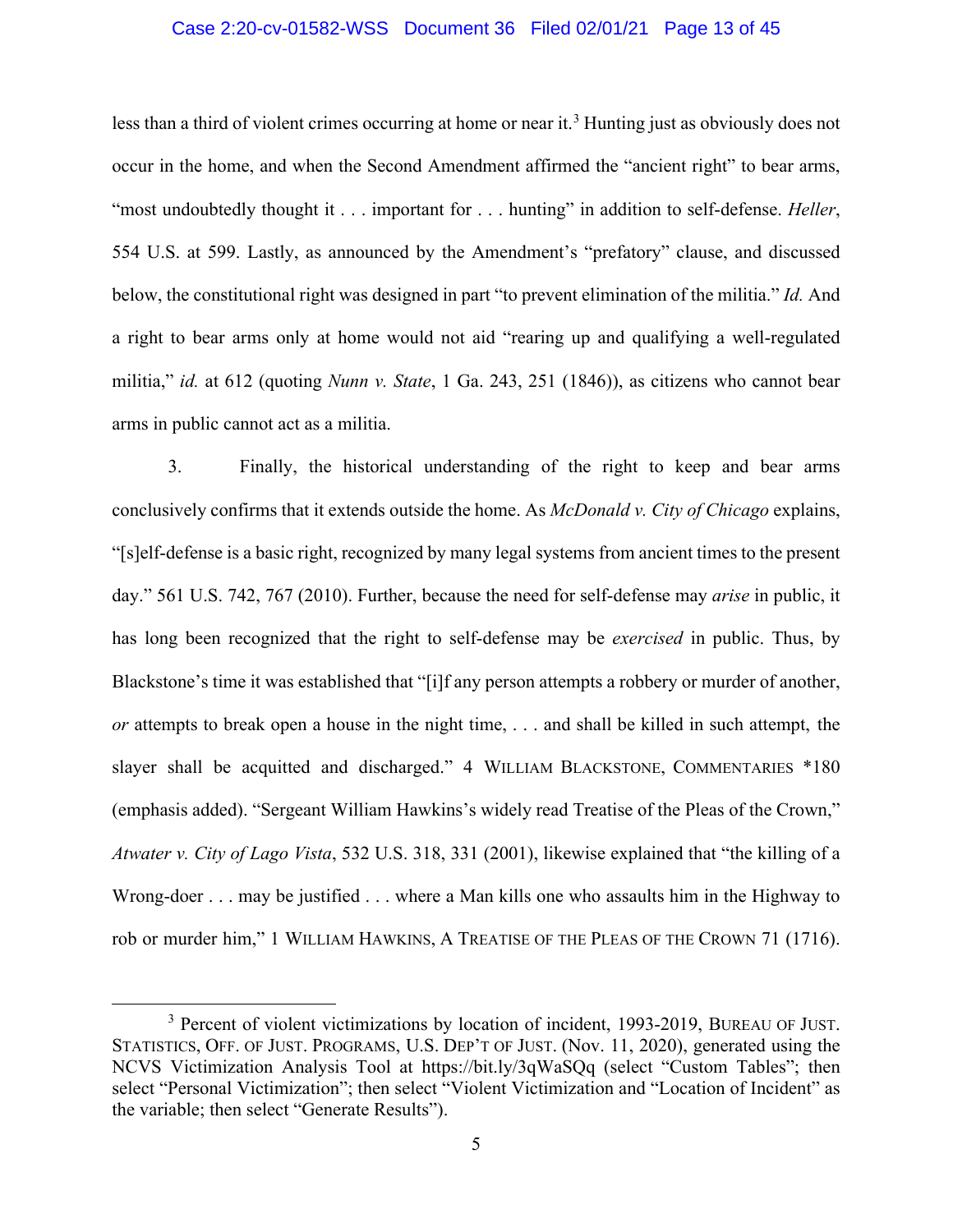#### Case 2:20-cv-01582-WSS Document 36 Filed 02/01/21 Page 14 of 45

And because the right to self-defense was taken to extend beyond the home, the right to *armed*  self-defense naturally was, too. Accordingly, seventeenth-century English courts recognized the practice and privilege of "gentlemen to ride armed for their security." *Rex v. Knight*, 90 Eng. Rep. 330 (K.B. 1686).

To be sure, the medieval Statute of Northampton had provided that "no man great nor small" shall "go nor ride armed by night nor by day, in fairs, markets, nor in the presence of the justices or other ministers, nor in no part elsewhere." 2 Edw. 3, 258, c. 3 (1328). But by the seventeenth century, courts and commentators had conclusively interpreted that prohibition as limited to "the carrying of 'dangerous and unusual weapons,' " *Heller*, 554 U.S. at 627—weapons not protected by the right to keep and bear arms, *id.* at 623–24, 627—or otherwise "go[ing] armed to terrify the King's subjects," *Sir John Knight's Case*, 87 Eng. Rep. 75, 76 (K.B. 1686). And this rule was not understood as extending to the ordinary carrying of weapons "usually worne and borne," WILLIAM LAMBARDE, EIRENARCHA 135 (1588), unless "accompanied with such circumstances as are apt to terrify the people," 1 HAWKINS, *supra*, at 136.

This side of the Atlantic, "about half the colonies had laws *requiring* arms-carrying in certain circumstances," such as when traveling. NICHOLAS J. JOHNSON & DAVID B. KOPEL ET AL., FIREARMS LAW & THE SECOND AMENDMENT 106–08 (2012) (emphasis added). Plainly, if law imposed a duty to bear arms "for public-safety reasons," *Heller*, 554 U.S. at 601, it also conferred a corresponding right to do so. And that right endured in the next century, both before and after the Revolution. Indeed, as Judge St. George Tucker observed in 1803, "[i]n many parts of the United States, a man no more thinks, of going out of his house on any occasion, without his rifle or musket in his hand, than an European fine gentleman without his sword by his side." 5 WILLIAM BLACKSTONE, COMMENTARIES, App. n.B, at 19 (St. George Tucker ed., 1803). And Tucker made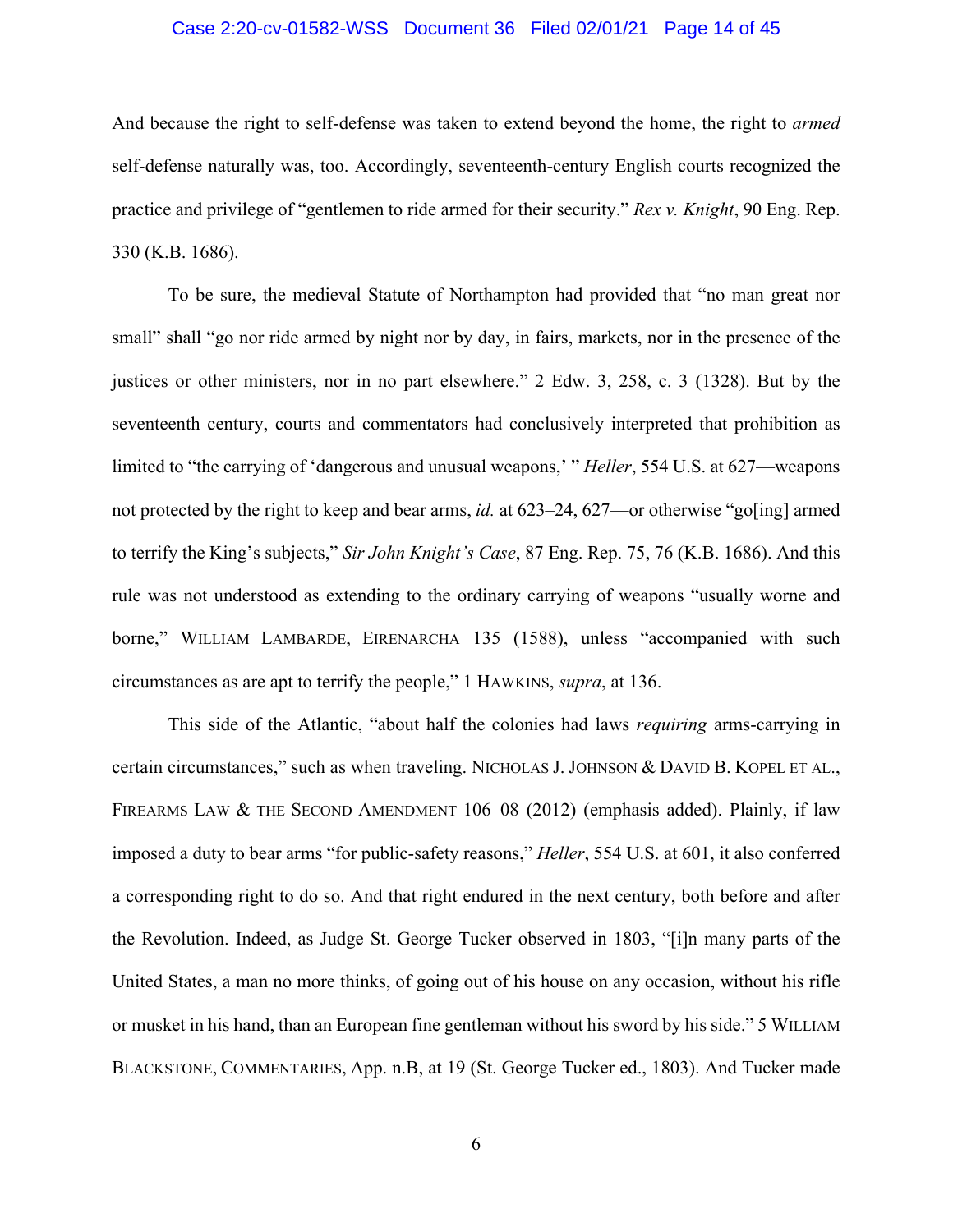#### Case 2:20-cv-01582-WSS Document 36 Filed 02/01/21 Page 15 of 45

clear that Congress would exceed its authority were it to "pass a law prohibiting any person from bearing arms." 1 *id.* App. n.D, at 289.

The practices of the Founding generation confirm that the right to carry arms was wellestablished. George Washington went armed on expedition into the Ohio Country, for example. WILLIAM M. DARLINGTON, CHRISTOPHER GIST'S JOURNALS 85–86 (1893). Patrick Henry regularly walked armed from his home to the courthouse. HARLOW GILES UNGER, LION OF LIBERTY 30 (2010). John Adams, although defending British soldiers charged for the Boston Massacre, conceded that, "every private person is authorized to arm himself; and on the strength of this authority I do not deny the inhabitants had a right to arm themselves at that time for their defence." John Adams, *First Day's Speech in Defence of the British Soldiers Accused of Murdering Attucks, Gray and Others, in the Boston Riot of 1770*, *in* 6 MASTERPIECES OF ELOQUENCE 2569, 2578 (Hazeltine et al. eds., 1905). And Thomas Jefferson, who traveled with pistols for self-protection and designed a holster for ready retrieval, *see Firearms*, MONTICELLO, https://goo.gl/W6FSpM (last visited Jan. 29, 2021), also advised his nephew to "[l]et your gun . . . be the constant companion of your walks," 1 THE WORKS OF THOMAS JEFFERSON 398 (letter of Aug. 19, 1785) (H. A. Washington ed., 1853).

Early American courts and commentators shared this understanding of the scope of the right to bear arms. According to an exhaustive survey of early-American case law, although "some courts approved limitations on the manner of carry outside the home, none approved a total destruction of the right to carry in public." *Peruta v. County of San Diego*, 742 F.3d 1144, 1160 (9th Cir. 2014), *vacated*, 781 F.3d 1106 (9th Cir. 2015) (en banc); *see also, e.g.*, *Nunn*, 1 Ga. at 243, 249–51; *State v. Reid*, 1 Ala. 612, 616–17 (1840); *Bliss v. Commonwealth*, 12 Ky. (2 Litt.) 90, 91–93 (1822). And James Wilson, a leading Framer and Supreme Court Justice,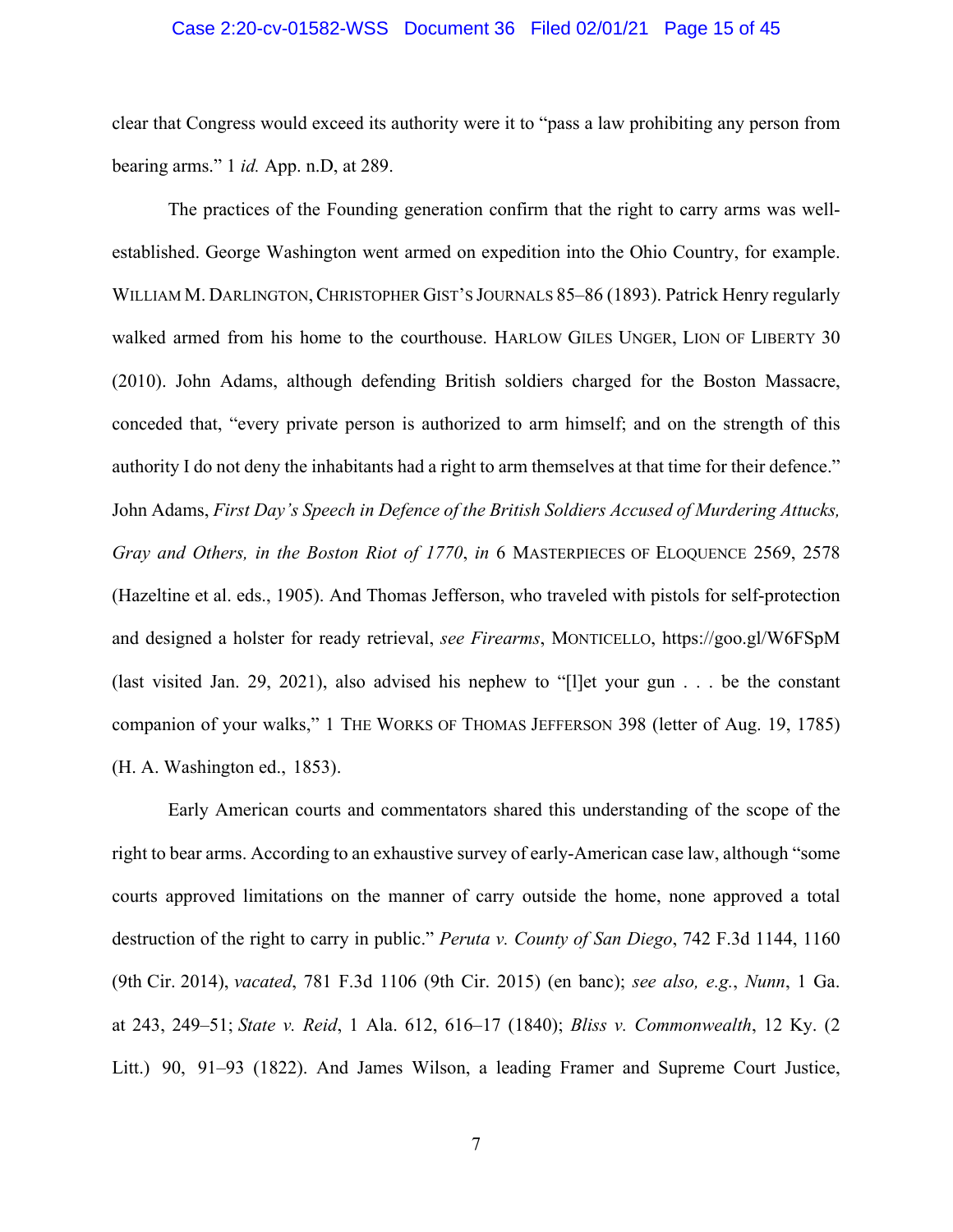#### Case 2:20-cv-01582-WSS Document 36 Filed 02/01/21 Page 16 of 45

explained in his widely read Lectures on Law that it was unlawful only to carry "dangerous and unusual weapons, in such a manner, as will naturally diffuse a terrour among the people." 3 JAMES WILSON, THE WORKS OF THE HONOURABLE JAMES WILSON 79 (1804). After all, "in this country the constitution guaranties to all persons the right to bear arms; then it can only be a crime to exercise this right in such a manner, as to terrify the people unnecessarily." CHARLES HUMPHREYS, A COMPENDIUM OF THE COMMON LAW IN FORCE IN KENTUCKY 482 (1822); *see also State v. Huntly*, 25 N.C. (3 Ired.) 418, 422–23 (1843); *Simpson v. State*, 13 Tenn. (5 Yer.) 356, 359–60  $(1833).<sup>4</sup>$ 

After the Civil War, these noxious efforts to suppress the rights of former slaves to carry arms for self-defense continued. Mississippi's notorious "Black Code," for example, forbade any "freedman, free negro or mulatto" to "keep or carry fire-arms of any kind." An Act To Punish Certain Offences Therein Named, and for Other Purposes, ch. 23, § 1, 1865 Miss. Laws 165. Parallel restrictions were enacted in Louisiana and Alabama. Cottrol & Diamond, *supra*, at 344– 45. And several Louisiana towns provided that no freedman "shall be allowed to carry fire-arms, or any kind of weapons, within the parish" without the approval of "the nearest and most convenient chief of patrol." 1 WALTER L. FLEMING, DOCUMENTARY HISTORY OF RECONSTRUCTION 279–80 (1906). As the Supreme Court explained at length in *McDonald*, the Reconstruction Congress labored mightily to entomb this legacy of prejudice. *See* 561 U.S. at 770–77. Congress's

<sup>4</sup> While the dispositive question on the scope of the Second Amendment is "the public understanding in 1791," Reconstruction-era views provide "confirmation of what . . . ha[s] already been established"—the right to bear arms protects the carrying of firearms outside the home for self-defense. *See Gamble v. United States*, 139 S. Ct. 1960, 1975–76 (2019).

At least, that was true for those whose rights were respected. For decades before the Civil War, the southern States schemed at every turn to prevent their enslaved and free black populations from enjoying their freedom, including their freedom to bear arms. An 1832 Delaware law, for example, forbade any "free negroes [or] free mulattoes to have, own, keep or possess any gun [or] pistol," unless they first received a permit from "the justice[ ] of the peace" certifying "that the circumstances of his case justify his keeping and using a gun." An Act to Prevent the Use of Fire Arms by Free Negroes and Free Mulattoes, and for Other Purposes § 1 (Feb. 10, 1832), *in* VIII LAWS OF THE STATE OF DELAWARE, ch. CLXXVI, 208 (S. Kimmey, 1841); *see also* Robert J. Cottrol & Raymond T. Diamond, *The Second Amendment: Toward an Afro-Americanist Reconsideration*, 80 GEO. L.J. 309, 336–38 (1991) (citing similar laws in Texas, Mississippi, Louisiana, South Carolina, Maryland, Virginia, and Georgia). Indeed, Chief Justice Taney recoiled so strongly from recognizing African Americans as citizens in the infamous *Dred Scott* case precisely because he understood that doing so would entitle them "to keep and carry arms wherever they went." *Dred Scott v. Sandford*, 60 U.S. (19 How.) 393, 417 (1857).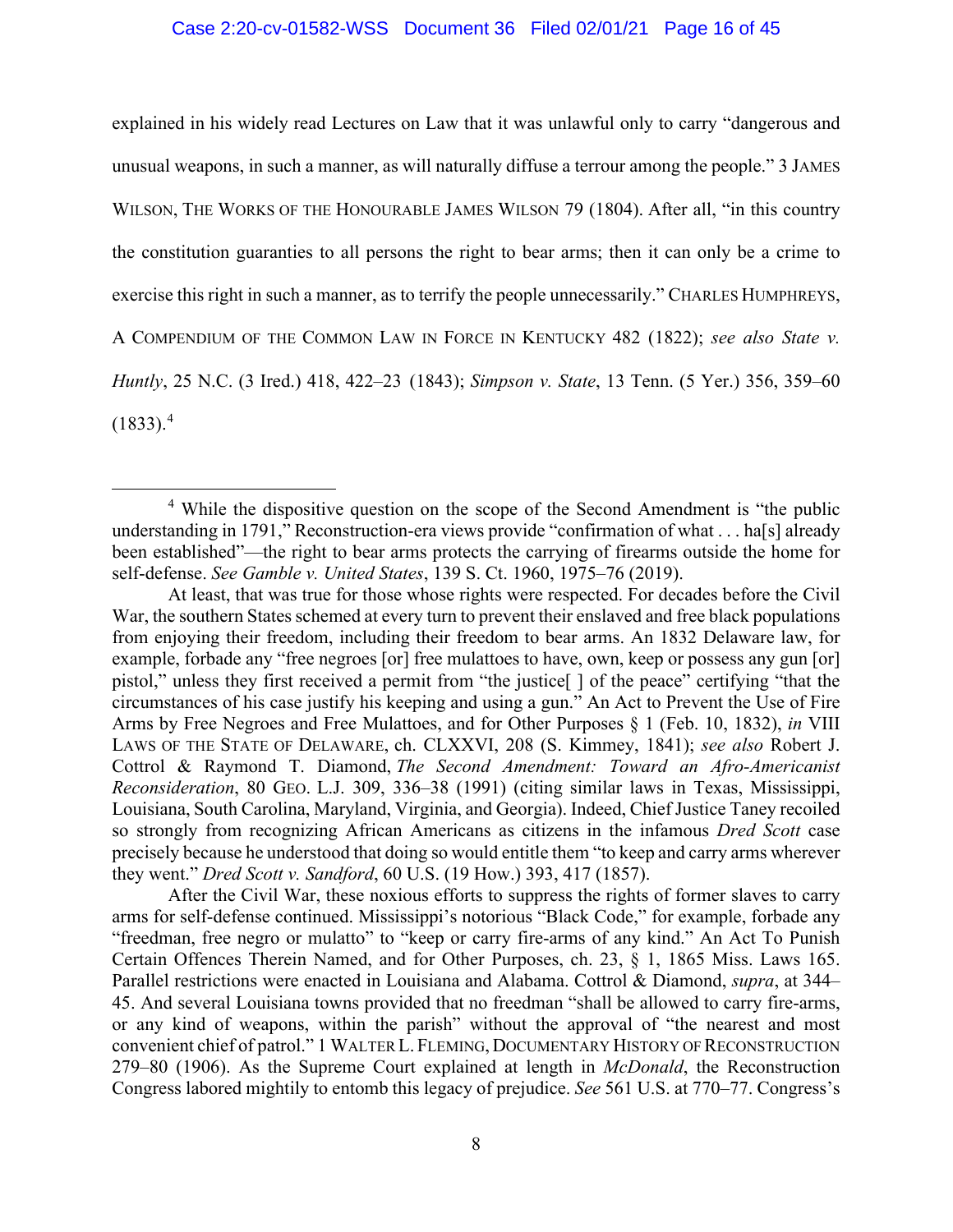#### Case 2:20-cv-01582-WSS Document 36 Filed 02/01/21 Page 17 of 45

4. Confining the right to keep and bear arms to the home would also be at war with precedent. The Supreme Court's decision in "*Heller* repeatedly invokes a broader Second Amendment right than the right to have a gun in one's home." *Moore*, 702 F.3d at 935–36. For instance, *Heller* squarely holds that the Second Amendment "guarantee[s] the individual right to possess *and carry* weapons in case of confrontation," 554 U.S. at 592 (emphasis added), and it defines the key constitutional phrase "bear arms" as to " 'wear, bear, or carry . . . upon the person or in the clothing or in a pocket, for the purpose . . . of being armed and ready for offensive or defensive action in a case of conflict with another person,' " *id.* at 584 (alteration in original) (quoting *Muscarello v. United States*, 524 U.S. 125, 143 (1998) (Ginsburg, J., dissenting)).

*Heller*'s indication that "laws forbidding the carrying of firearms in sensitive places such as schools and government buildings" are "presumptively lawful" also implicitly recognizes a general right to bear arms in public; otherwise, identifying exceptions would be pointless. *Id.* at 626, 627 n.26. Moreover, *Heller* extensively cites and significantly relies upon *Nunn v. State*, a nineteenth-century Georgia case that "struck down a ban on carrying pistols openly" under the Second Amendment.<sup>5</sup> *Id.* at 612; *see also Caetano v. Massachusetts*, 136 S. Ct. 1027 (2016) (vacating ruling that Second Amendment does not protect right to carry a stun gun in public).

5. Against this flood of evidence from text, purpose, history, and precedent, Defendant argues *Drake v. Filko*, but *Drake* is not applicable. As Defendant acknowledges, *see* Br. 17, *Drake* 

efforts culminated in the adoption of the Fourteenth Amendment, which ensured the right of every American, regardless of race, to "bear arms for the defense of himself and family and his homestead." CONG. GLOBE, 39th Cong., 1st Sess. 1182 (1866) (statement of Sen. Pomeroy); *see also McDonald*, 561 U.S. at 775–76.

<sup>&</sup>lt;sup>5</sup> *Nunn* appears to put the lie to Defendant's claim that "there has never been a case that has established a Second Amendment right to open carry firearms under any circumstances," Br. at 34. *See* 1 Ga. at 251. That error is immaterial here, though, for Plaintiffs challenge a ban on *both*  open *and* concealed carry.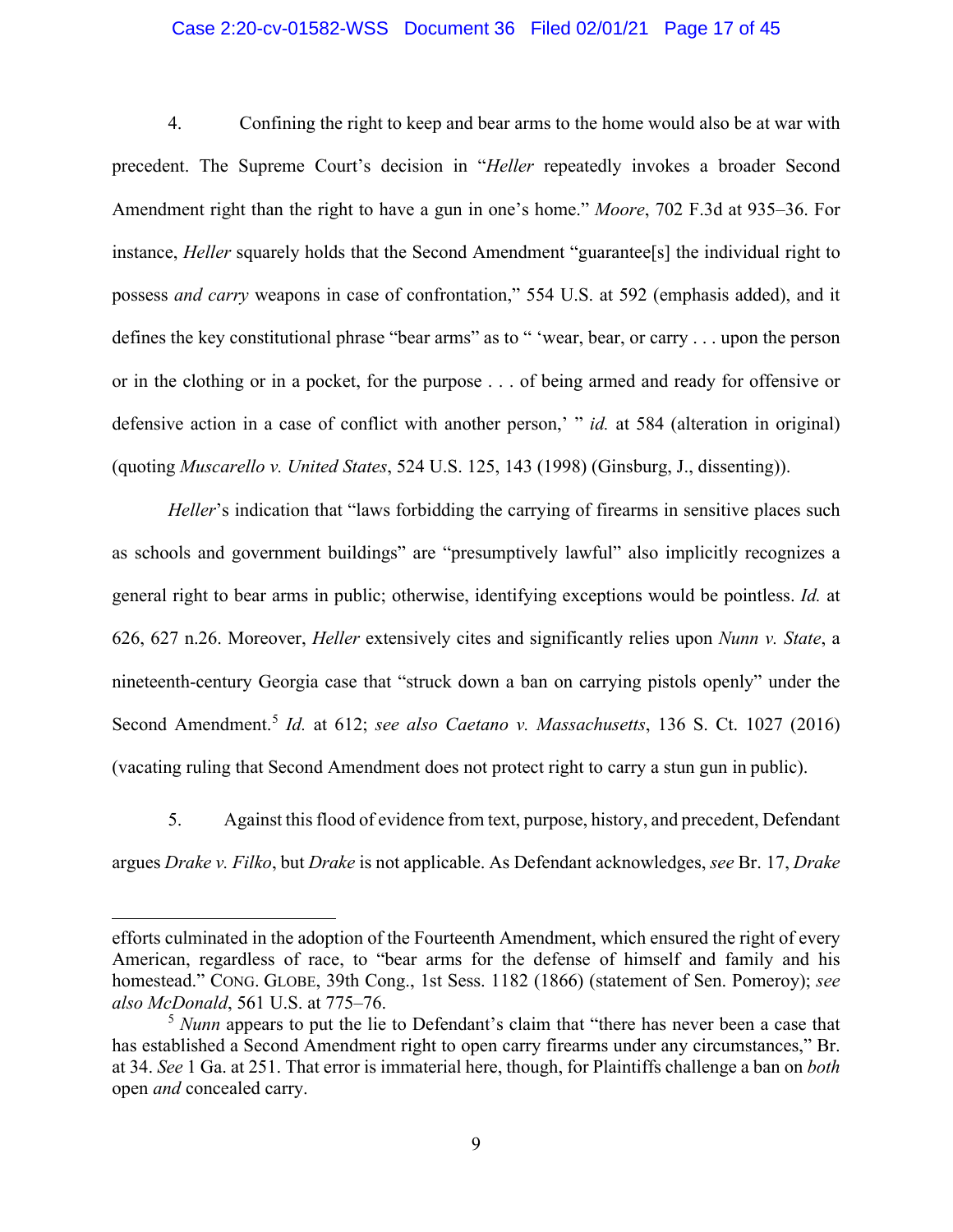#### Case 2:20-cv-01582-WSS Document 36 Filed 02/01/21 Page 18 of 45

expressly *left open* "whether the individual right to bear arms for the purpose of self-defense extends beyond the home" and therefore cannot control this Court's answer to that question. 724 F.3d 426, 430–31 (3d Cir. 2013). *Drake* upheld a licensing scheme in New Jersey on the ground that requiring permit applicants to show a "justifiable need" to carry firearms outside the home "qualifies as a 'longstanding,' 'presumptively lawful' regulation" of conduct "outside the scope of the Second Amendment's guarantee." *Id.* at 434. Whatever the soundness of that holding, it is completely irrelevant here, as Plaintiffs *do not challenge* a "justifiable need"-type licensing standard. Rather, they challenge the combined effect of: (1) Pennsylvania's restrictions on carrying and transporting firearms without a concealed carry license, 18 PA. C.S. § 6106; (2) its requirement that during a declared emergency (like the present), a law-abiding citizen can *only* "carry weapons in case of confrontation" outside the home, *Heller*, 554 U.S. at 592, if they obtain a concealed carry license, *id.* § 6107; and (3) its rule *barring* ordinary 18-to-20-year-old adults from obtaining such a license, *id.* § 6109(b). The necessary function of these provisions, taken together, is to flatly prohibit ordinary 18-to-20-year-olds from carrying operable firearms outside the home.

Pennsylvania also cites *Drake* for the proposition that "certain longstanding regulations are 'exceptions' to the right to keep and bear arms, such that the conduct they regulate is not within the scope of the Second Amendment." Br. 19 (quoting *Drake*, 724 F.3d at 431). That is irrelevant, too, as Pennsylvania has provided no historical evidence whatsoever that a total ban on 18-to-20 year-olds carrying firearms outside the home is a "longstanding regulation." Defendant says that "Pennsylvania's regulation of the right to keep and bear arms has a several hundred years long history," *id.*, but the only regulations he cites that date to the Founding—the only relevant period for determining "the public understanding . . . of the right codified by the Second Amendment," *Gamble*, 139 S. Ct. at 1975—are limits on the "public discharge of firearms" or "hunting on lands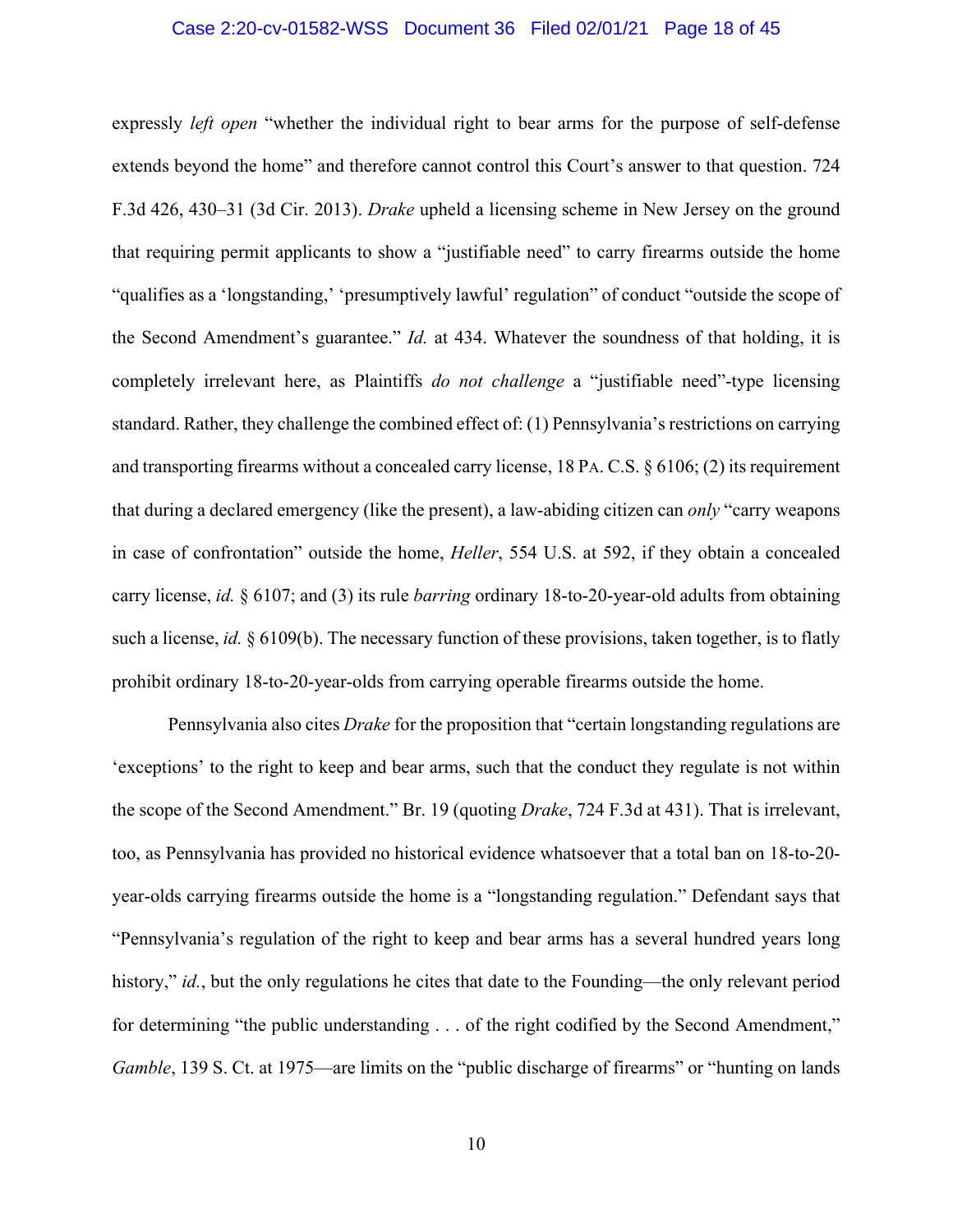#### Case 2:20-cv-01582-WSS Document 36 Filed 02/01/21 Page 19 of 45

other than on one's own," Br. 2. Such picayune, time, place, and manner-type restrictions are no precedent for Pennsylvania's drastic ban. *See Heller*, 554 U.S. at 632 (dismissing laws that "restricted the firing of guns within the city limits" as "no support for the severe restriction in the present case").

Nor does Defendant persuasively distinguish the federal appellate opinions holding that the Second Amendment right to armed self-defense plainly extends outside the home. *See Wrenn v. District of Columbia*, 864 F.3d 650, 661 (D.C. Cir. 2017); *Moore*, 702 F.3d at 942. Defendant argues that "the Third Circuit *expressly* declined to adopt the reasoning of" *Moore*, on which *Wrenn* relied. Br. 20 n.6. But as Defendant's own quotation of *Drake* shows, while the Third Circuit did not *adopt Moore*'s reasoning, it hardly *rejected* it. *Drake*, 724 F.3d at 431. In this case, because the challenged regulations, taken together, *impose a flat ban*, *Moore* is *the most directly on-point appellate-court precedent* available. And *Moore*, of course, invalidated Illinois's ban as flatly unconstitutional.

This point also disposes of the State's suggestion that Plaintiffs are seeking "a Second Amendment right to open carry firearms under any circumstances." Br. 33–34. No, what Plaintiffs are seeking is the right to carry firearms *in at least some manner* in the very "circumstances" that the Second Amendment, at its heart, was enacted to address: "being armed and ready" for "defensive action in a case of conflict with another person." *Heller*, 554 U.S. at 584 (quoting *Muscarello*, 524 U.S. at 143).

#### **B. The Right to Carry Firearms Outside the Home Extends to 18-to-20-Year-Olds.**

The text and history of the Second Amendment also make clear that it fully vests its rights—including the right to bear arms outside the home for self-defense—by age 18.

1. The Second Amendment protects "the right *of the people* to keep and bear Arms,"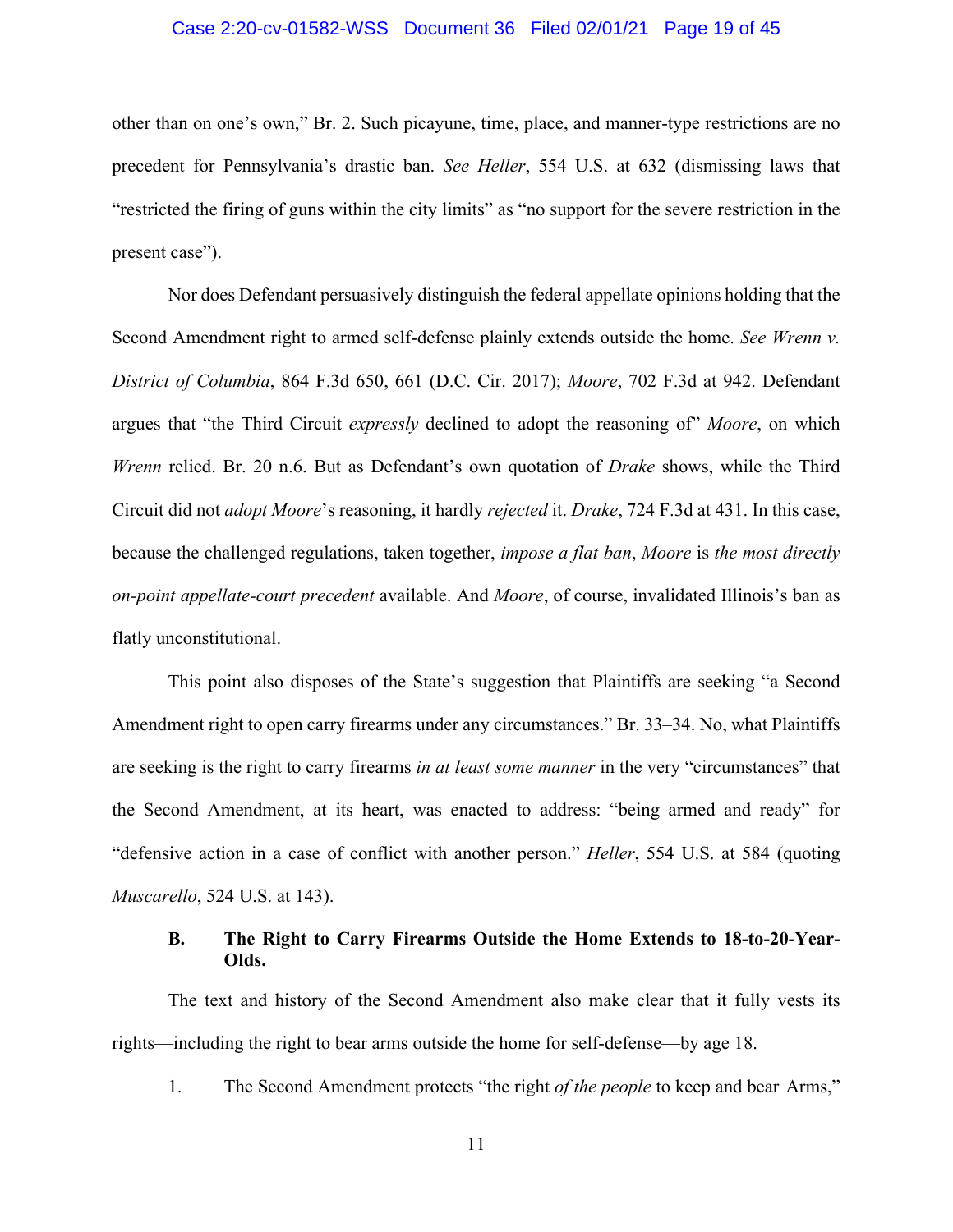#### Case 2:20-cv-01582-WSS Document 36 Filed 02/01/21 Page 20 of 45

U.S. CONST. amend. II (emphasis added), and "the people" in the Bill of Rights has always meant "the whole people," THOMAS MCINTYRE COOLEY, GENERAL PRINCIPLES OF CONSTITUTIONAL LAW IN THE UNITED STATES OF AMERICA 267–68 (1880); *see also Heller*, 554 U.S. at 580. Thus, under *Heller*, "the Second Amendment right is exercised individually and belongs to all Americans" and cannot be limited to "an unspecified subset." *Id.* at 580, 581. " 'The right of the whole people, *old and young, men, women and boys, and not militia only*, to keep and bear arms of every description, and not such merely as are used by the militia, shall not be infringed, curtailed, or broken in upon, in the smallest degree.' " *Id.* at 612–13 (quoting *Nunn*, 1 Ga. 243, 250 (1846) (emphasis added)).

2. Founding-era history and tradition confirm that 18-to-20-year-old adult citizens fall squarely within the Second Amendment's protective sphere. To be sure, the rights of *children* may be restricted in ways that adults' may not. *See Planned Parenthood v. Danforth*, 428 U.S. 52, 72–75 (1976). But, under the Second Amendment, 18-to-20-year-olds are not children.

Most revealing on this point is the Founding-era understanding of militia service. The Second Amendment's prefatory clause—although it cannot be read to "limit or expand the scope of the operative clause," *Heller*, 554 U.S. at 578—announces one purpose for which the right was codified: to prevent elimination of the militia, *id.* at 599. "Logic demands that there be a link between the stated purpose and the command," *id.* at 577, and indeed, anyone originally understood to be *capable* of keeping and bearing arms—and in fact *required by law to do so* as part of militia service—must also have *held a Second Amendment right* to engage in this conduct. *See A Pennsylvanian*, THE PENNSYLVANIA GAZETTE (Philadelphia, Feb. 20, 1788), *reprinted in*  LES ADAMS, THE SECOND AMENDMENT PRIMER 121 (1996). Otherwise, enumerating a constitutional right to arms for the purpose of ensuring an armed militia would, senselessly, not protect even *the militia's own members*. Thus, the Framers' understanding of the militia is highly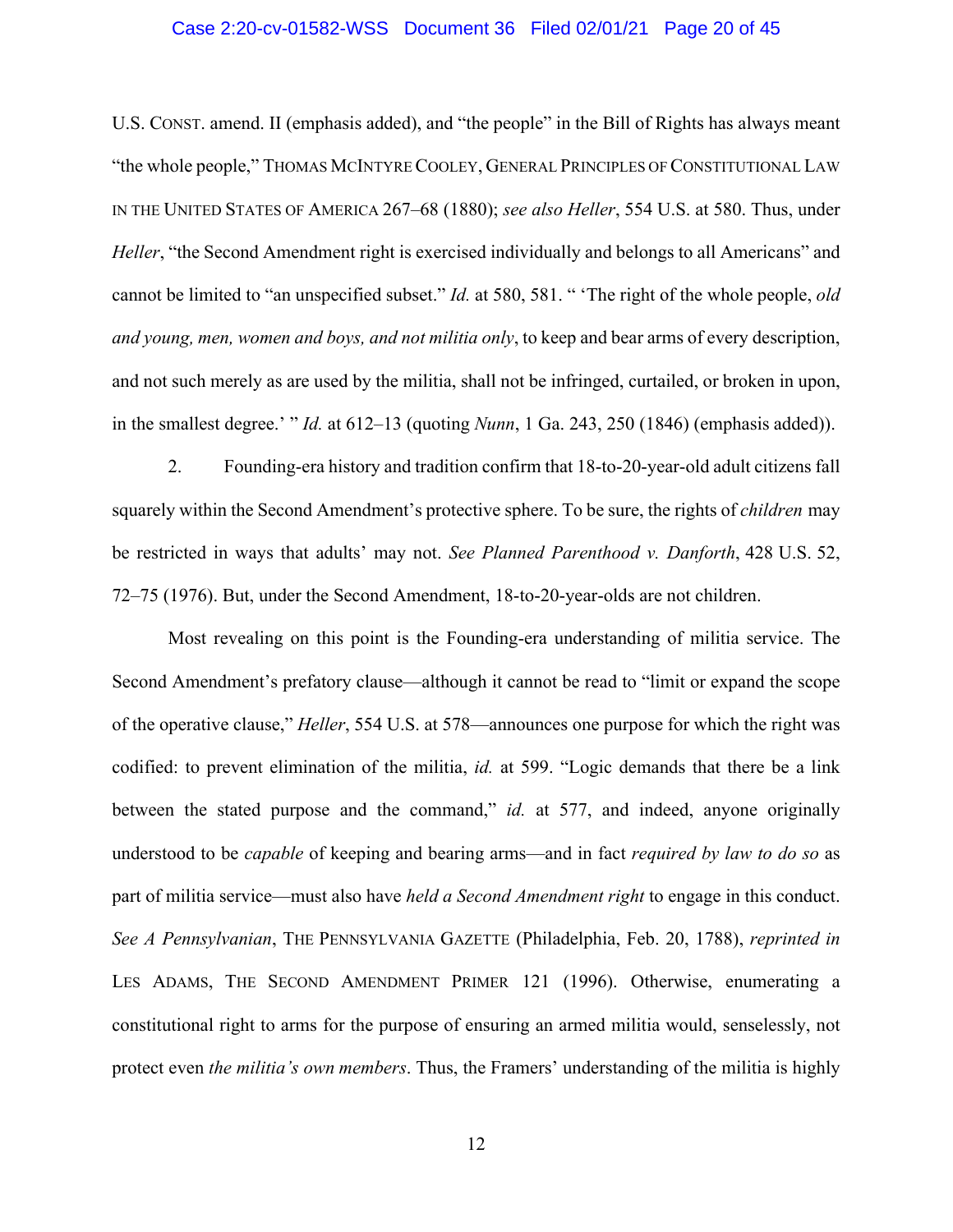#### Case 2:20-cv-01582-WSS Document 36 Filed 02/01/21 Page 21 of 45

probative of who enjoyed Second Amendment rights originally.

Among the Founding-era militia's members, indisputably, were 18-to-20-year-olds. This is clear from Congress's initial exercise of its power to "provide for organizing, arming, and disciplining, the militia." U.S. CONST. art. I, § 8, cl. 16. On May 8, 1792, mere months after ratification of the Second Amendment, Congress mandated that "every free able-bodied white male citizen . . . *who is or shall be of the age of eighteen years*, and under the age of forty-five years (except as is herein after excepted) shall severally and respectively be enrolled in the militia." 1 Stat. 271 ("Militia Act") (emphasis added). Because " 'militia' means the same thing in Article I and the Second Amendment," Congress's authority over the militia under Article I extends *only* to persons who are the militia under the Second Amendment—and who hence are among those entitled to keep and bear arms: namely, "all able-bodied men." *Heller*, 554 U.S. at 596.

As an act of Congress passed contemporaneously with the Second Amendment, the Militia Act provides extraordinarily powerful evidence that Second Amendment rights vest by age 18.

[M]any of the members of the Second Congress were also members of the First, which had drafted the Bill of Rights. But more importantly, they were conversant with the common understanding of both the First Congress and the ratifying state legislatures as to what was meant by "Militia" in the Second Amendment.

*Parker v. District of Columbia*, 478 F.3d 370, 387 (D.C. Cir. 2007), *aff'd by Heller*, 554 U.S. 570.

The legislative history of the Militia Act lends further support. In 1790, Secretary of War Henry Knox submitted a militia plan to Congress providing that "all men of the legal military age should be armed," and that "[t]he period of life in which military service shall be required of the citizens of the United States [was] to commence at eighteen." 2 ANNALS OF CONGRESS 2146 (Joseph Gales ed., 1834). Acknowledging that "military age has generally commenced at sixteen," Secretary Knox instead drew the line at 18 because "the youth of sixteen do not commonly attain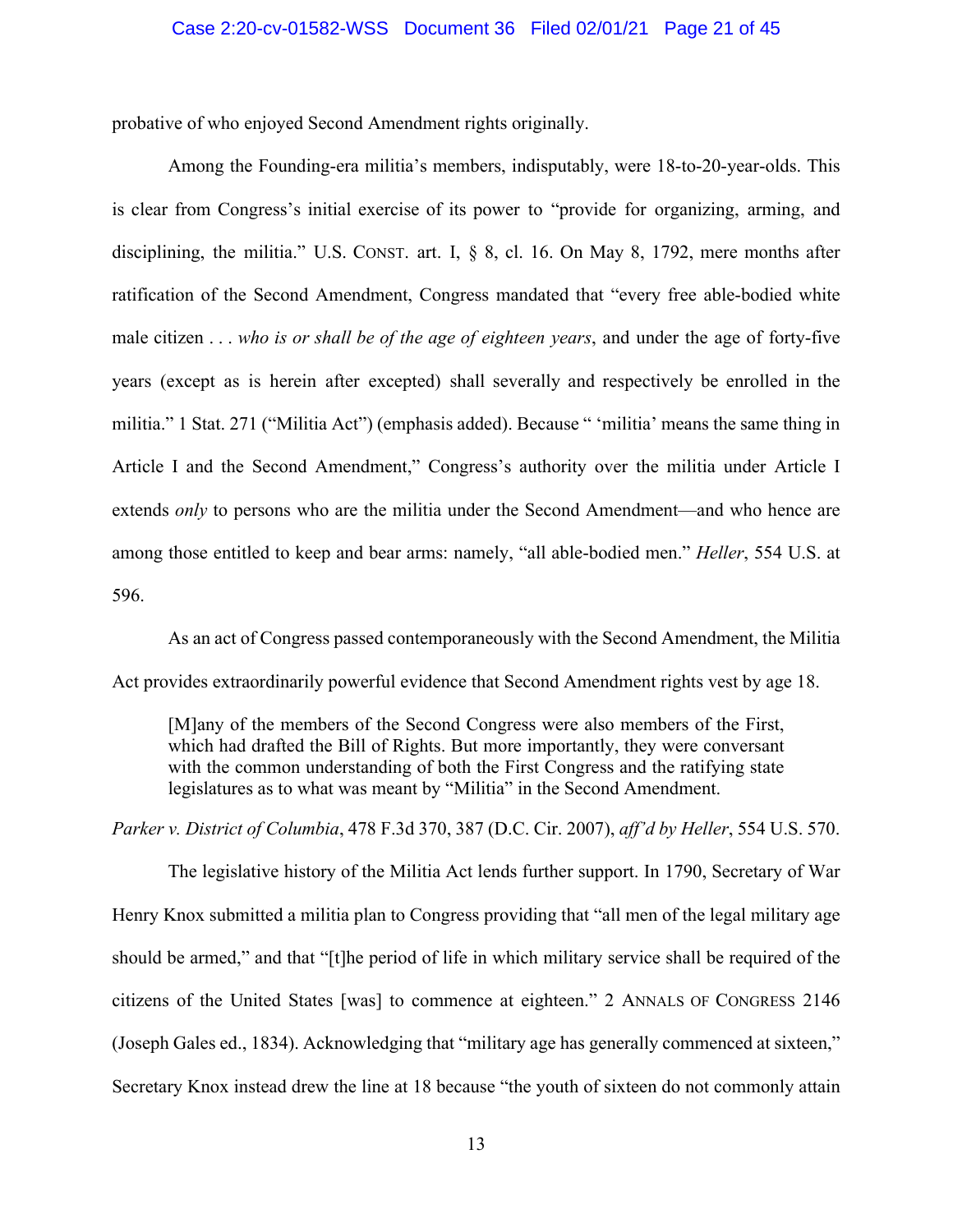#### Case 2:20-cv-01582-WSS Document 36 Filed 02/01/21 Page 22 of 45

such a degree of robust strength as to enable them to sustain without injury the hardships incident to the field." *Id*. at 2153. Representative Jackson explained "that from eighteen to twenty-one was found to be the *best* age to make soldiers of." *Id*. at 1860 (emphasis added).

Eighteen is also the age that George Washington recommended for beginning militia enrollment. In an enclosure to a 1783 letter to Alexander Hamilton, General Washington—who as President signed the 1792 Militia Act into law—wrote that "the Citizens of America . . . from 18 to 50 Years of Age should be borne on the Militia Rolls" and "so far accustomed to the use of [Arms] that the Total strength of the Country might be called forth at a Short Notice on any very interesting Emergency." *Sentiments on a Peace Establishment* (May 2, 1783), *reprinted in* 26 THE WRITINGS OF GEORGE WASHINGTON 389 (John C. Fitzpatrick ed., 1938).

State militia laws enacted around the time of the Second Amendment provide additional evidence. Minimum enrollment ages ranged from 16 to 18. *See* David B. Kopel & Joseph G.S. Greenlee, *The Second Amendment Rights of Young Adults*, 43 S. ILL. U. L.J. 495, 533–89 (2019). There was thus a consensus in the States that, by age 18, individuals were able to, and hence entitled to, bear arms. This followed colonial practice: "From the earliest times the duty to possess arms was imposed on the entire colonial populace, with actual militia service contemplated for every male of 15, 16, or 18 through 45, 50, or 60 (depending on the colony)." Don B. Kates Jr., *Handgun Prohibition and the Original Meaning of the Second Amendment*, *in* GUN CONTROL AND THE CONSTITUTION 66, 77 n.46 (Robert J. Cottrol ed., 1994). Plaintiffs are unaware of even a single State that exempted 18-to-20-year-olds from militia service at the time the Second Amendment was ratified. Indeed, a comprehensive survey of over 250 separate state and colonial provisions enacted from the seventeenth through the end of the eighteenth century found that the minimum "age for militia duty" was most commonly either 16 or 18, "and never higher (except for one 19-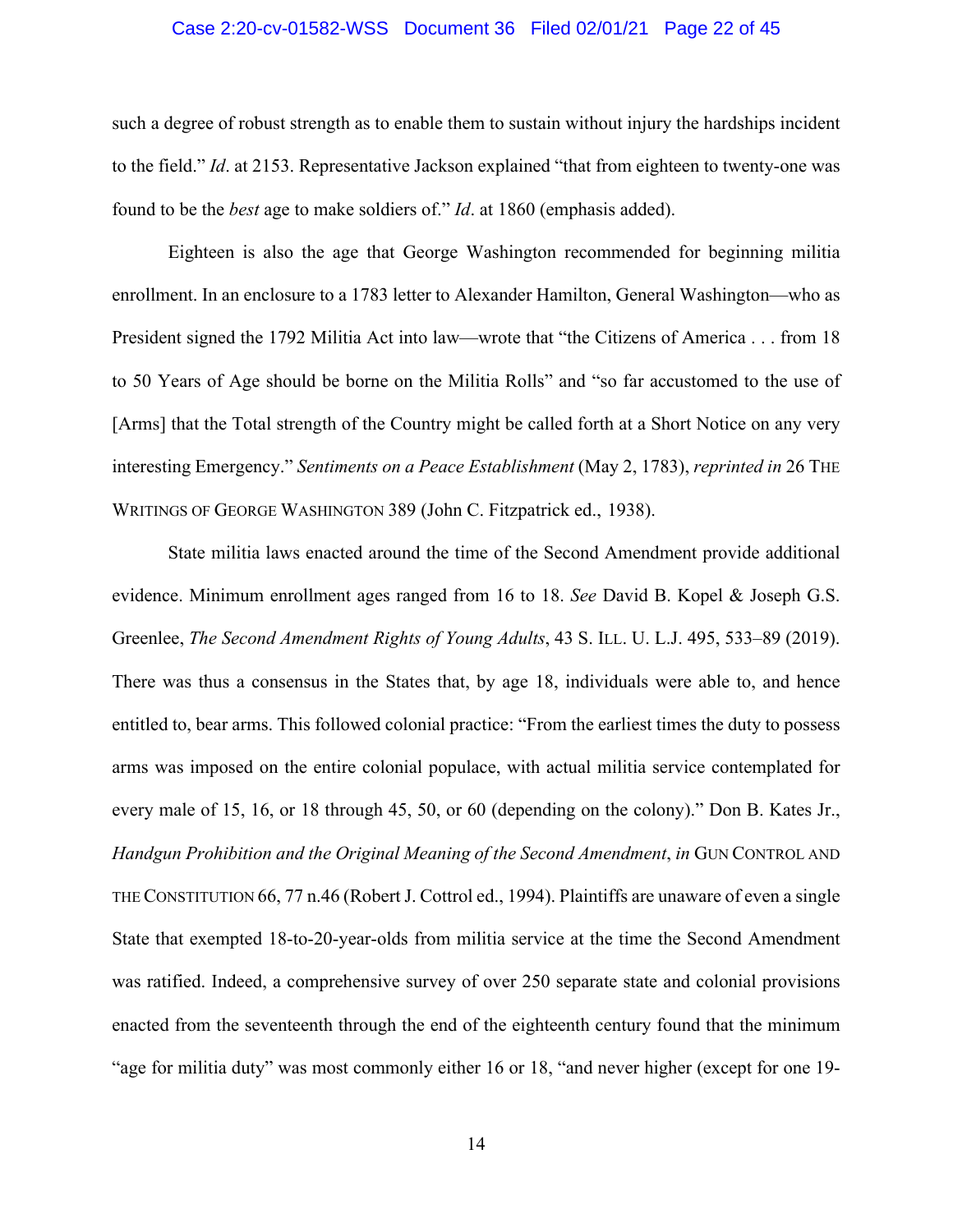#### Case 2:20-cv-01582-WSS Document 36 Filed 02/01/21 Page 23 of 45

year period in Virginia [between 1738 and 1757])." Kopel & Greenlee, *supra*, at 533. *cf.* 51 PA. C.S. § 301 (declaring the Militia of the Commonwealth to consist of able-bodied persons "17 years six months of age and . . . not more than 55 years of age").

The Supreme Court has recognized that *militia membership presupposed firearm possession* because "when called for service these men were expected to appear bearing arms supplied by *themselves*." *United States v. Miller*, 307 U.S. 174, 179 (1939) (emphasis added). This is illustrated by the Militia Act, which required each enrollee, regardless of age, to "provide himself with a good musket or firelock." 1 Stat. 271. Several state laws contained similar provisions. Kopel & Greenlee, *supra*, at 507–08. These requirements confirm the Founders' shared understanding that Second Amendment rights vest by 18, because they demonstrate that, by that age, individuals not only (i) were entrusted with using firearms in connection with organized militia activities, but also (ii) were expected to *keep and maintain those arms as private citizens*.

To be sure, at the Founding the common-law "age of majority" for some legal purposes was 21, rather than the modern standard of 18. But it is important to understand that in the Founding era (as is still true today), age requirements were "different for different purposes." 1 WILLIAM BLACKSTONE, COMMENTARIES \*463. At age 14, for example, individuals were deemed capable of discerning right from wrong and could be "capitally punished for any capital offence." *Id.* at \*463–64. Likewise, even though 18-to-20-year-olds would have been considered "minors" for *some* purposes at the Founding, the historical evidence just surveyed leaves no doubt that the purpose of keeping and bearing arms *was not one of them*. To the contrary, adults aged 18 and up would contemporaneously have been *affirmatively required*, by statutes enacted by colonial, state, and federal legislatures, *to keep and bear arms* so that they could fulfill their obligatory militia duties.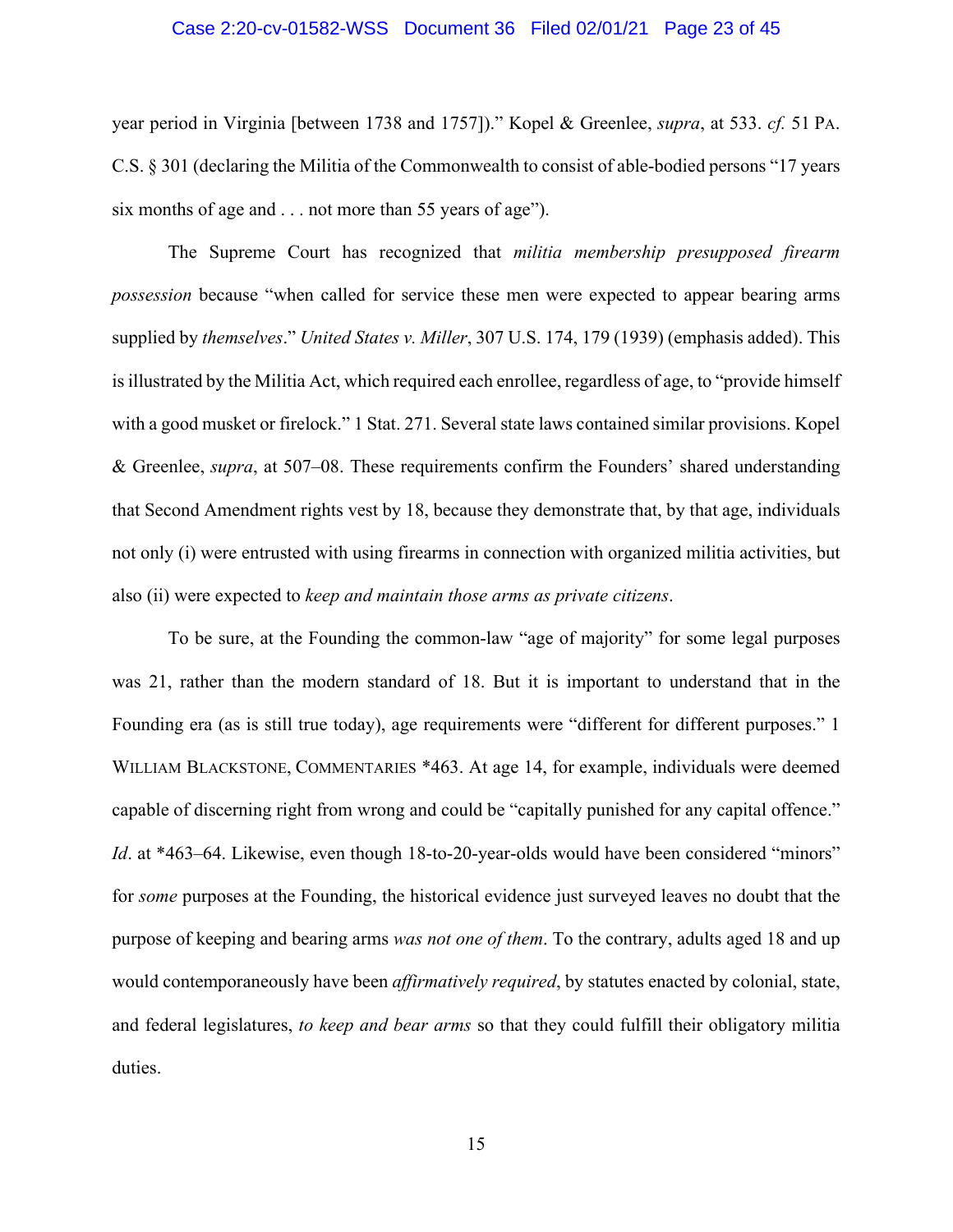#### Case 2:20-cv-01582-WSS Document 36 Filed 02/01/21 Page 24 of 45

3. To this wealth of evidence, as to the evidence of a right to carry, Defendant offers almost no refutation. His discussion of history is mostly a series of long quotations lifted from *National Rifle Ass'n Inc. v. Bureau of Alcohol, Tobacco, Firearms, & Explosives*, 700 F.3d 185 (5th Cir. 2012), and *Powell v. Tompkins*, 926 F. Supp. 2d 367 (D. Mass. 2013), *aff'd on other grounds,* 783 F.3d 332 (1st Cir. 2015), Br. 22–23, neither of which is binding here. *NRA*'s reasoning—which *Powell* largely parrots—is deeply unpersuasive. This Court should not follow either of those decisions into error.

In *NRA*, for example, the Fifth Circuit partially based its decision on Founding-era "gun safety regulations" and a handful of laws "that targeted particular groups for public safety reasons." *NRA,* 700 F.3d at 200. But "laws regulating the storage of gun powder" or "prohibiting the use of firearms on certain occasions and in certain places," *id.* at 200, plainly cannot support the blanket restrictions at issue here. Similarly, the Founding-era laws "disarming certain groups" for "public safety reasons"—such as "law-abiding slaves, free blacks, and Loyalists"—obviously come up short. *Id*. Racist laws targeting African Americans do not evidence the meaning of the Second Amendment. *See McDonald*, 561 U.S. at 771–78. And laws disarming loyalists to a foreign power that was *literally invading the American homeland* do not ground draconian restrictions on lawabiding 18-to-20-year-olds. *See Folajtar v. Att'y Gen.*, 980 F.3d 897, 914 (3d Cir. 2020) (Bibas, J., dissenting).

Lacking Founding-era support, the Fifth Circuit turned to the age-based limits that some States began to enact in the late nineteenth century. But the earliest law cited by the court dated to 1856—far too late to give meaningful "insight into [the Second Amendment's] original meaning," particularly given the lack of any Founding-era antecedent. *Heller*, 554 U.S. at 614. And in any event, the vast majority of those statutes applied only to certain types of weapons—predominantly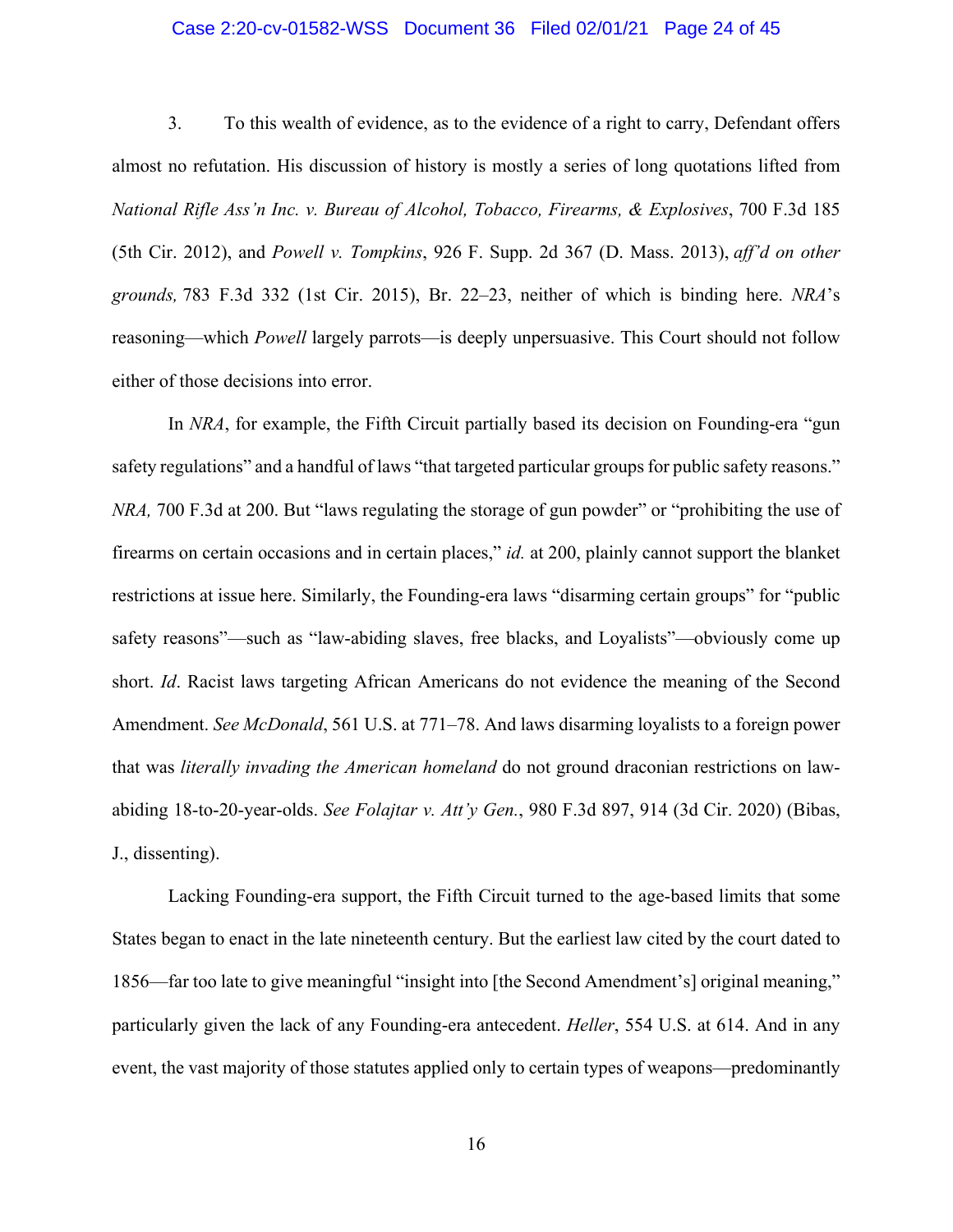#### Case 2:20-cv-01582-WSS Document 36 Filed 02/01/21 Page 25 of 45

concealable arms such as pistols or Bowie knives. *See* David B. Kopel & Joseph G.S. Greenlee, *History and Tradition in Modern Circuit Cases on the Second Amendment Rights of Young People*, 43 S. ILL. U. L.J. 119, 137–42 (2018) (compiling laws). These limited laws do not come close to justifying Pennsylvania's ban.

The Fifth Circuit also erred by not meaningfully engaging the affirmative historical evidence recounted above. The *NRA* court "relegate[d] militia service to a footnote," *Nat'l Rifle Ass'n, Inc. v. Bureau of Alcohol, Tobacco, Firearms, & Explosives*, 714 F.3d 334, 339 (5th Cir. 2013) (Jones, J., dissenting from denial of reh'g en banc), and even that footnote got the history *wrong*. *Compare NRA*, 700 F.3d at 204 n.17 (citing a lone 1779 New Jersey statute as "setting [the militia-service] minimum age at 21"), *with NRA*, 714 F.3d at 342 (Jones, J., dissenting from denial of reh'g en banc) (explaining that this law only supplemented the general militia act and expressly preserved militia officers' ability to enlist males "between the Age of sixteen and twenty-one years"). Some early variation aside, "[a]t the time of the Second Amendment's passage, or shortly thereafter, the minimum age for militia service in every state became eighteen." *Id.* at 340–41.

#### **II. Pennsylvania's Regulatory Scheme Violates the Second Amendment.**

#### **A. The Pennsylvania Ban Is Categorically Unconstitutional.**

Because the Second Amendment protects the rights of law-abiding 18-to-20-year-old citizens to carry firearms for self-defense outside the home, *Heller* makes the next analytical steps clear. "The very enumeration of the right takes out of the hands of government—even the Third Branch of Government—the power to decide on a case-by-case basis whether the right is *really worth* insisting upon"; therefore, wholesale infringements on rights safeguarded by the Amendment must be held unconstitutional categorically, not "subjected to a freestanding 'interestbalancing' approach." *Heller*, 554 U.S. at 634–35. Pennsylvania's prohibition on the right of an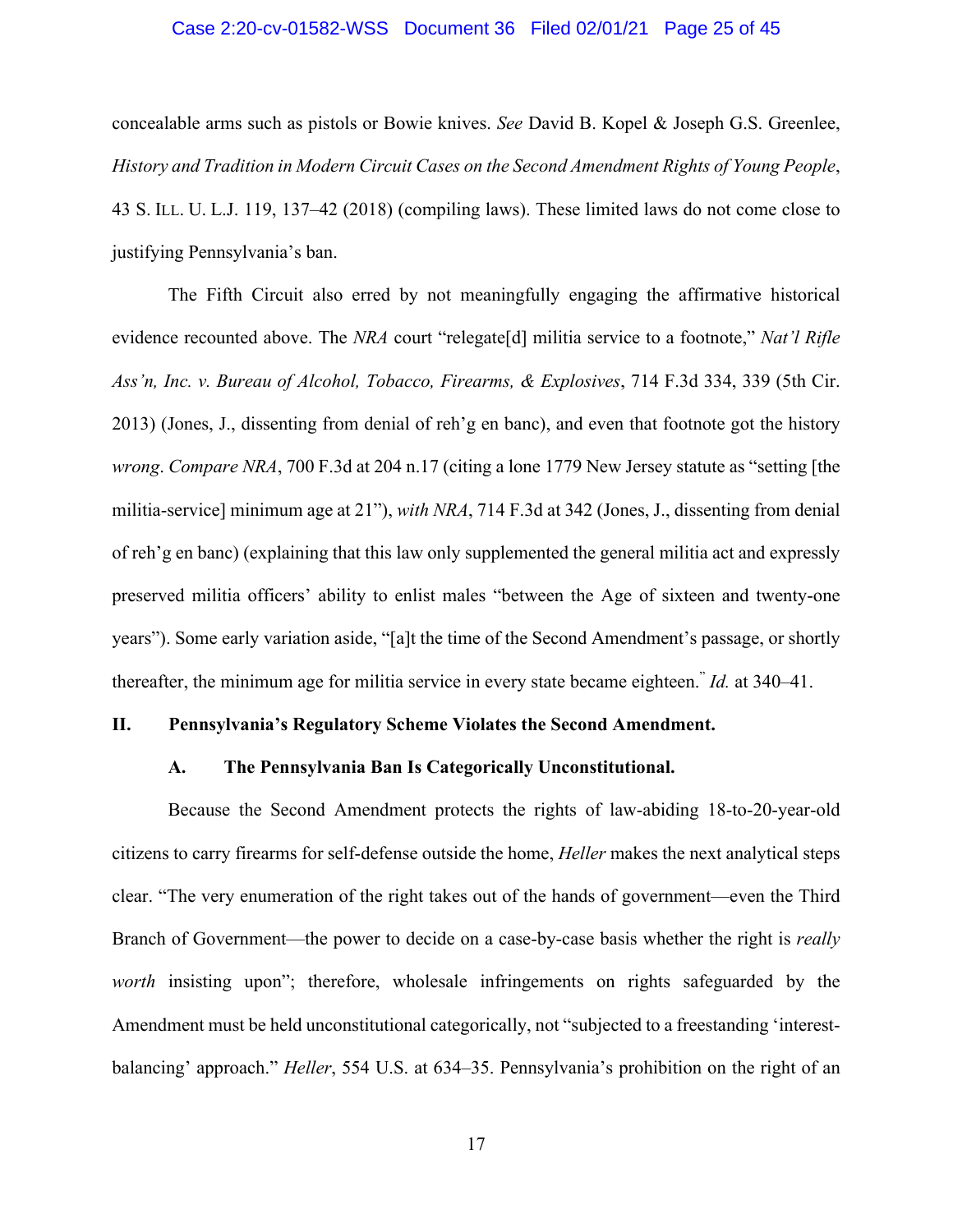#### Case 2:20-cv-01582-WSS Document 36 Filed 02/01/21 Page 26 of 45

entire subset of law-abiding citizens to bear arms for the purpose of self-defense is just such an infringement of Second Amendment conduct. Accordingly, it is flatly unconstitutional.

In *Heller*, the Supreme Court declined to analyze the ban on possessing handguns at issue under "an interest-balancing inquiry" based on the "approach . . . the Court has applied . . . in various constitutional contexts, including election-law cases, speech cases, and due process cases," 554 U.S. at 689–90 (Breyer, J., dissenting), ruling instead that the right to keep and bear arms was "elevate[d] above all other interests" the moment that the People chose to enshrine it in the Constitution's text, *id.* at 635 (majority opinion). And in *McDonald*, the Court reaffirmed that *Heller* had "expressly rejected the argument that the scope of the Second Amendment right should be determined by judicial interest balancing." 561 U.S. at 785 (plurality opinion).

The Carry Ban effected by Sections 6106, 6107, and 6109 and the challenged emergency orders is as extensive and unqualified as that in *Heller*. Except for a favored few anomalously excluded—law-enforcement officers, military personnel, or the like, *see* 18 PA.C.S. § 6106(b) *all* adult Pennsylvania citizens are, at present, *absolutely prohibited* from carrying an operable firearm in public for self-defense before the age of 21.<sup>6</sup> *Compare Heller*, 554 U.S. at 575 n.1 (noting ban's "minor exceptions"), *with id.* at 636 (categorically invalidating it anyway).

And the Ban's high walls have no opening through the false door of Section 6107(a)(1), to which Defendant points. It is cold comfort and an empty reassurance that Defendant will not arrest an individual "[a]ctively engaged in a defense of that person's life or property" for carrying a

<sup>&</sup>lt;sup>6</sup> Amici assert that "publicly carried firearms are not commonly used for self-defense," Br. of *Amici Curiae* Giffords Law Center To Prevent Gun Violence and Ceasefire Pennsylvania Education Fund, Doc. 30-1 at 8 (Jan. 12, 2021) ("Am. Br."), but the study they cite relies upon the flawed National Crime Victimization Survey ("NCVS"), which is well known to have dramatically underestimated the number of instances of self-defense. *See* NATIONAL RESEARCH COUNCIL, FIREARMS AND VIOLENCE 103 (Charles F. Wellford, *et al.*, eds., 2005) ("No other surveys have found numbers consistent with the NCVS")).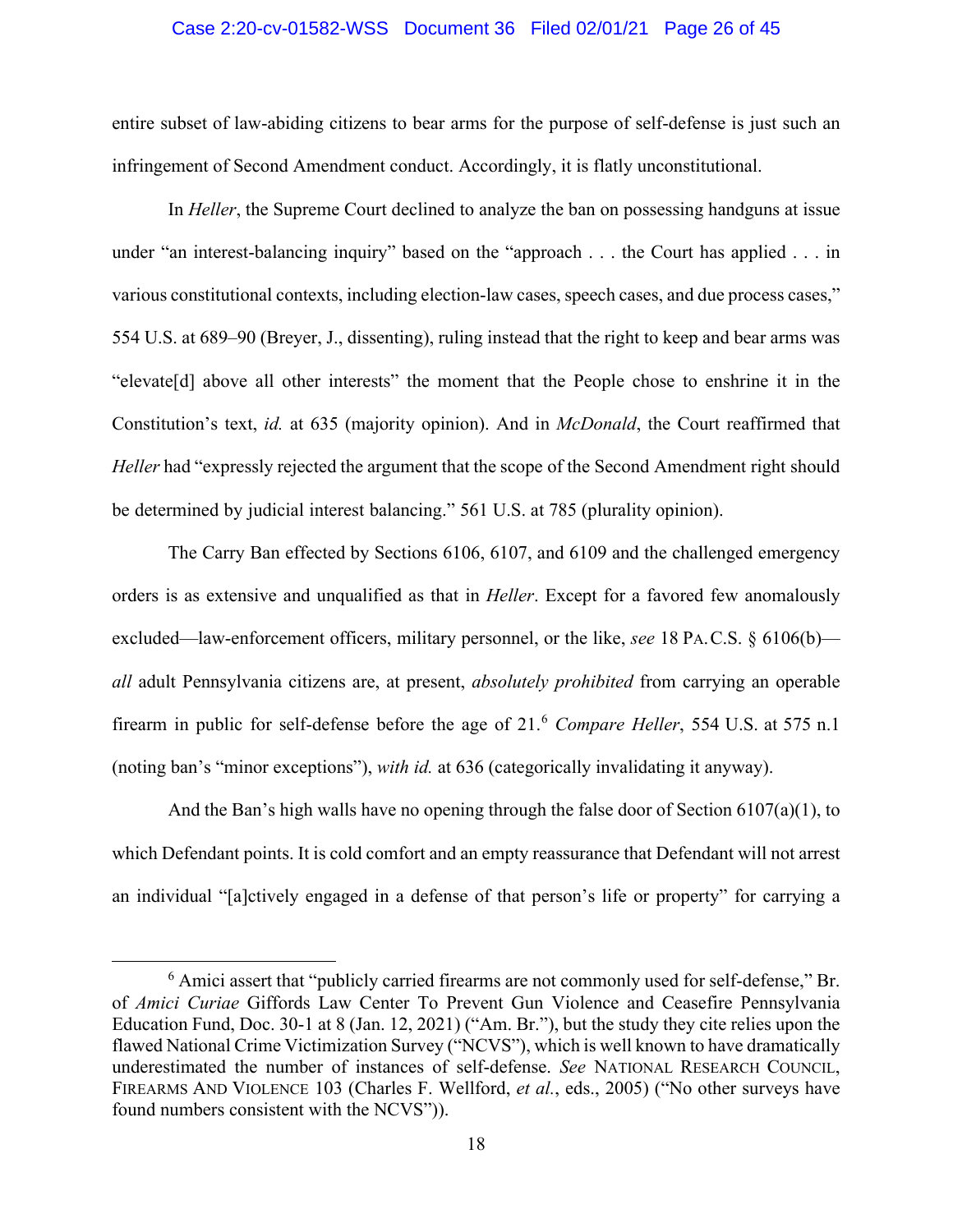#### Case 2:20-cv-01582-WSS Document 36 Filed 02/01/21 Page 27 of 45

firearm, 18 PA. C.S. § 6107(a)(1). Under the Carry Ban, Plaintiffs must *leave their firearms at home* except in narrow circumstances such as when they are directly transporting them from their place of business, between homes, or from the gun or repair shop<sup>7</sup>—and even then their firearms must be "not loaded" and "in a secure wrapper." 18 PA. C.S. § 6106(b)(8). These limits utterly vitiate the "[a]ctively engaged" in self-defense proviso. Criminals are not in the habit of targeting only individuals traveling to or from the gun shop, or of giving intended victims sufficient notice to retrieve their firearm from the gun case and load it. *See Heller*, 554 U.S. at 630 (invalidating requirement "that firearms in the home be rendered and kept inoperable at all times" because it "makes it impossible for citizens to use them for the core lawful purpose of self-defense and is hence unconstitutional"). The Second Amendment protects the right to " 'be[ ] *armed and ready*' " "*in case* of confrontation," *Heller*, 554 U.S. at 584, 592 (quoting *Muscarello*, 524 U.S. at 143) (emphases added), not a right to race your attacker home to retrieve your firearm.

Perhaps recognizing this, Defendant advances the more radical position that a three-year restriction on a constitutional right is no burden at all on that right. *See* Br. 35. But under this principle, a two-and-a-half-year restriction of the constitutional rights of a limited group of people during the emergency of World War II, *see Korematsu v. United States,* 323 U.S. 214, 215–216 (1944), would be no constitutional burden at all. And even under Amici's more moderate view, the *Korematsu* Court should have employed deferential rather than "most rigid scrutiny," *id.* at 216. Needless to say, these positions cannot be maintained. "*Korematsu* was gravely wrong the day it was decided," *Trump v. Hawaii*, 138 S. Ct. 2392, 2423 (2018), and the sort of reasoning underlying that grave error should not be imported into Second Amendment jurisprudence.

Moreover, the Supreme Court has recently held that the ongoing pandemic does not give

<sup>7</sup> *See infra* Part III.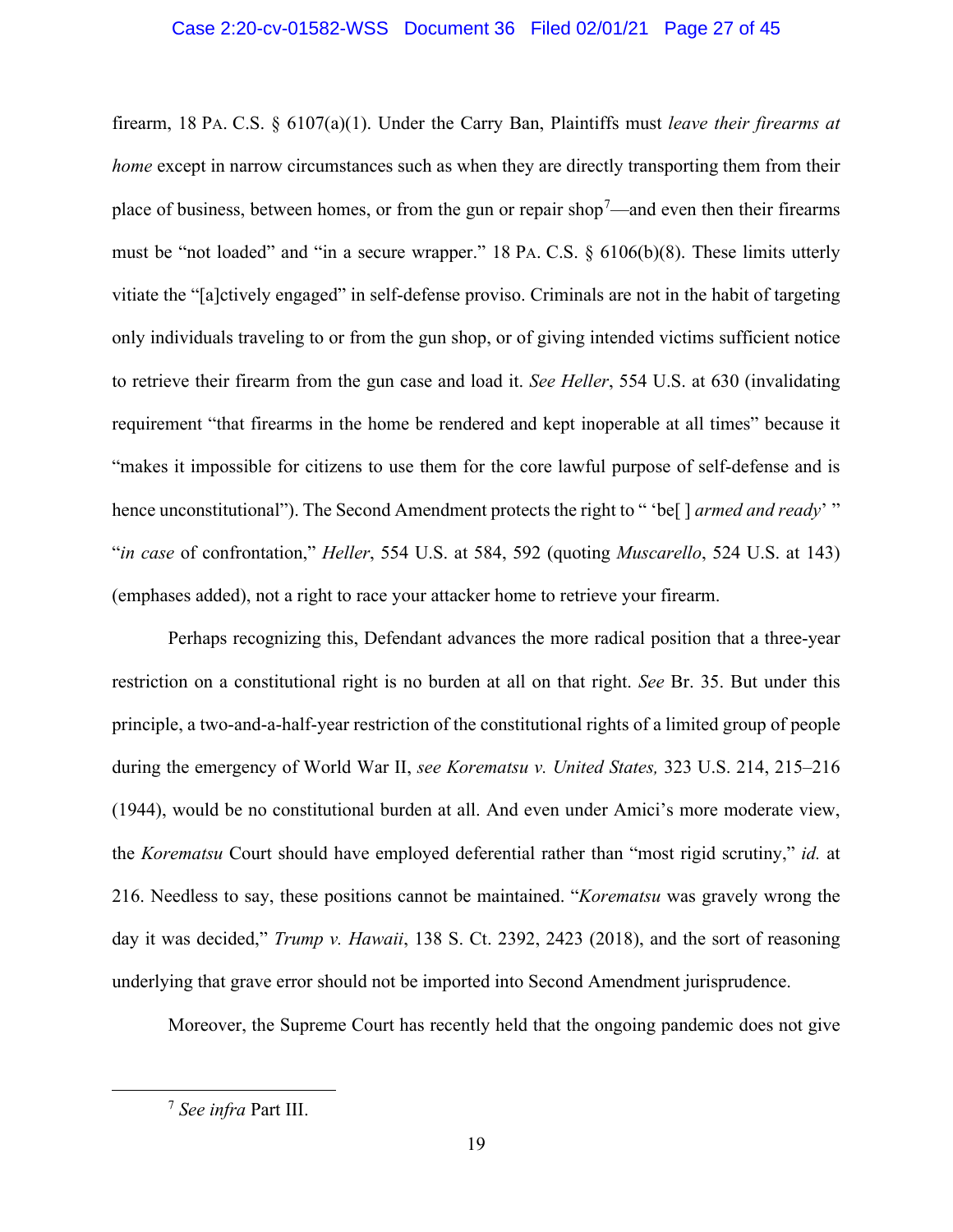#### Case 2:20-cv-01582-WSS Document 36 Filed 02/01/21 Page 28 of 45

States license to impose otherwise unconstitutional restrictions, and that there is no pandemic exception to the constitutional restrictions that apply in ordinary times. *See Roman Cath. Diocese of Brooklyn v. Cuomo*, 141 S. Ct. 63, 66–67 (2020) (per curiam) (enjoining restrictions on religious worship after applying ordinary strict scrutiny); *see also id.* at 71 (Gorsuch, J., concurring) (explaining that "our usual constitutional standards should apply during the current pandemic"). The COVID-19 state of emergency has now been in place for ten months—and is unlikely to abate for several more. And the declared emergency arising out of the opioid epidemic has now persisted for *three years* (and counting). As the Sixth Circuit has put it, "[w]hile the law may take periodic naps during a pandemic, we will not let it sleep through one." *Roberts v. Neace*, 958 F.3d 409, 414–15 (6th Cir. 2020) (per curiam). A three-year coma is out of the question.

In short, the Second Amendment takes Pennsylvania's flat ban on 18-to-20-year-olds' right to carry firearms for self-defense "off the table." *Heller*, 554 U.S. at 636. While the Third Circuit has directed use of one of the "tiers of scrutiny" for most restrictions on the right to keep and bear arms, the challenged provisions here *completely ban* protected Second Amendment conduct. *Heller*'s categorical approach should apply. *See Wrenn*, 864 F.3d at 665; *Moore*, 702 F.3d at 942.

#### **B. Alternatively, Pennsylvania's Ban Also Fails Under Heightened Scrutiny.**

Should this Court apply means-end scrutiny instead of *Heller*'s prescribed text-and-history approach, the proper analysis would be strict scrutiny because the Carry Ban "impinges upon a fundamental right explicitly or implicitly protected by the Constitution." *San Antonio Indep. Sch. Dist. v. Rodriguez*, 411 U.S. 1, 17 (1973). Against this clear Supreme Court authority, Defendant musters only a general citation to *United States v. Marzzarella*, 614 F.3d 85, 96 (3d Cir. 2010), and dicta from *Drake*. Those cases held that the Second Amendment "is susceptible to several standards of scrutiny," *Marzzarella*, 614 F.3d at 96, and that both "intermediate scrutiny[ ] and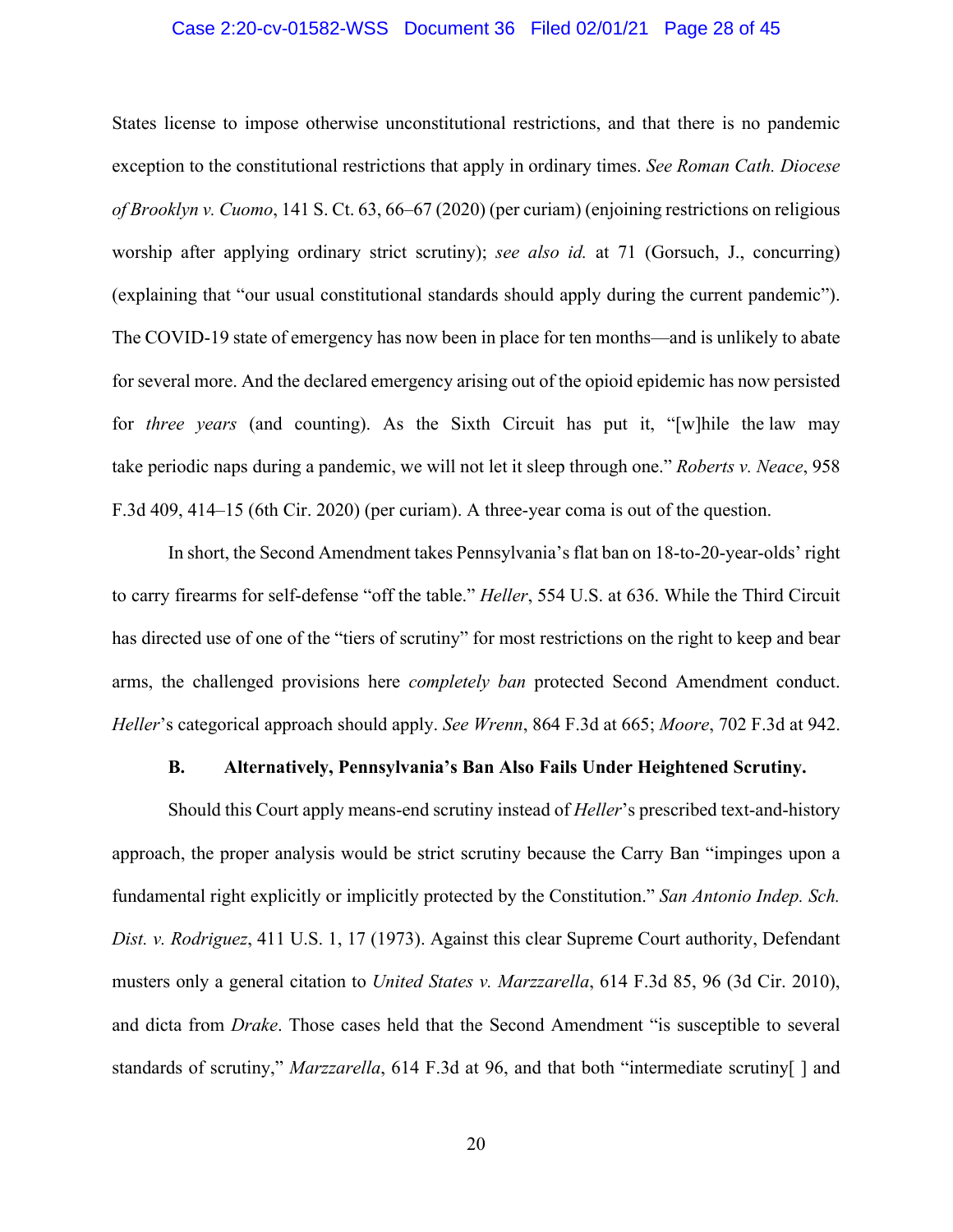#### Case 2:20-cv-01582-WSS Document 36 Filed 02/01/21 Page 29 of 45

strict scrutiny" are "potentially available," *Drake*, 724 F.3d at 435—not that intermediate scrutiny *always* applies to Second Amendment challenges. No binding precedent has applied intermediate scrutiny to limits as draconian as those challenged here.

In any event, the ban fails even under intermediate scrutiny.

First, this conclusion follows as a matter of law from the Supreme Court's secondaryeffects doctrine. To wit, constitutionally protected conduct, particularly expressive conduct, is subject to merely intermediate scrutiny if the *purpose and effect* of the restrictions is to reduce the negative "secondary effects" of the expression—rather than to suppress the expression itself. *City of Renton v. Playtime Theatres, Inc.*, 475 U.S. 41, 47– 51 (1986). According to Justice Kennedy's controlling opinion in *City of Los Angeles v. Alameda Books, Inc.*, however, a restriction fails intermediate scrutiny if "it will reduce secondary effects by reducing speech in the same proportion," for government shall not "attack secondary effects indirectly by attacking speech." 535 U.S. 425, 449, 450 (2002); *see also Heller v. District of Columbia (Heller III)*, 801 F.3d 264, 280 (D.C. Cir. 2015); *Drake*, 724 F.3d at 455–56 (Hardiman, J., dissenting); *Grace v. District of Columbia*, 187 F. Supp. 3d 124, 148 (D.D.C. 2016).

That is precisely analogous to what Pennsylvania has done. The challenged limits work, not to regulate the *manner* of bearing arms in public, but to proscribe such conduct completely. Their purpose and effect is to *limit the number of arms borne in public* by banning a subset of lawabiding adult citizens from engaging in the conduct; and any alleged reduction of gun crime could only be a byproduct of this blunt suppression of the quantity of Second Amendment conduct. Under any level of heightened scrutiny, that is "not a permissible strategy," *Grace*, 187 F. Supp. 3d at 148.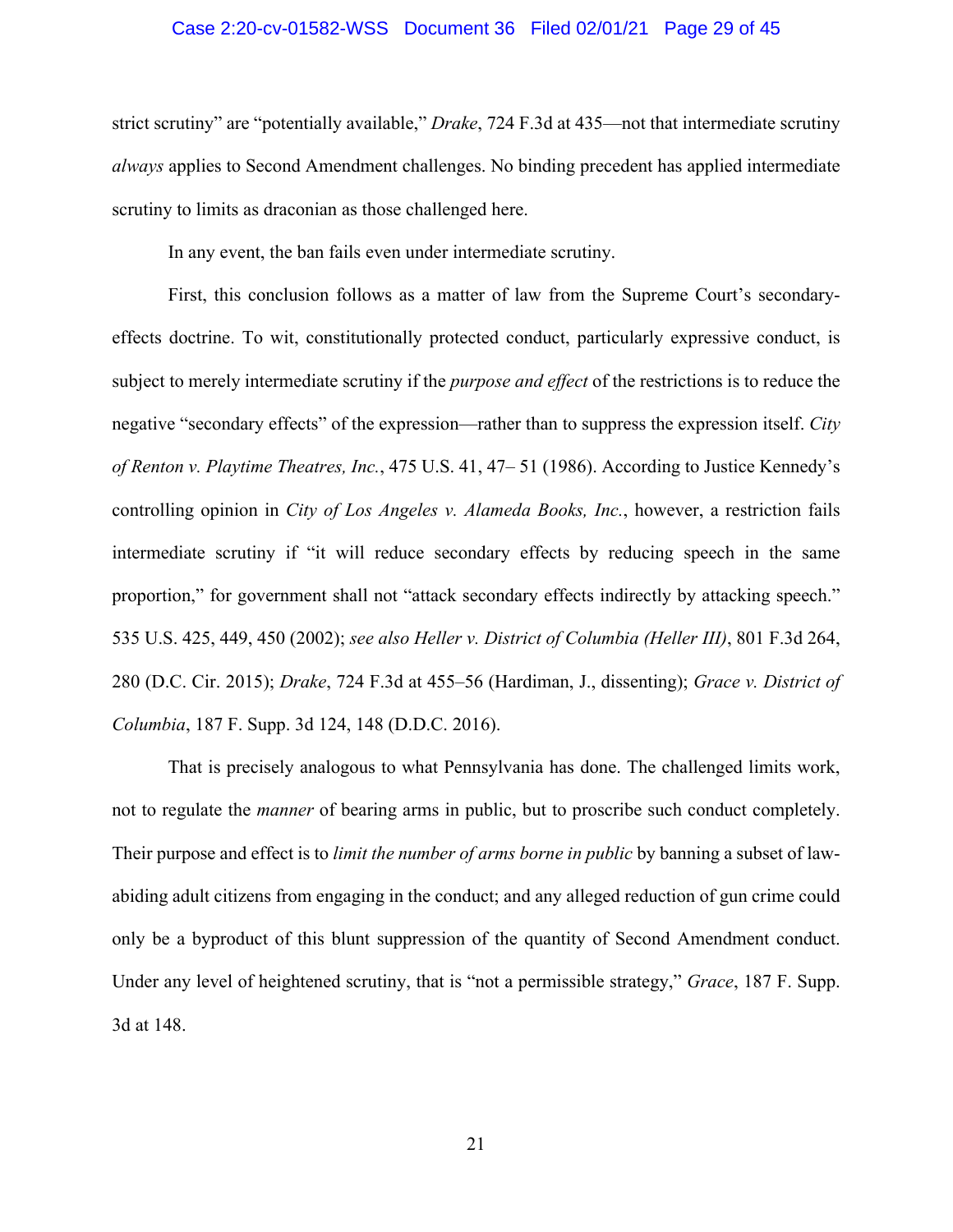#### Case 2:20-cv-01582-WSS Document 36 Filed 02/01/21 Page 30 of 45

Second, the Ban fails intermediate scrutiny because it is insufficiently tailored to the government's asserted goals, in two ways. As an initial matter, the Commonwealth needed to, but did not, carefully consider alternatives to its adopted course. *McCullen v. Coakley*, 573 U.S. 464, 494–95 (2014); *accord Bruni v. City of Pittsburgh*, 824 F.3d 353, 367–68. (3d Cir. 2016). That is, "the government is obliged to demonstrate that it actually tried or considered less-[arms-bearing] restrictive alternatives and that such alternatives were inadequate to serve the government's interest." *Billups v. City of Charleston*, 961 F.3d 673, 688 (4th Cir. 2020). Furthermore, there must be, but is not, "a close fit between ends and means," *McCullen*, 573 U.S. at 486; *accord Bruni*, 824 F.3d at 365, such that "the law in dispute does not 'regulate [bearing arms] in such a manner that a substantial portion of the burden on [arms-bearing] does not serve to advance its goals," *Billups*, 961 F.3d at 688 n.9 (quoting *Ward v. Rock Against Racism*, 491 U.S. 781, 799 (1989)).

Nowhere in Defendant's history of Pennsylvania firearms laws, Br. 2–10, or elsewhere in his brief, does he demonstrate that the Legislature or the Governor tried or considered alternatives to a categorical ban on carrying a firearm in early adulthood. He notes only an "intent of the General Assembly . . . to prohibit those individuals under the age of twenty-one from the behavior proscribed by Section 6106(a)." Br. 7 (quoting *In re R.B.G.*, 932 A.2d 166, 171 (Pa. Super. 2007)). Evidently, this intent formed without consideration of alternatives. On Defendant's evidence, Pennsylvania did not consider whether to institute, for example, a simple exception to Section 6109's licensing ban on 18-to-20-year-olds in case of declared emergencies, when their right to carry is otherwise foreclosed under Sections 6106 and 6107. For failure to consider seriously this or any less restrictive alternative to a full ban on 18-to-20-year-old public carry, the Carry Ban cannot survive intermediate scrutiny under Third Circuit precedent.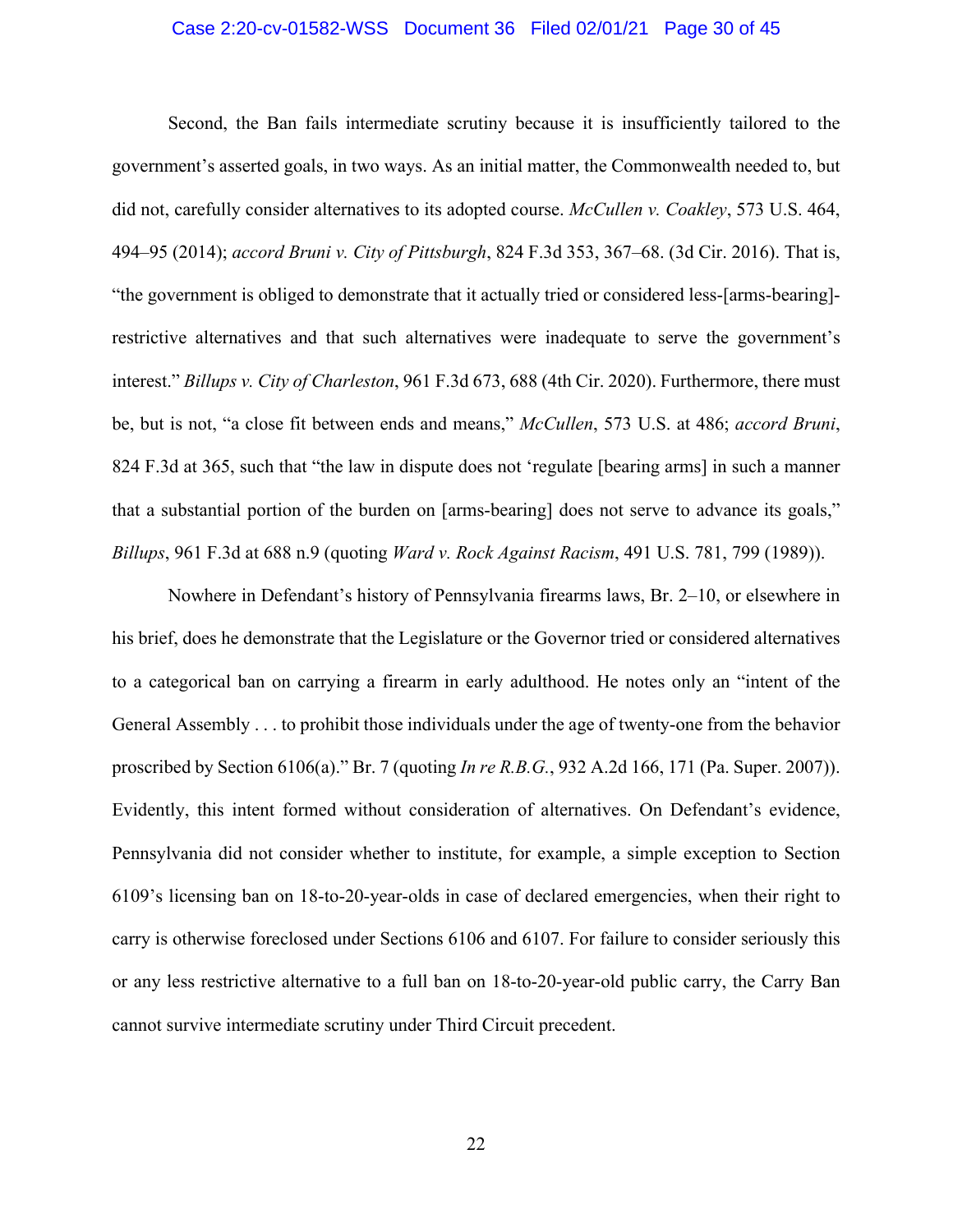#### Case 2:20-cv-01582-WSS Document 36 Filed 02/01/21 Page 31 of 45

That Ban also falls far short of a close fit between ends and means. To survive intermediate scrutiny, a restriction must be "substantially related to the achievement" of the government's objective, *United States v. Virginia*, 518 U.S. 515, 533 (1996), such that no substantial portion of the burden on arm-carrying fails to advance the government's goals, *Billups*, 961 F.3d at 688 n.9. "The burden of justification is demanding and it rests entirely on the State." *Virginia*, 518 U.S. at 533; *accord McCullen*, 573 U.S. at 495; *Bruni*, 824 F.3d at 367.

To meet that burden, Defendant points to the purpose of "protecting its citizens' safety." Br. 26. Defendant maintains that the challenged "statutory enactments of the Legislature" achieve a "reasonable fit" with this interest because "Plaintiffs point to nothing specific in Sections 6106 or 6109 that would not satisfy this standard," because three "similar gun licensing requirements ... satisfy intermediate scrutiny," and because Pennsylvania does not "ban<sup>[]</sup> public handgun carrying," at least not "by all firearm owners." *Id.*

This argument collapses under a moment's glance. To start, again, it is the *government's* burden under intermediate scrutiny to *justify* its restriction on the right at stake. *McCullen*, 573 U.S. at 495. And Defendant, resting entirely on quotations from non-binding decisions in which *other* courts held—based on whatever evidence was presented to *them*<sup>8</sup> *—*has presented *no evidence whatsoever* that limiting the Second Amendment rights of 18-to-20-year-olds—thereby jeopardizing their safety—advances public safety. Regarding Defendant's second point, to be clear, the restriction that he must justify is the united regulatory scheme of Sections 6106, 6107,

<sup>&</sup>lt;sup>8</sup> Those cases relied on a now-two-decade-old study by the Department of Justice, which purported to show that 18-to-20-year-olds were responsible for a disproportionate share of violent crime. *See Horsley v. Trame*, 808 F.3d 1126, 1133 (7th Cir. 2015); *NRA*, 700 F.3d at 210; *Powell*, 926 F. Supp. 2d at 392–93. But more recent data shows that 18, 19, and 20-year-olds are arrested for violent crime on a disproportionately *less frequent* basis than 21-year-olds, *see infra* note 9 a more relevant data point than one that compares their crime or arrest rates to *the population as a*  whole (a group that includes, for example, octogenarians).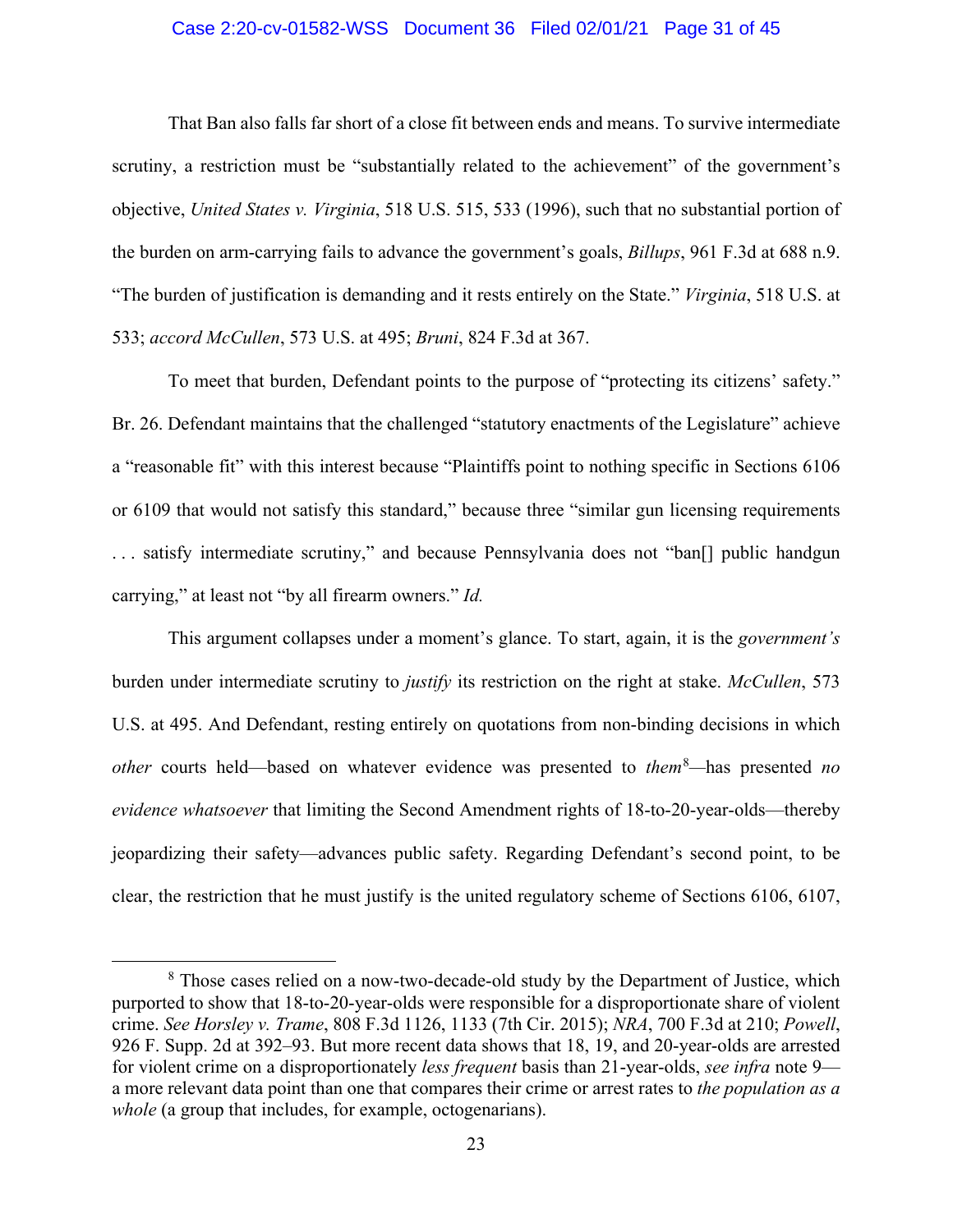#### Case 2:20-cv-01582-WSS Document 36 Filed 02/01/21 Page 32 of 45

and 6109, together with the Governor's emergency orders. *That* scheme is not a licensing requirement at all; it is a flat ban on public carry of any firearm by 18-to-20-year-olds—during the present COVID-19 and opioid crises, but not during ordinary times. There is no plausible justification for this arbitrary treatment, and certainly Defendant offers none. No binding precedent has upheld such a ban, nor could they have done so on Defendant's unsubstantiated suggestion that anything short of banning all firearm owners from carrying is permissible.

That leaves Defendant in need of rescue, which Amici attempt with two arguments, allegedly from social science and neuroscience. In general, such arguments easily fail, not least for asserting mere correlations that are insufficient grounds to justify constitutional-rightsrestrictive laws under intermediate scrutiny. *See Craig v. Boren*, 429 U.S. 190, 201 (1976). Amici's arguments do not succeed.

1. Amici maintain that the alleged fact that public carry by 18-to-20-year-olds is disproportionately risky, especially in states of emergency, justifies the Carry Ban. More specifically, Amici charge the 18-to-20-year-old class of adults with being particularly impulsive, dangerous, and fit for emergency-based restrictions. To the extent Amici support these assertions at all, their evidence shows the tailoring of the Carry Ban to be fatally flawed.

To start, Amici posit that 18-to-20-year-olds are generally more impulsive than older cohorts, but neither of the two opinion pieces and none of the three studies that they cite for this point actually examines that group. One of the studies groups 21-to-24-year-old adults with 18-to-20-year-old adults, undermining the distinction Pennsylvania draws between the two cohorts. *See*  Mariam Arain et al., *Maturation of the Adolescent Brain*, 9 NEUROPSYCHIATRIC DISEASE & TREATMENT 449, 450 (2013). Another appears not to have studied 18-year-old subjects and *contrasts* 19- and 20-year-olds with the "adolescents" whom it characterizes as, in Amici's words,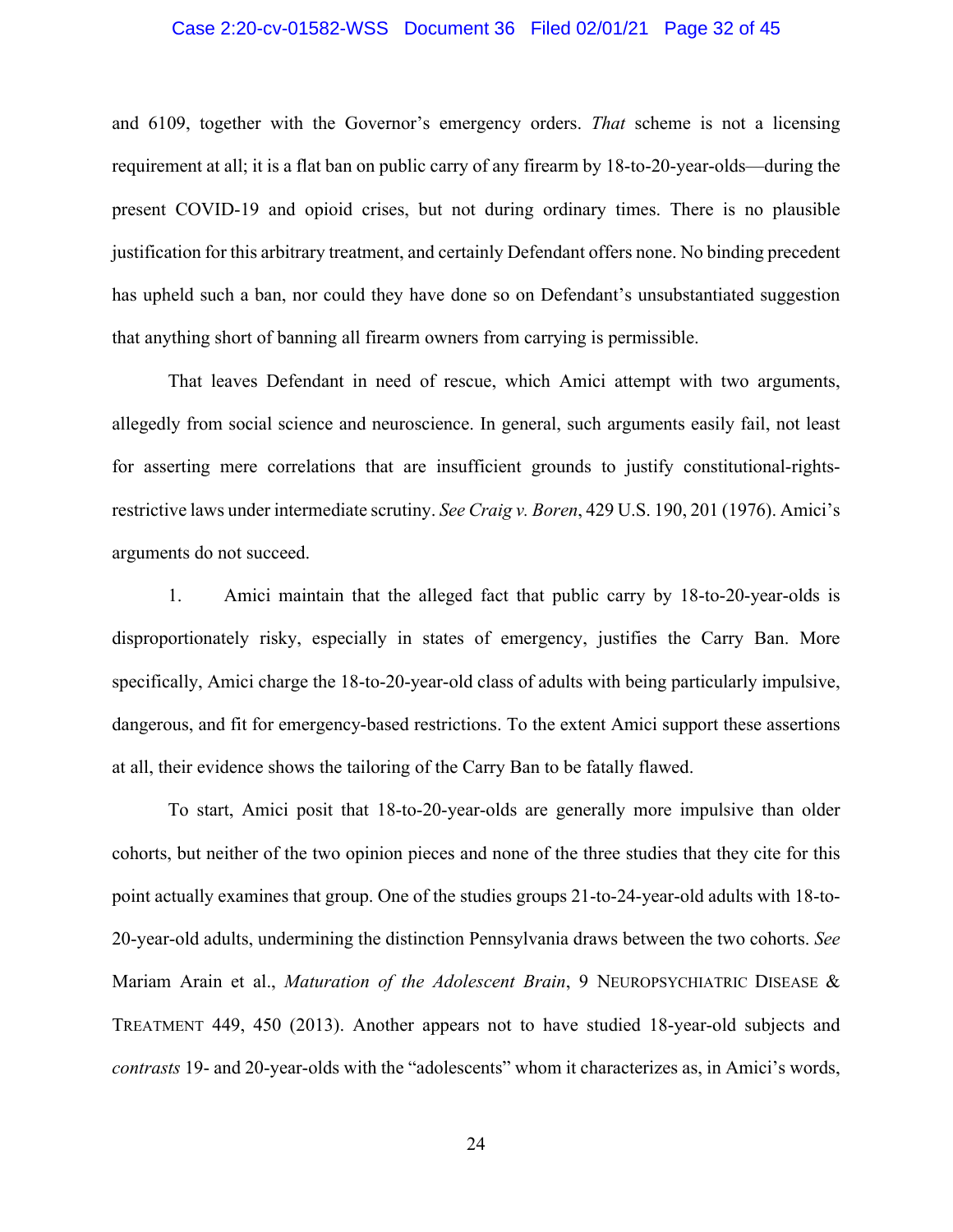#### Case 2:20-cv-01582-WSS Document 36 Filed 02/01/21 Page 33 of 45

"uniquely prone to negative emotional states," Am. Br. 12. *See* Leah H. Somerville et al., *A Time of Change: Behavioral and Neural Correlates of Adolescent Sensitivity to Appetitive and Aversive Environmental Cues*, 72 BRAIN & COGNITION 124, 127 & 128 fig. 2 (2010). The third study characterizes 18-to-20-year-olds as adults, relative to whom "[a]dolescents"—defined as 13-17 year-olds—"commit more crimes per capita." Michael Dreyfuss et al., *Teens Impulsively React Rather Than Retreat from Threat*, 36 DEVELOPMENTAL NEUROSCIENCE 220, 221, 220 (2014).

Abandoning researchers for administrators, Amici resort to college handbooks for evidence in rules governing "the most responsible young adults," coolly assuming those who do not attend college must be less responsible. Br. 13. The lone fruit of Amici's college-review is a citation to the U.S. Military Academy's prohibition of cadets carrying pistols. *Id.* Yet, military cadets face unique restrictions on personal liberty; even these strictly regulated young adults may publicly carry *some* firearms; and there is simply no reason to take this policy to reflect a judgment that 18 to-20-year-olds are uniquely impulsive and prone to violence. Nor can Amici wrest that judgment from a survey of undergraduates' rates of gun possession and exposure to gun threats, disregarding the survey's disclaimers that it "cannot show causation," that its participants were "a nonrandom subset," and, ultimately, that it "do[es] not show whether guns at college confer a net benefit, impose a net cost, or have an indifferent effect on college communities or on individual gun owners." Matthew Miller et al., *Guns and Gun Threats at College*, 51 J. AM. COLL. HEALTH 57, 64 (2002).

Amici also argue that young adults are disproportionately likely to commit and be victimized by violent gun crime, including homicide. Br. 14–15. But 18-to-20-year-olds' disproportionate tendency to be victims of violent gun crime is an argument against, not for, stripping the whole class of its Second Amendment rights.

25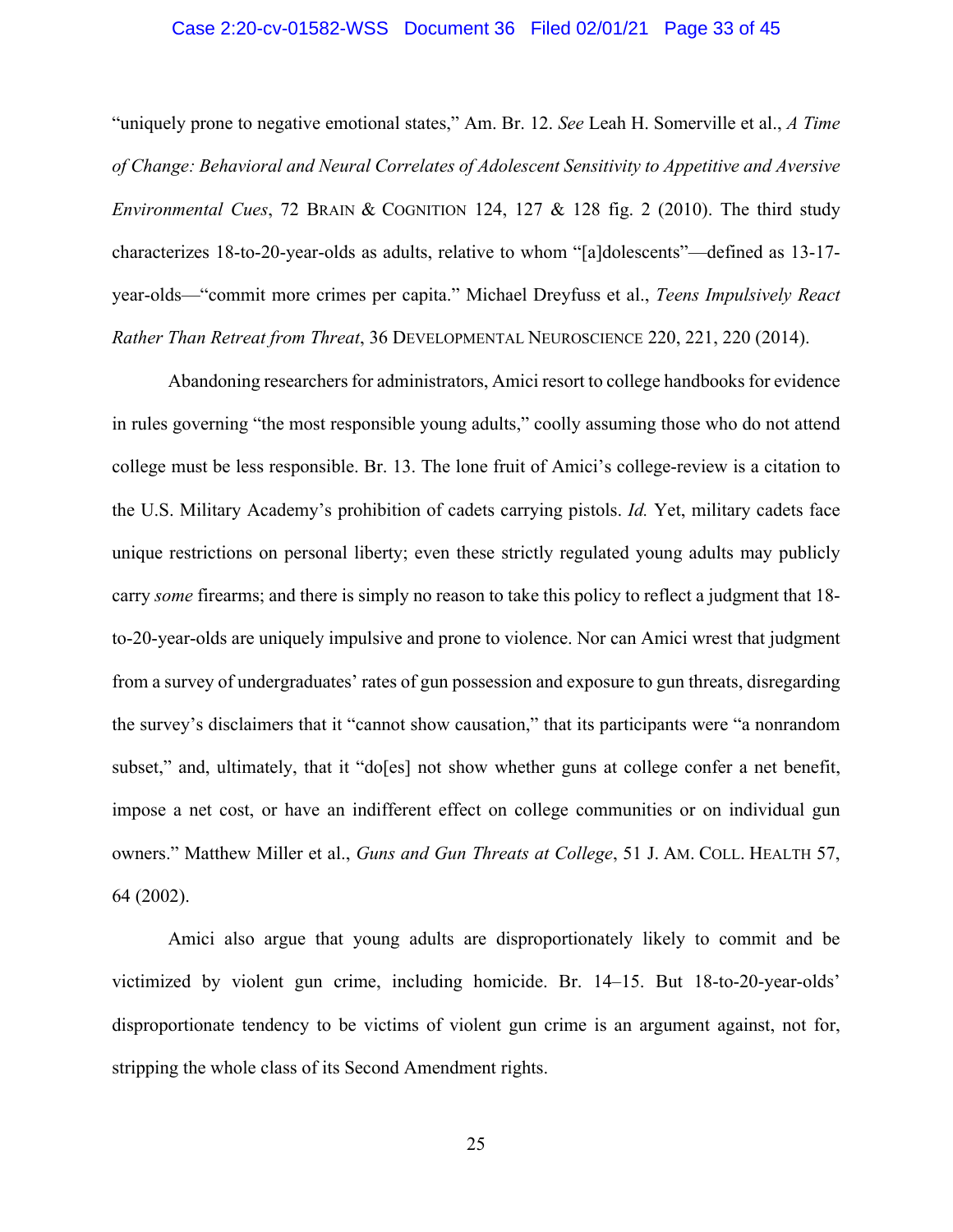#### Case 2:20-cv-01582-WSS Document 36 Filed 02/01/21 Page 34 of 45

To overcome this major misfit between protecting society and totally banning public carry by 18-to-20-year-olds, Amici are left with the claim that this class is uniquely likely to *commit* crime. For this claim, Amici's empirical case is also weak and undermines rather than supports their case for fit. FBI statistics indicate that in 2019, arrestees in the 18-, 19-, and 20-year-old brackets accounted for a *smaller* share of violent crime arrests nationwide than arrestees in the 21 year-old bracket.<sup>9</sup> And as an absolute matter, only a minute fraction of 18-to-20-year-olds engage in criminal violence. Only 1/4 of 1% of 18-to-20-year-olds were arrested for violent crimes in 2019.<sup>10</sup> Pennsylvania thus revokes the rights of all for the sins of very, very few, while respecting the value of Second Amendment rights of those who committed a larger share of violent crime in 2019.

Such scapegoating unacceptably sacrifices constitutional liberties. Courts have recognized that principle in the context of other rights and constitutional protections. *See Se. Promotions, Ltd. v. Conrad*, 420 U.S. 546, 559 (1975) ("deeply etched in our law [is the theory that] a free society prefers to punish the few who abuse rights of speech *after* they break the law than to throttle them and all others beforehand") (emphasis added); *Boren*, 429 U.S. at 191, 201–02

 $9$  The 18-, 19-, and 20-year-old brackets accounted for 3%, 3%, and 2.9% of violent crime arrests, respectively. *Crime in the United States: 2019*, tbl. 38: Arrests by Age, FBI, U.S. DEP'T OF JUST., https://bit.ly/3logBfv. The 21-year-old bracket accounts for 3.1%. *Id.* Nor were the incidences of arrest higher *proportionally*, for these groups: census data estimates that in 2019, the 18, 19, 20, and 21-year-old age brackets each contained roughly the same number of individuals. *See Annual Estimates of the Resident Population by Single Year of Age and Sex for the United States: April 1, 2010 to July 1, 2019*, U.S. CENSUS BUREAU, https://bit.ly/3krgpL7 (18: 4,255,827; 19: 4,330,439; 20: 4,269,683; 21: 4,278,323).

 $10$  FBI statistics record 32,119 arrests in 2019 of individuals aged 18 to 20 for violent crimes. *See Crime in the United States: 2019*, tbl. 38, FBI, *supra*, https://bit.ly/3logBfv. 2019 census statistics estimate that there are 12,855,949 individuals aged 18 to 20 in the United States. *See Annual Estimates of the Resident Population*, U.S. CENSUS BUREAU, *supra*, https://bit.ly/3krgpL7. 32,119 / 12,855,949 = .0025, or .25%.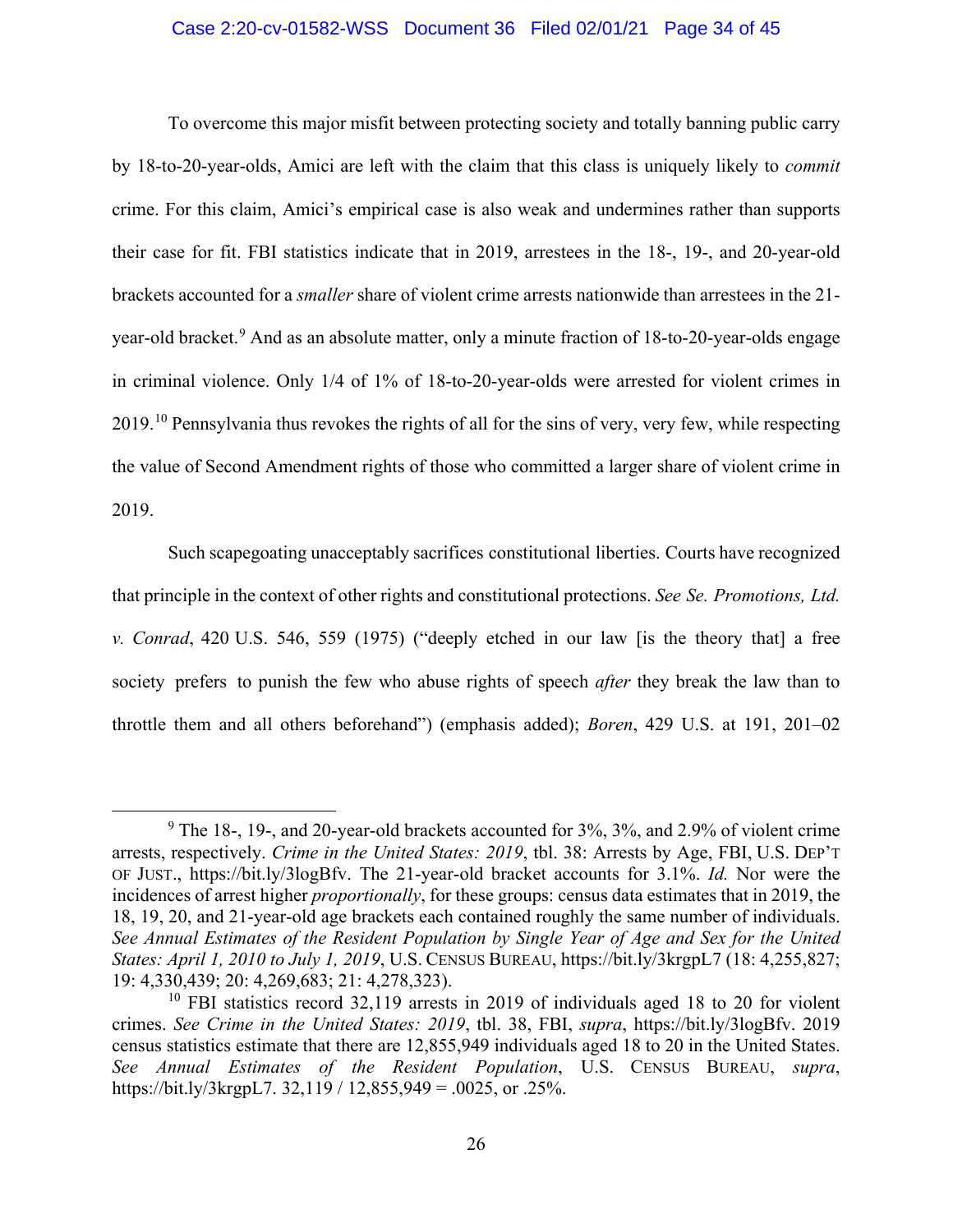#### Case 2:20-cv-01582-WSS Document 36 Filed 02/01/21 Page 35 of 45

(statistics that 18-to-20-year-old men were over ten times more likely than female counterparts to be arrested for "alcohol-related driving offenses" "hardly can form the basis for employment of a gender line as a classifying device"); *Hodgson v. Minnesota*, 497 U.S. 417, 446–47 (1990) (" 'The statist notion that governmental power should supersede parental authority in *all* cases because *some* parents abuse and neglect children is repugnant to American tradition.' "). The Second Amendment should be no different. *McDonald*, 561 U.S. at 780. Thus, even if 18-to-20-year-olds, as a group, were to inflict some special negative externality on society by carrying firearms, a ban on *the entire population* of 18-to-20-year-olds from exercising that Second Amendment right would not reasonably fit the end of public safety—any more than would class-wide disarmament of the poor or males simply because those groups taken as a whole commit crimes at a higher rate than does the general population.

On the other hand, if such class-wide bans were permissible, Pennsylvania's ban certainly is a poor means to the end of public safety in that it unaccountably deprives of any right to bear arms 18-to-20-year-old *women*, who pose a relatively small risk of committing violent gun crimes. For example, in 2015, women in this age group accounted for only 1.8% of arrests for violent crime, while males in the same age bracket accounted for 8.7% of such arrests—and males between the ages of 21 and 24, who may lawfully obtain licenses to carry firearms under current law, accounted for 9.2%. *See Crime in the United States: 2015* tbls. 39, 40, FBI, U.S. DEP'T OF JUST., https://goo.gl/8pVWnb. Depriving women of self-defense because of their male peers' actions, at a time when violence against women is increasing, *see* Rachel E. Morgan, Ph.D. & Barbara A. Oudekerk, Ph.D., *Criminal Victimization, 2018* 1 & fig. 2 BUREAU OF JUST. STATISTICS, OFF. OF JUST. PROGRAMS, U.S. DEP'T OF JUST., (Sept. 2019), https://bit.ly/3operNd, does not even plausibly advance public safety.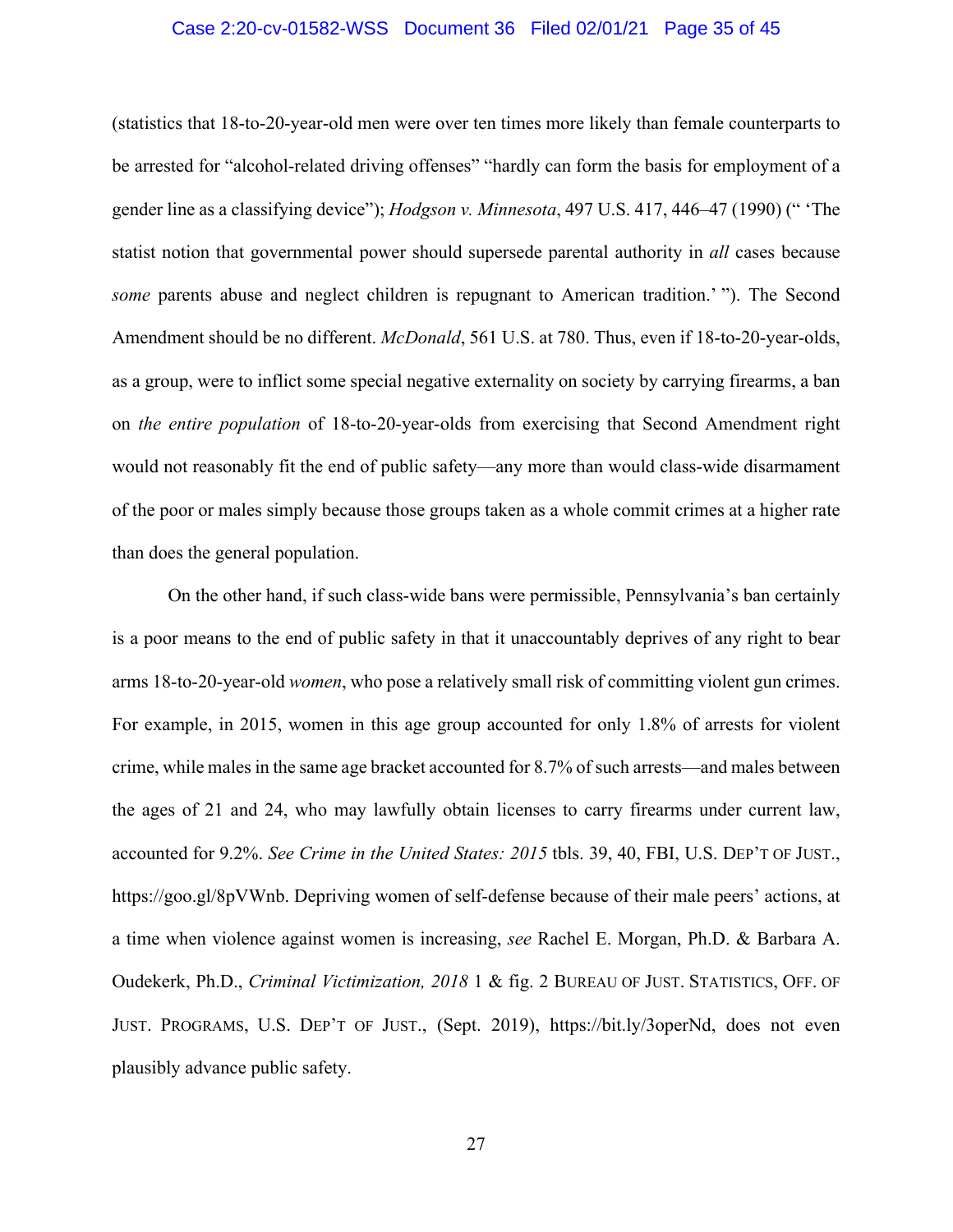#### Case 2:20-cv-01582-WSS Document 36 Filed 02/01/21 Page 36 of 45

Amici are left to rest on demonstrating that the emergencies on which the Carry Ban is based justify singling out young adults. Regarding COVID-19, Amici cite, first, an inquiry into whether firearm purchases in the first months of the pandemic increased interpersonal violence. But this paper is not peer-reviewed, "should *not* be used to guide clinical practice," and does not differentiate 18-to-20-year-olds from other age groups. Julia P. Schleimer et al., *Firearm Purchasing and Firearm Violence in the First Months of the Coronavirus Pandemic in the United States* (July 11, 2020), https://bit.ly/36qkJ99. Amici's second paper, also unpublished, at least considers the category under consideration. Yet, it considers the effect of "age restrictions on firearm *purchasing*," not public carry laws (and finds, in any event, that age restrictions on purchase have no effect on violence once lockdowns end). *See* Tara McKay et al., *Effects of Statewide Coronavirus Public Health Measures and State Gun Laws on American Gun Violence*, SSRN Working Paper No. 3680050, at 5, 6, 12–13 (Aug. 24, 2020), https://bit.ly/3ckjBI5 (emphasis added). Thus, neither paper shows even a remote fit between maintaining peace during a pandemic and completely banning 18-to-20-year-olds carrying firearms in public for selfdefense.

To fit the Carry Ban to the opioid crisis, Amici grasps a straw: a survey at one treatment center in Massachusetts, of participants with an average age of 33, almost two thirds of whom had previously been incarcerated and less than one fifth of whom were employed. Michael D. Stein et al., *Loaded: Gun Involvement Among Opioid Users*, 187 DRUG ALCOHOL DEPEND. 205, 206, 207 & tbl. 1 (2018). The survey of these 386 opioid patients revealed that they had a higher rate of "gun involvement" than had alcohol detoxification patients at the same facility. *Id.* at 209. But how this case study speaks to the dangerousness of law-abiding, responsible 18-20-year-olds in Pennsylvania carrying firearms during the opioid crisis, Amici do not say.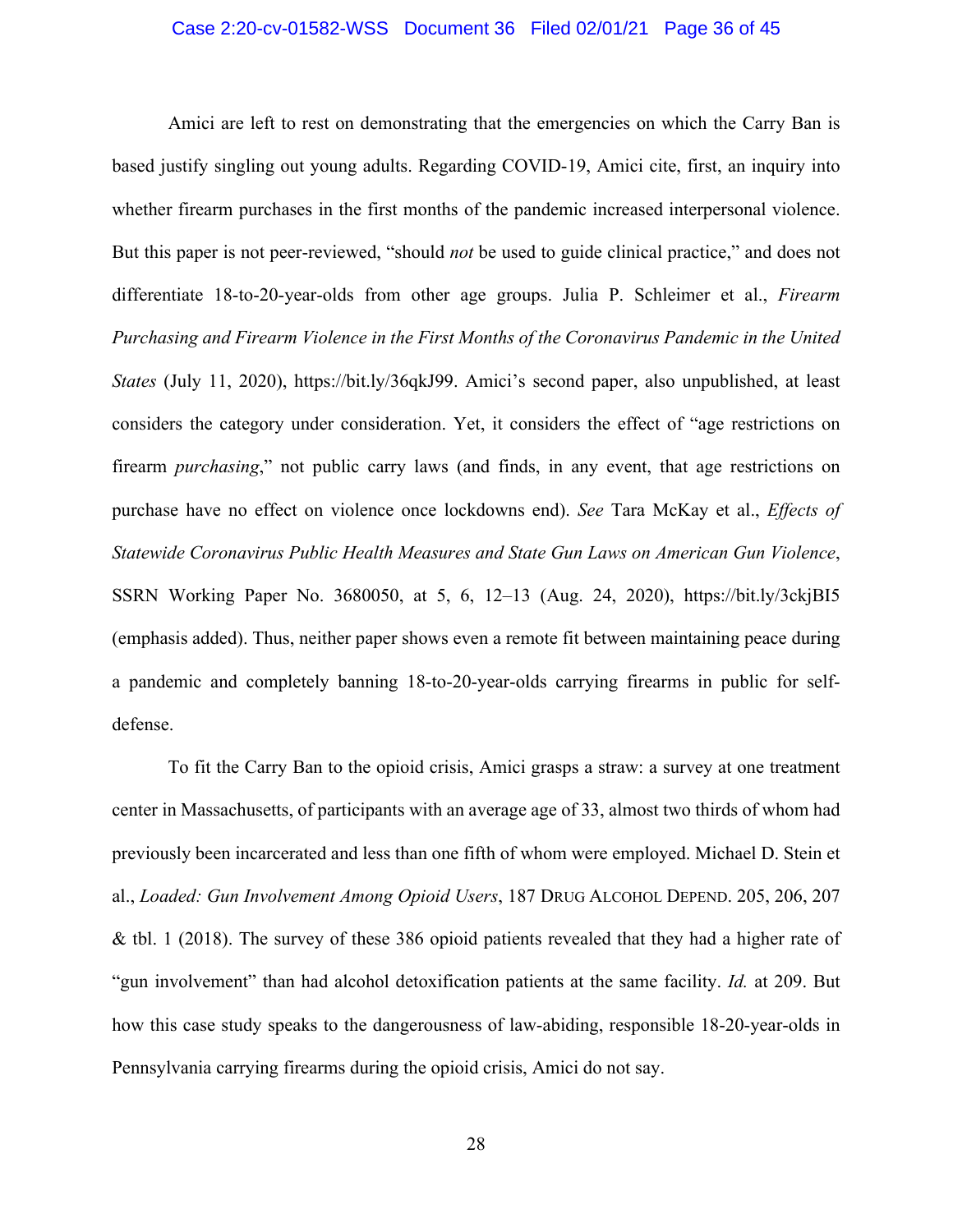#### Case 2:20-cv-01582-WSS Document 36 Filed 02/01/21 Page 37 of 45

2. Amici argue that the alleged efficacy of restrictions like the Carry Ban at reducing firearm violence justifies "the Legislature's decision to target public carry by 18-to-20-year-olds specifically." Am. Br. 18. In light of study after social-science study that has failed to find any evidence that restricting the right to carry firearms outside the home causes any discernible reduction of violent crime, Amici's claim is a bold one. It is also unsubstantiated, as Amici have once again far outreached their purported support.

In 2004, the National Academy of Sciences' National Research Council ("NRC") conducted an exhaustive review of the relevant social-scientific literature. The NRC concluded that "with the current evidence it is not possible to determine that there is a causal link between the passage of right-to-carry laws and crime rates." NATIONAL RESEARCH COUNCIL, FIREARMS AND VIOLENCE: A CRITICAL REVIEW 150 (Charles F. Wellford et al. eds., 2005), http://goo.gl/WO1ZNZ; *see also* Robert Hahn et al., *Firearms Laws and the Reduction of Violence: A Systematic Review*, 28 AM. J. PREVENTATIVE MED. 40, 53–54 (2005), https://bit.ly/3clMsvt (CDC study concluding that existing evidence does not establish that more permissive carry regimes "increases rates of unintended and intended injury").

Amici urge a contrary conclusion, primarily based on a 2019 study, John J. Donohue et al., *Right-to-Carry Laws and Violent Crime: A Comprehensive Assessment Using Panel Data and a State-Level Synthetic Control Analysis*, 16 J. EMP. LEGAL STUD. 198 (2019) ("Donohue"). That study, though, found that right-to-carry laws' "effects on property crime and murder" were "not statistically significant," Donohue at 200, and its estimation that right-to-carry laws are "associated with" higher "aggregate violent crime," *id.* at 198–99, is undercut by numerous flaws.

To start, measuring effects on "violent crime," as defined in Donohue, obscures more than it reveals. That category is "largely composed of the most unreliably measured type of violent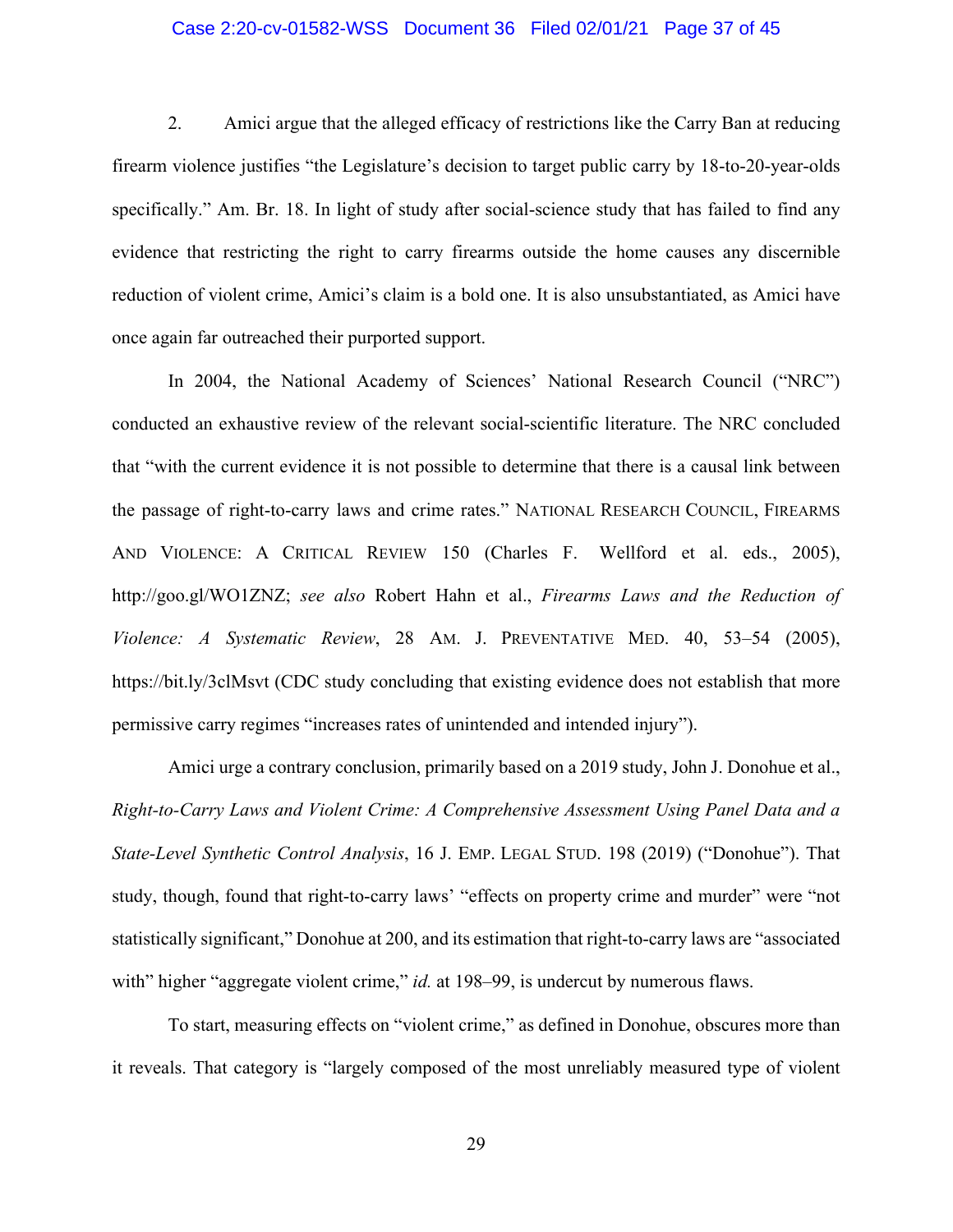#### Case 2:20-cv-01582-WSS Document 36 Filed 02/01/21 Page 38 of 45

crime, aggravated assault." Gary Kleck, The Effect of Right-to-Carry Laws on Crime Rates: A Critique of the Donohue et al. (2018) Analysis 19 (Sept. 8, 2018) (unpublished manuscript) ("Kleck"), https://bit.ly/3mqMrYC (critiquing prior version of Donohue that is identical in relevant respects). Such inherent unreliability in the data means that aggravated assault, and thus "violent crime," may not in fact have increased as Donohue suggests. On the other hand, if it *did* increase, that increase may be driven by aggravated assault alone. Indeed, because "violent crime" in Donohue is an opaque, "heterogeneous grab-bag of four radically different kinds of [crime—] murder, rape, aggravated assault, and robbery"—it is entirely consistent with Donohue that rightto-carry laws "*reduce* three of the four types of violent crime, but increase one numerous crime type, with a net overall crime-increasing effect on the [violent-crime rate] as a whole." *Id.* at 15. Finding an increase in "violent crime," then, is hardly informative.

Further, the method that Donohue uses to find a putative increase is not well deployed. The "synthetic control method" compares crime rates in States that allow law-abiding citizens to carry firearms, not with *real* States like Maryland that restrict public carry, but rather with *hypothetical*  States that are constructed by combining bits and pieces of many different States. For instance, Donohue analyzes Texas by comparing its crime rates with "synthetic Texas," which is made up of 57.7% of California, 9.7% of Nebraska, and 32.6% of Wisconsin. Donohue at 226. Similarly, "synthetic Pennsylvania" is constructed out of pieces of *eight different states*. *Id.* at 229. Because of the artificiality of such an analysis, even the authors are forced to admit that "there will undoubtedly be a deviation from the 'true' counterfactual and our estimated counterfactual." *Id.* And such deviation is more likely still where, as here, "synthetic controls are poor" in that "they do not track pre-[right-to-carry] trends in [violent crime rates] very well at all, and thus are not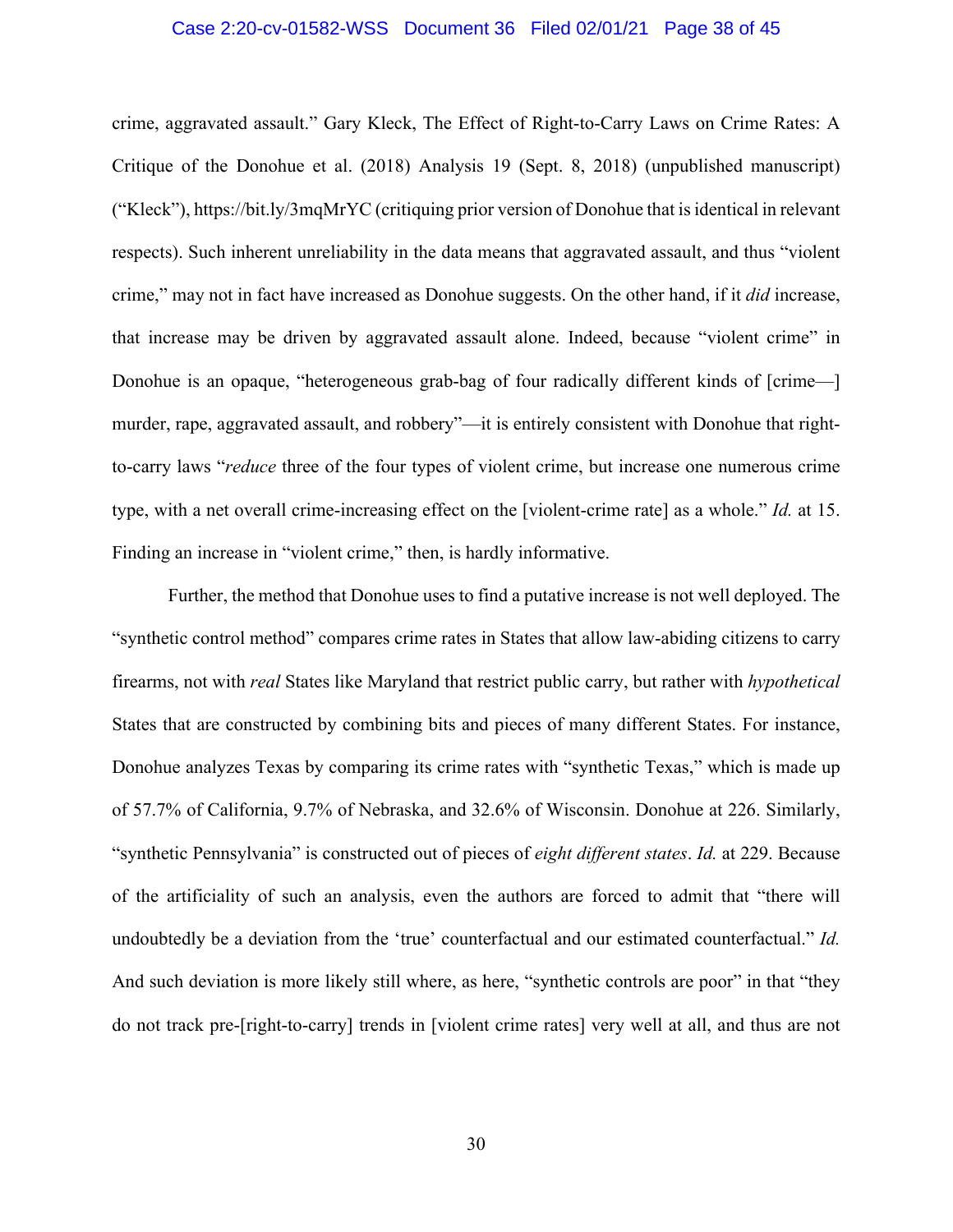#### Case 2:20-cv-01582-WSS Document 36 Filed 02/01/21 Page 39 of 45

likely to be able to effectively predict post-[right-to-carry] trends in the absence of [right-to-carry] laws." Kleck at 28.

Even taking the paper's model at face value, its results fall well short of redeeming Amici's bold claims that carry restrictions increase public safety. In Donohue, "out of 33 total [right-tocarry] states analyzed, 27 states either did not experience worse post-[right-to-carry] trends in [violent crime rates] compared to their synthetic controls (13 states)" or else experienced deviations "inconsistent with the interpretation that [these deviations] were due to implementation of [right-to-carry] laws." Kleck at 33. In short, Donohue does nothing to establish the efficacy of right-to-carry laws in reducing violence.

The other papers that Amici cite add little, except where they detract from Amici's case. For example, Amici cite the Benjamin 2018 meta-analysis of whether seeing a weapon increases aggressive thoughts, hostile appraisals, angry feelings, or aggressive behavior, Arlin Benjamin Jr. et al., *Effects of Weapons on Aggressive Thoughts, Angry Feelings, Hostile Appraisals, and*  Aggressive Behavior: A Meta-Analytic Review of the Weapons Effect Literature, 22 PERS'Y & Soc. PSYCH. REV. 347, 348 (2018). But although that study affirms that seeing a *photograph* of a weapon may increase aggressive thoughts and hostile appraisals, it denies finding such an effect on *aggressive feelings or aggressive behavior—*and denies finding *any effect* from seeing "actual weapons." *See id.* at 360.

Similarly unhelpful to Amici is the Hemenway study to connect public carry to increased risk of gun thefts. The study's authors themselves note its limited statistical power because of the minute number of thefts available to study. David Hemenway et al., *Whose Guns are Stolen? The Epidemiology of Gun Theft Victims*, 4 INJURY EPIDEM'Y 1, 4 (2017). And it is likely that, for the study's subjects, causation runs from theft to public carry, as the survey asked only whether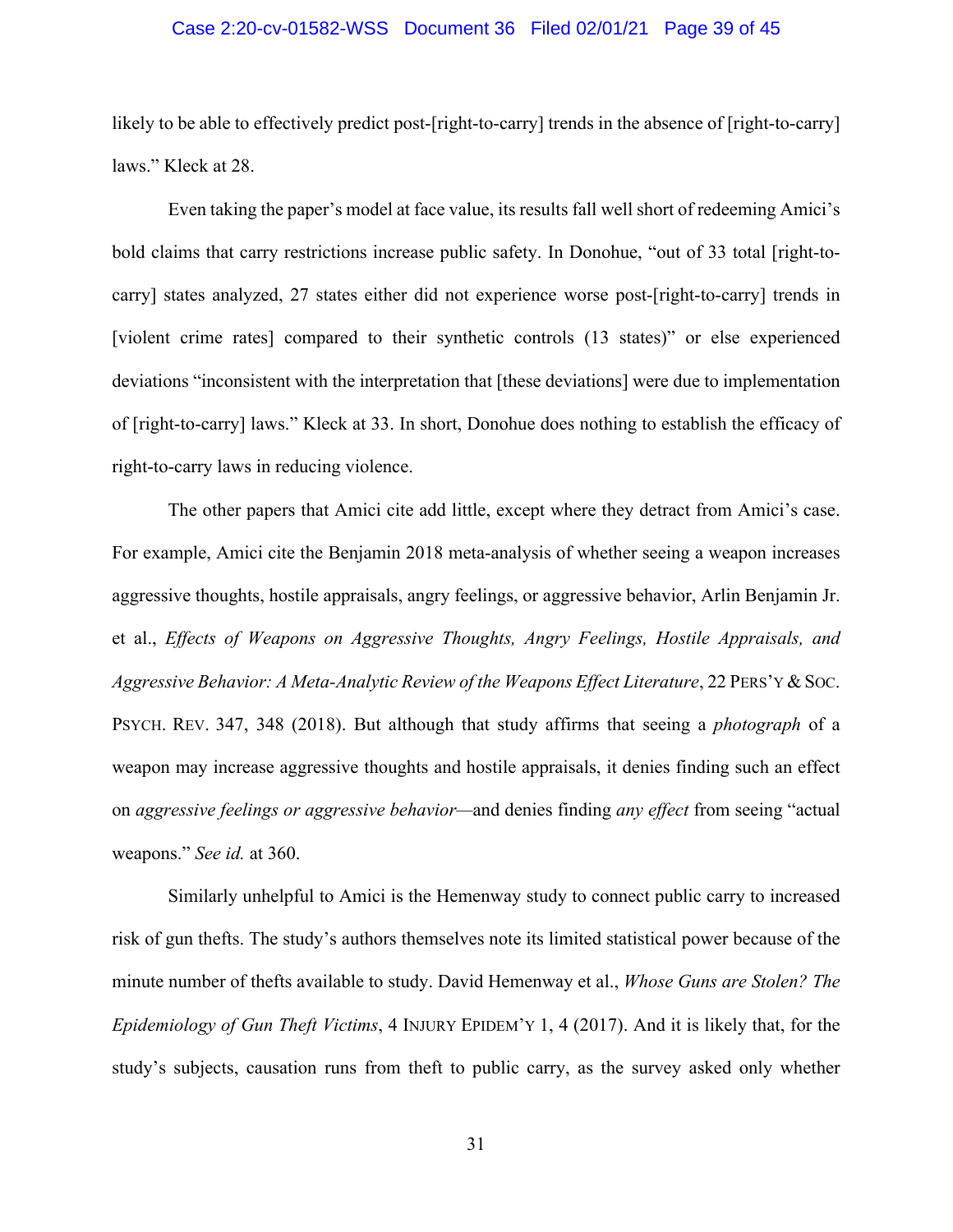#### Case 2:20-cv-01582-WSS Document 36 Filed 02/01/21 Page 40 of 45

someone carrying in the past thirty days had suffered theft in the five years previous. *Id.* at 2.

The remaining studies regarding effects of general-population firearm restrictions focus exclusively on bans on concealed carry,<sup>11</sup> providing no insight into whether *all* carry, open and concealed, provides any additional public-safety benefits.<sup>12</sup> Even with respect to concealed carry, the studies do not establish that bans promote public safety. Zimmerman, in particular, warns against drawing any strong causal conclusions from the estimate that one of his models provides of the impact of shall-issue laws on crime rates. Zimmerman at 71. And his second model showed *no statistically significant impact* at all. *Id.* at 74. Thus, Zimmerman, if anything, cuts against Pennsylvania's total ban. *See also* Siegel at 1928 (cautioning that it does *not* find *any causal link* between more permissive carry regimes and violent crime); Gius at 10 ("[G]iven the inconclusiveness of the [study's primary method's] results, no public policy proposals should be gleaned from this study").

Finally, Amici tack on a few studies to suggest that minimum-age limits, in particular, cause a reduction in violence. The first of this set of studies considers minimum-age restrictions

<sup>&</sup>lt;sup>11</sup> Marjorie McElroy & Peichun Wang, *Seemingly Inextricable Dynamic Differences: The Case of Concealed Gun Permit, Violent Crime and State Panel Data* 1 (June 24, 2017); Paul Zimmerman, *The Deterrence of Crime through Private Security Efforts: Theory and Evidence*, 37 INT'L REV. L. & ECON. 66 (2014) ("Zimmerman"); Anita Knopov et al., *The Impact of State Firearm Laws on Homicide Rates among Black and White Populations in the United States, 1991– 2016*, 44 HEALTH & SOC. WORK 232 (2019); Michael Siegel et al., *Easiness of Legal Access to Concealed Firearm Permits and Homicide Rates in the United States*, 107 AM. J. PUB. HEALTH 1923 (2017); Mark Gius, *Using the Synthetic Control Method to Determine the Effects of Concealed Carry Laws on State-Level Murder Rates*, 57 INT'L REV. L. & ECON. 1 (2019) ("Gius"); Mitchell Doucette et al., *Right-to-Carry Laws and Firearm Workplace Homicides: A Longitudinal Analysis (1992–2017)*, 109 AM. J. PUB. HEALTH 1747 (2019).

 $12$  Similarly, the Crifasi study examines permit-to-purchase policies in certain large, urban counties across the United States, not 18-to-20 public carry bans in Pennsylvania—and explicitly leaves open whether "specific elements of [right-to-carry] laws, or lack thereof, have differential impacts on firearm homicide." Cassandra Crifasi et al., *Association Between Firearm Laws and Homicide in Urban Counties*, 95 J. URB. HEALTH 383, 387 (2018).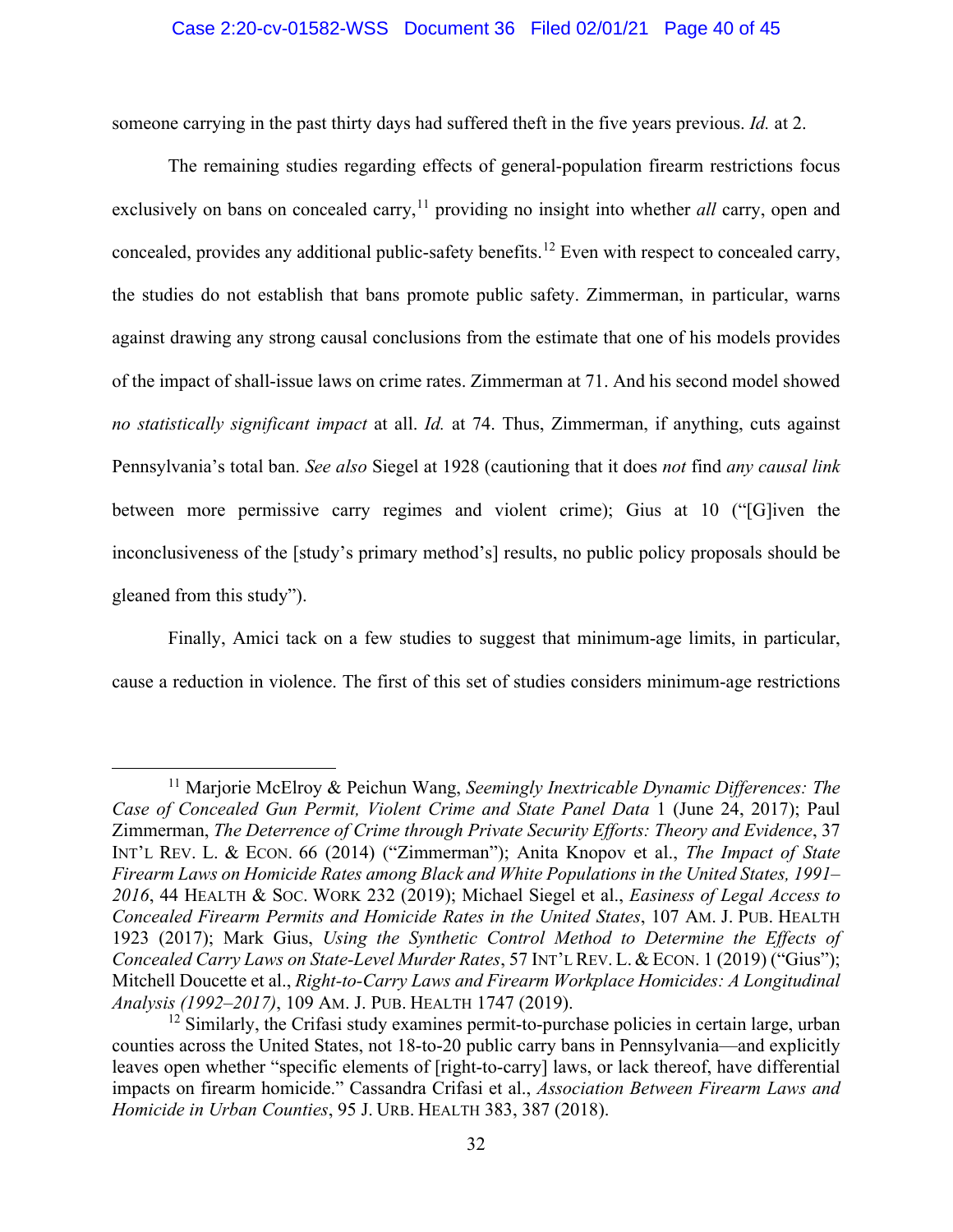#### Case 2:20-cv-01582-WSS Document 36 Filed 02/01/21 Page 41 of 45

for the purchase and possession—not carry—of firearms and concludes in any event that that those laws "do not appear to reduce overall rates of suicide among youth," Daniel W. Webster et al., *Association Between Youth-Focused Firearm Laws and Youth Suicides*, 292 JAMA 594, 594 (2004), a category defined here to include those "aged 18 through 20 years," *see id.* at 598. The next study found only that federal law limiting handgun possession by children, as opposed to adults 18 and up, was correlated with a .0012% drop in suicide rates for a demographic that included 18- and 19-, but not 20-year-olds. Mark Gius, *The Impact of Minimum Age and Child Access Prevention Laws on Firearm- Related Youth Suicides and Unintentional Deaths*, 52 THE SOC. SCI. J. 168, 173–74 (2015). Gius observed also that "state laws appear mixed in their effects on [0-19-year-olds'] deaths by firearms." *Id.* at 169. Thus, whatever slight reduction in suicide rates this study found came from limitations on *possession*, which, as Defendant strenuously emphasizes, is not at issue in this case.<sup>13</sup>

And the same problem plagues Amici's last study, which reports that forty-three convicted gun offenders, in thirteen states that do not violate the Second Amendment rights of 18-to-20-old adults as Pennsylvania does, were aged between 18 and 21 and eligible to carry a firearm at the time of conviction. Katherine A. Vittes et al., *Legal Status and Source of Offenders' Firearms in States with the Least Stringent Criteria for Gun Ownership*, 19 INJURY PREVENTION 26, 29–30 (2013). The study does not share how many of the *forty-six* 21-to-24-year-old gun offenders were eligible to carry a firearm at the time of their conviction, nor does it prove that any convicted gun offender would have been deterred from committing the additional gun offense of violating an age-restriction on gun possession. Indeed, the study does nothing to establish a causal link between

<sup>13</sup> Similarly, a RAND Corporation study—*The Effects of Minimum Age Requirements*, RAND CORP. (updated Apr. 22, 2020), https://bit.ly/3j3wCaq—tagged on to the Gius citation analyzes the effect of permit-to-purchase restrictions, which are not at issue here.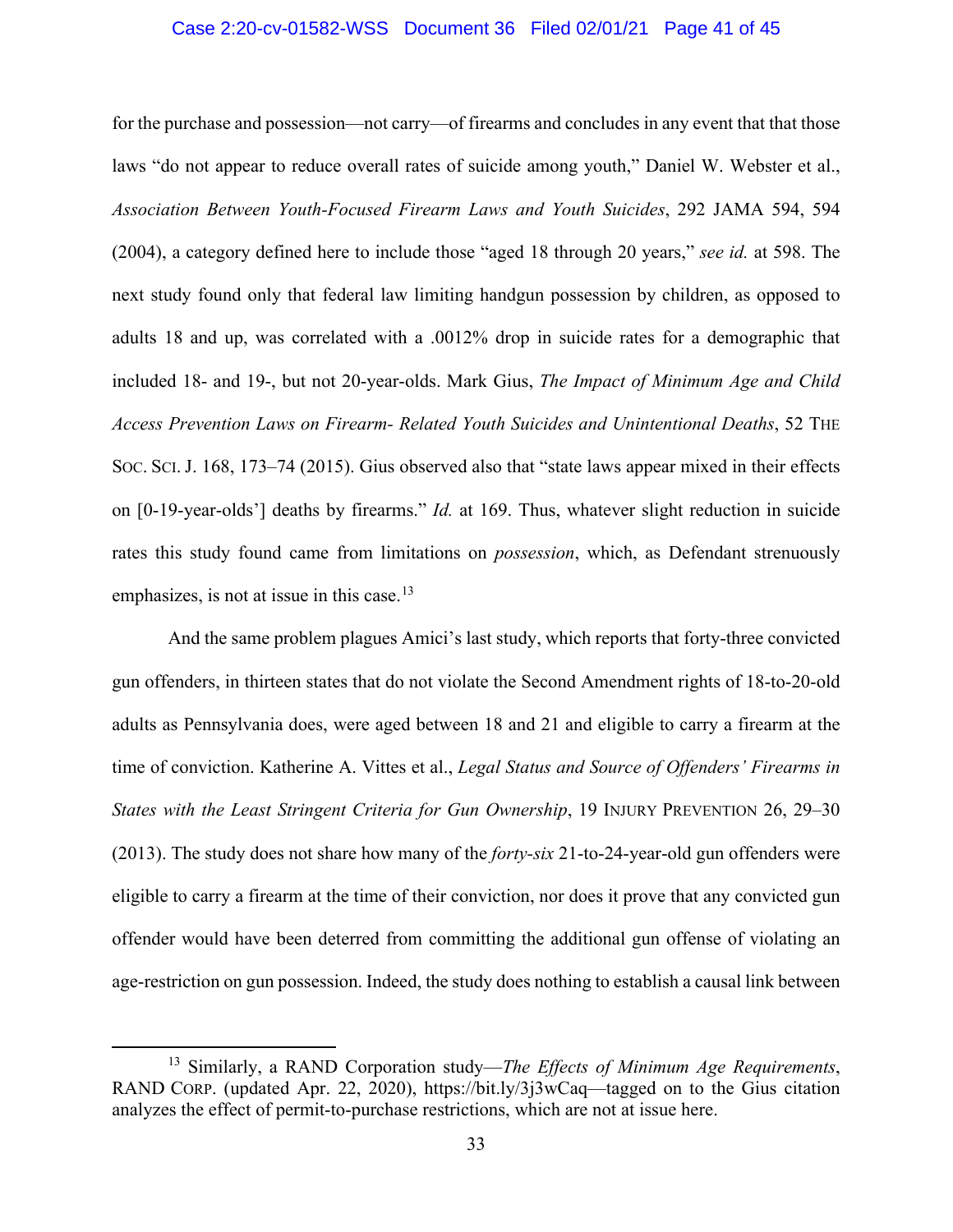#### Case 2:20-cv-01582-WSS Document 36 Filed 02/01/21 Page 42 of 45

lack of age-restrictions on possession and convictions for gun offenses, and it is worth still less in a case about age-restrictions on *public carry*.

Having spent their energy marshalling inconclusive putative support, neither Amici nor Defendant reckons with the extensive social science evidence indicating that, for example, more permissive concealed carry regimes either have *no effect* on violent crime or *actually reduce crime rates. See, e.g.*, Mark E. Hamill et al., *State Level Firearm Concealed-Carry Legislation & Rates of Homicide & Other Violent Crime*, 228 J. AM. COLL. SURGEONS 1 (2019) (concluding that, from 1986 to 2015, "there was no significant association between shifts from restrictive to nonrestrictive carry legislation on violent crime and public health indicators"); *see also* Kleck at 13 ("just among studies published up through 2005, no less than 14 studies conclud[e] that RTC laws reduce crime, and 8 studies conclud[e] that the laws had no net effect").

The weight of the evidence should not be surprising, for those who break laws proscribing violence will have little compunction about breaking laws prohibiting carriage. The Supreme Court has recognized this in the context of abortion restrictions, noting that "[d]etermined wrongdoers, already ignoring existing statutes and safety measures, are unlikely to be convinced to [change their conduct] by a new overlay of regulations." *Whole Woman's Health v. Hellerstedt*, 136 S. Ct. 2292, 2313–14 (2016). The Court's reasoning echoes the reflections of at least one Founder, Thomas Jefferson, who took personal note of influential Italian criminologist and penal reformer Cesare Beccaria's reasoning that laws forbidding the

wear[ing of] arms . . . disarm[ ] those only who are not disposed to commit the crime which the laws mean to prevent. Can it be supposed, that those who have the courage to violate the most sacred laws of humanity, and the most important of the code, will respect the less considerable and arbitrary injunctions, the violation of which is so easy, and of so little comparative importance? . . . [Such a law] certainly makes the situation of the assaulted worse, and of the assailants better, and rather encourages than prevents murder.

*See* Stephen P. Halbrook, *What the Framers Intended: A Linguistic Analysis of the Right to "Bear*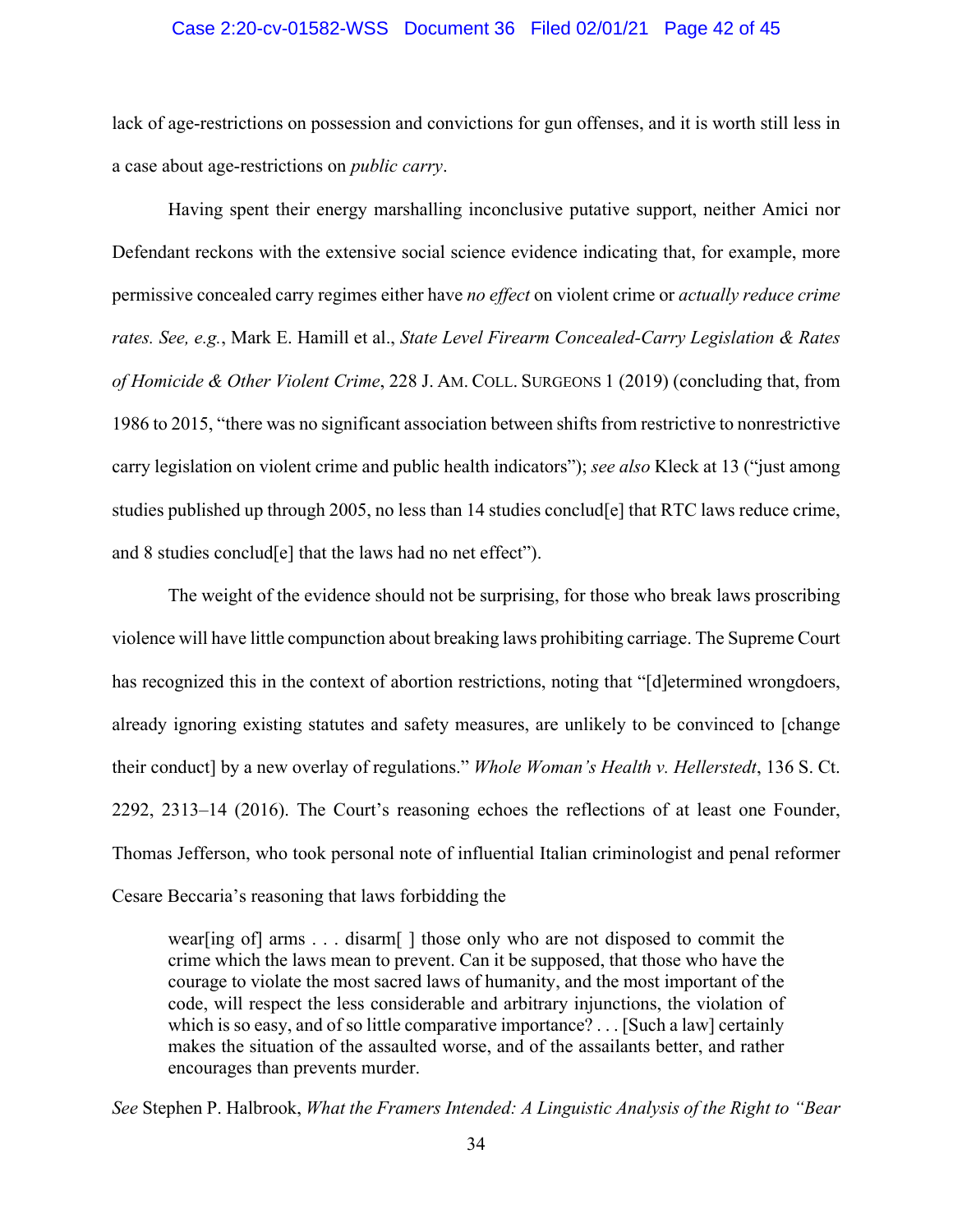*Arms*,*"* 49 LAW & CONTEMP. PROBS. 151, 154 (1986).

Instead of criminals, it is primarily the *law-abiding* who are affected by Defendant's enforcement of the Carry Ban. And that effect has very real public-safety *costs*—costs that Amici and Defendant entirely ignore. Although the number of defensive gun-uses is difficult to measure, the leading study on the issue "indicate[s] that each year in the U.S. there are about 2.2 to 2.5 million [defensive uses of guns] of all types by civilians against humans." Gary Kleck & Marc Gertz, *Armed Resistance to Crime: The Prevalence and Nature of Self-Defense with a Gun*, 86 J. CRIM. L. & CRIM'GY 150, 164 (1995). "At least 19 other surveys have resulted in [similar] estimated numbers of defensive gun uses." NATIONAL RESEARCH COUNCIL, *supra*, at 103. Many of these defensive gun-uses involve carrying firearms in public. The National Self-Defense Survey indicates that "anywhere from 670,000 to 1,570,000 [defensive gun-uses] a year occur in connection with gun carrying in a public place." Gary Kleck & Marc Gertz, *Carrying Guns for Protection: Results from the National Self-Defense Survey*, 35 J. RSCH. IN CRIME & DELINQ'Y 193, 195 (1998).

In fact, the FBI has found that permit holders have even stopped mass shootings, on eight separate occasions over a short span of time. *Active Shooter Incidents in the United States in 2016 and 2017*, 8, FBI, U.S. DEP'T OF JUST. (Apr. 2018), https://bit.ly/3r5bYt0. Out of the fifty incidents that the FBI studied, "[a]rmed and unarmed citizens engaged the shooter in 10 incidents. They safely and successfully ended the shootings in eight of those incidents. Their selfless actions likely saved many lives." *Id.* Any realistic appraisal of existing social-scientific data thus leads inexorably to the conclusion that Pennsylvania's Carry Ban does not benefit public safety—but may well harm it.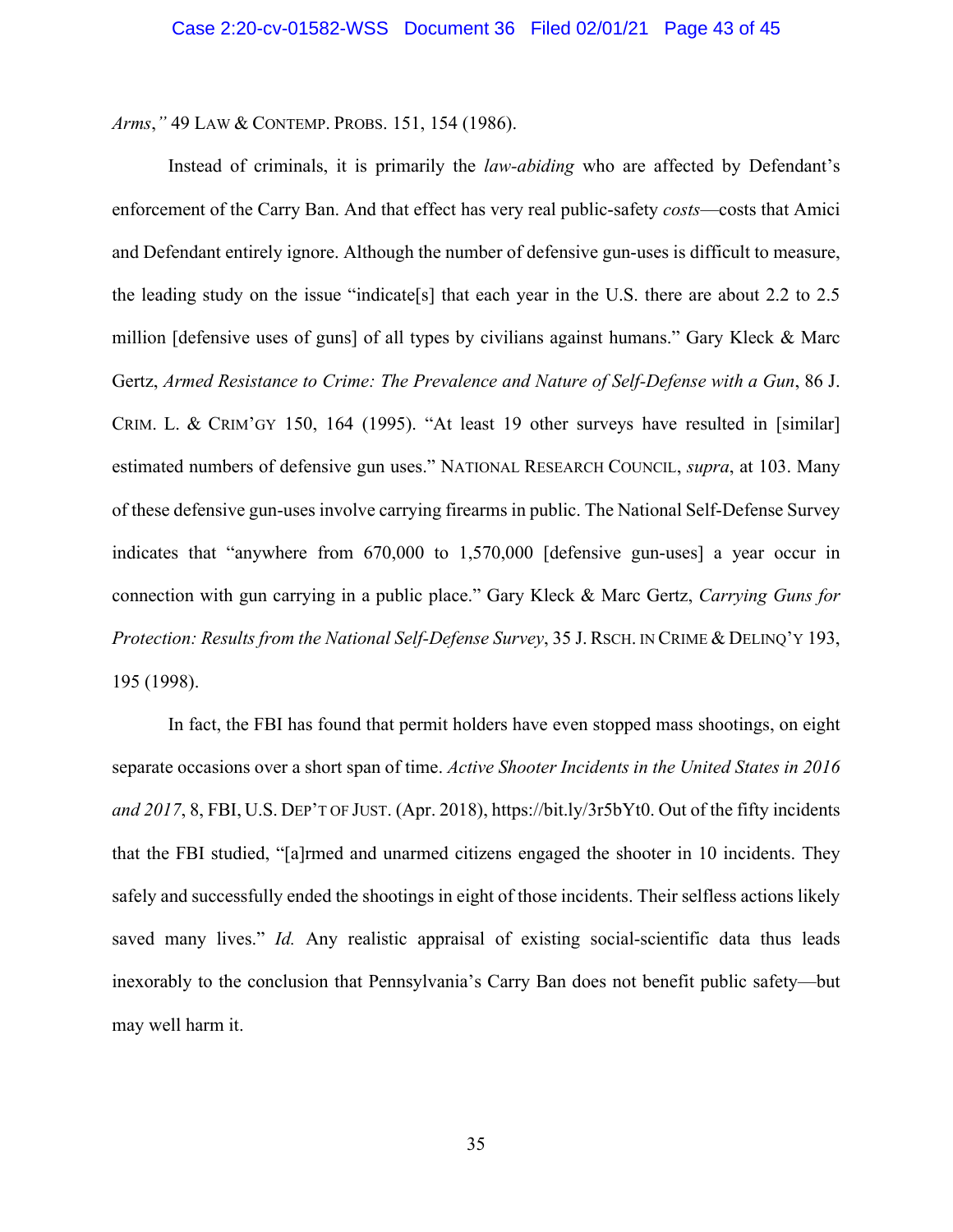#### **III. Defendant Also Violates Plaintiffs' Right To Transport a Loaded Firearm.**

The right to transport arms is a natural and necessary extension of both the right to keep and the right to bear arms. Yet, the Carry Ban generally requires a license to transport a firearm in a vehicle and bans 18-to-20-year-olds from procuring a license. 18 PA. C.S. §§ 6106(b)(4), 6109(b). Thus, the Ban prohibits 18-to-20-year-olds from transporting a firearm except in very limited circumstances. They are forbidden to transport a firearm with them for daily errands, and even if driving to the target range or a vacation home, they must not load their firearm or stop for the bathroom or coffee, for example. *See* Section 6106(b)(4), (8), (9). Not to go directly from one enumerated location to another is to commit a felony of the third degree. *See id.* 6106(a)(1).

Defendant neglects to acknowledge the harsh restrictions imposed by Section 6106 on transporting firearms which afflict Plaintiffs or their members. *See* Lara Decl., Doc. 11-2 (Dec. 1, 2020), Miller Decl., Doc. 11-3, ¶¶ 4–12 (Dec. 1, 2020); Knepley Decl., Doc. 11-4, ¶¶ 4–14 (Dec. 1, 2020); Combs Decl., Doc. 11-5, ¶¶ 8–15 (Dec. 1, 2020); Gottlieb Decl., Doc. 11-6, ¶¶ 6–13 (Dec. 1, 2020). He certainly neglects to defend those restrictions or to show that Plaintiffs' allegations of a Second Amendment violation on these grounds is implausible. Having stated a Second Amendment claim for relief against Defendant's enforcement of Pennsylvania's transport ban, Plaintiffs' claim should not be dismissed.

#### **CONCLUSION**

The motion to dismiss should be denied.